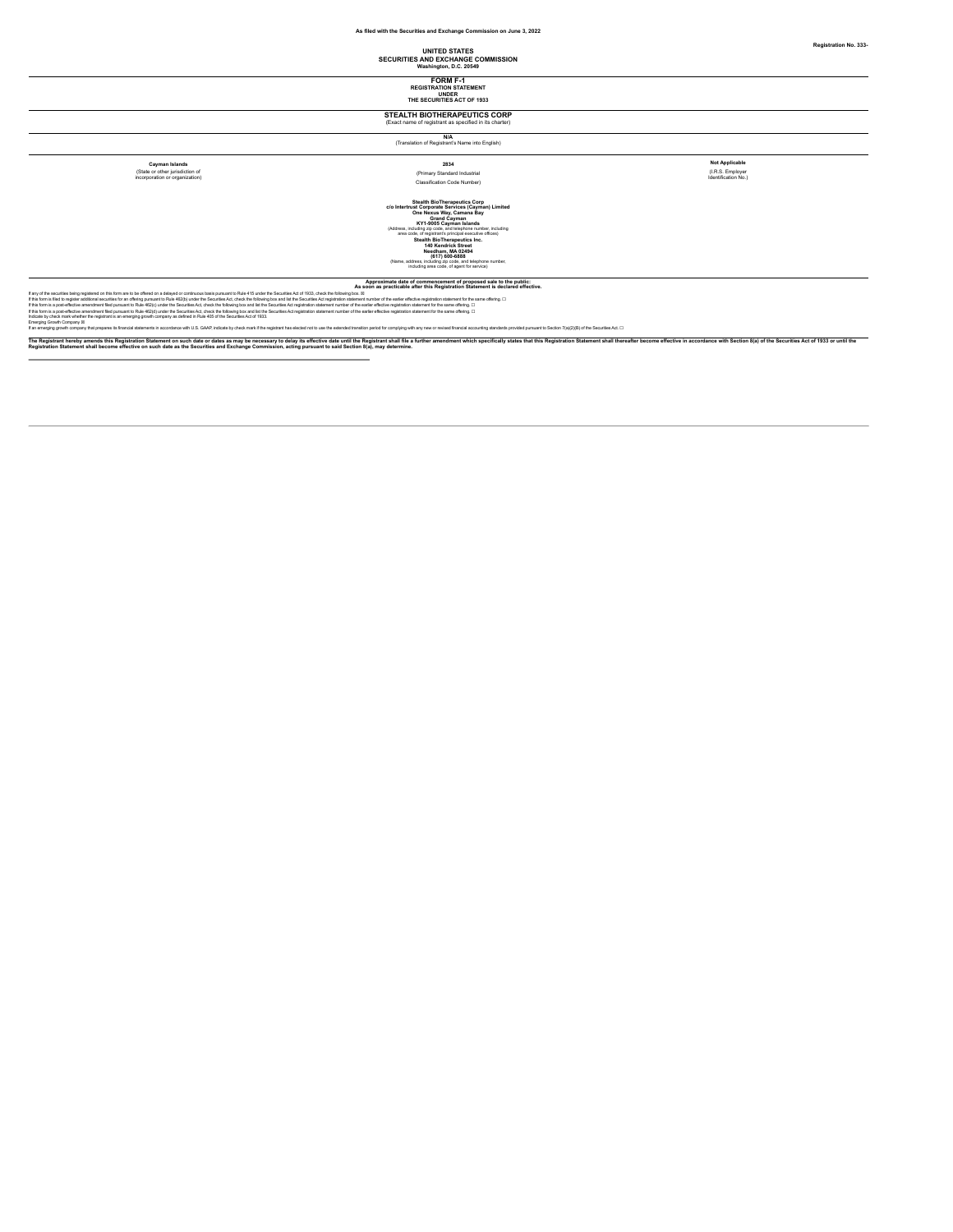The information in this prospectus is not complete and may be changed. The selling shareholder may not sell these securities, und the selling stareholder is not selling shareholder is not sourchilder. In the selling shareh

PRELIMINARY PROSPECTUS SUBJECT TO COMPLETION DATED JUNE 3, 2022

# **Up to 3,684,799 American Depositary Shares Representing 44,217,588 Ordinary Shares**



This prospectus relates to the resale, by the selling shareholder identified in this prospectus, or the Selling Shareholder, of up to 44,217,588 ordinary shares, with a nominal or par value of \$0.0003 per share, or Ordinar

The Seling Shareholder is identified in the table on page 20. No ADSs are thein registered hereunder for sale by us. While we will not receive means them were represented by ADSs by the Seling Shareholder, we will be deter

The ADSs, each representing 12 Ordinary Shares, are listed on the Nasdaq Global Market, or Nasdaq, under the trading symbol "MITO." The closing price of our ADSs on Nasdaq on June 2, 2022 was \$0.2521 per ADS. There is no e Warrants.

We are an "emerging growth company" and a "foreign private issuer", each as defined under federal securities laws, and, as such, have elected to compy with certain reduced public company reporting requirements for this pro

Investing in the ADSs involves a high degree of risk. See the "Risk [Factors](#page-11-0)" section beginning on page 12 of this prospectus.

Neither the Securities and Exchange Commission nor any state securities commission has approved or disapproved of these securities or determined if this prospectus is truthful or complete. Any representation to the contrar

The date of this prospectus is  $, 2022$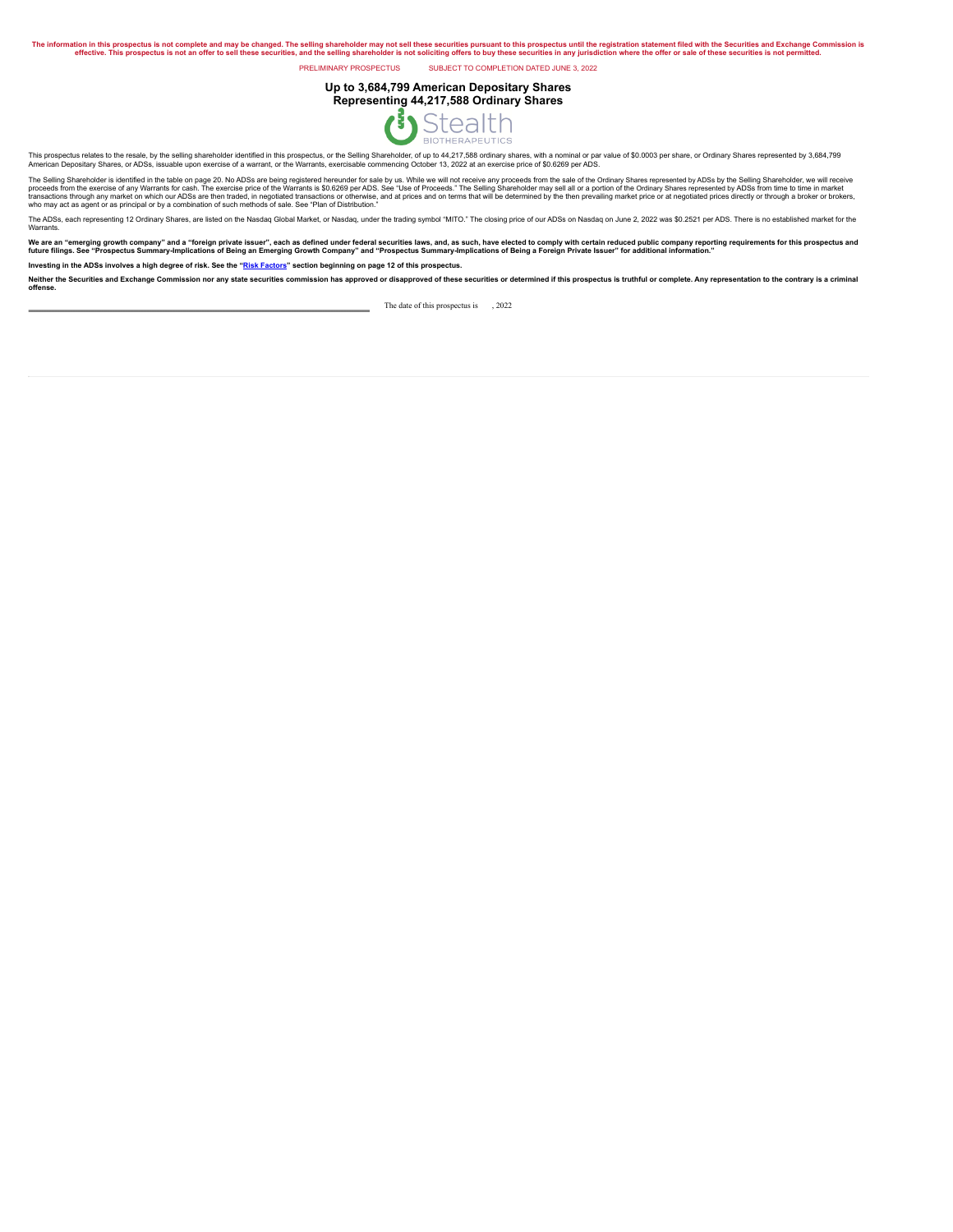| ABOUT THIS PROSPECTUS                                    |    |
|----------------------------------------------------------|----|
| CAUTIONARY NOTE REGARDING FORWARD-LOOKING STATEMENTS     |    |
| <b>PROSPECTUS SUMMARY</b>                                |    |
| <b>THE OFFERING</b>                                      | 10 |
| <b>RISK FACTORS</b>                                      | 12 |
| <b>USE OF PROCEEDS</b>                                   | 16 |
| <b>DIVIDEND POLICY</b>                                   | 17 |
| <b>CAPITALIZATION</b>                                    | 18 |
| <b>SELLING SHAREHOLDER</b>                               | 20 |
| DESCRIPTION OF SHARE CAPITAL AND ARTICLES OF ASSOCIATION | 22 |
| DESCRIPTION OF AMERICAN DEPOSITARY SHARES                | 40 |
| <b>PLAN OF DISTRIBUTION</b>                              | 50 |
| <b>EXPENSES</b>                                          | 52 |
| <b>LEGAL MATTERS</b>                                     | 52 |
| <b>EXPERTS</b>                                           | 52 |
| <b>ENFORCEMENT OF CIVIL LIABILITIES</b>                  | 52 |
| WHERE YOU CAN FIND MORE INFORMATION                      | 54 |
| <b>INCORPORATION BY REFERENCE</b>                        | 55 |
|                                                          |    |
|                                                          |    |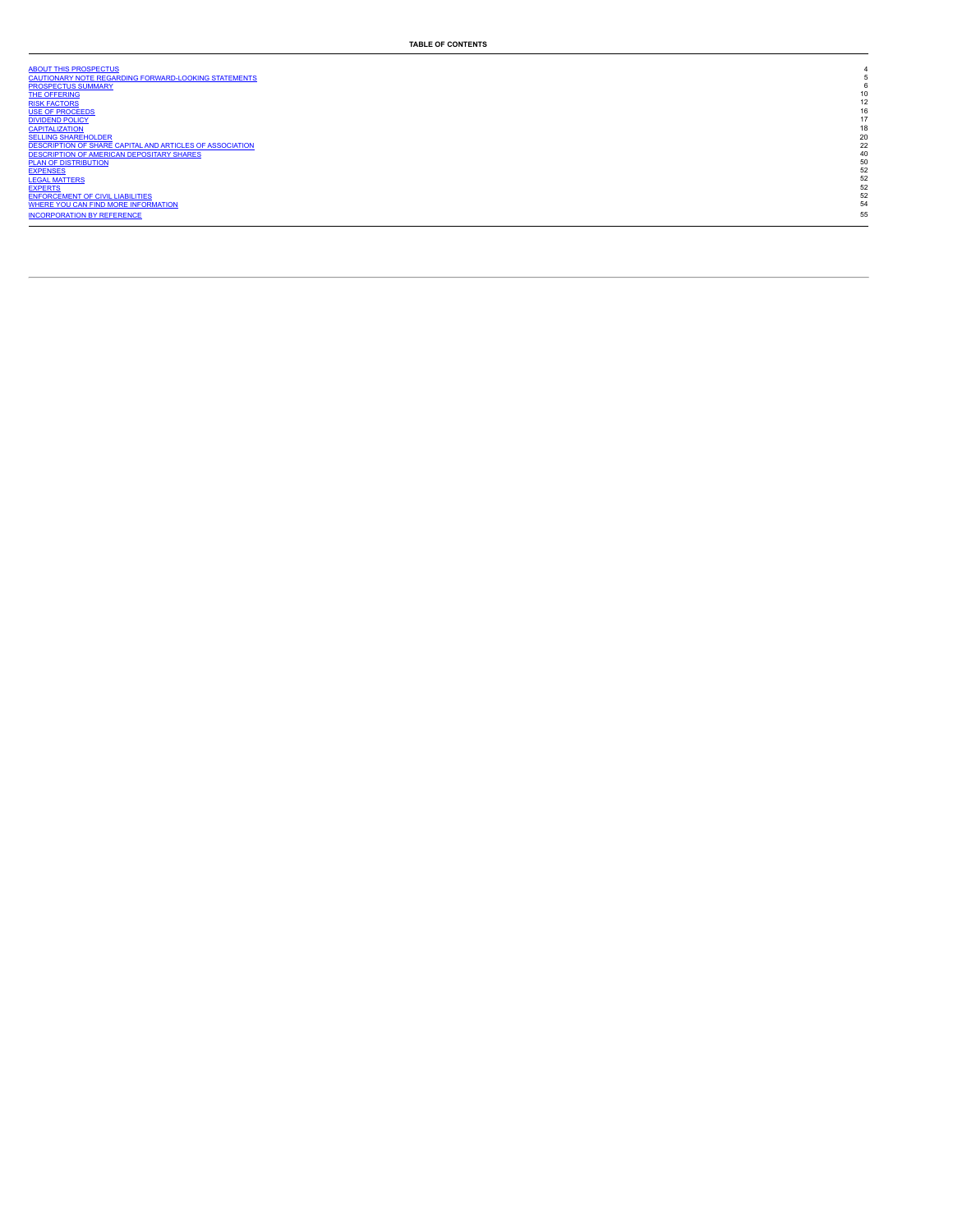#### <span id="page-3-0"></span>**ABOUT THIS PROSPECTUS**

This prospectus is part of a registration statement that we filed with the Securities and Exchange Commission, or SEC. As permitted by the nules and registration statement and the other reports we file with the SEC at the

in any free writing rospectuses we have prepared. We take no responsibility for, and can provide no assurance as to, the reliability of any direct move any members any from any free writing prepared in any free writing pre

treatment as a "foreine for the or porated under the laws of the Cayman Islands as an exempted company with limited liability, and a majority of our outstanding securities are owned by non-U.S. residents. Under the rules o

purpose is required or a mestors outside the United States: Neither we nor the selling shareholder have done anything that would permit this offering or possession or distribution of this prospectus in any jurisdiction whe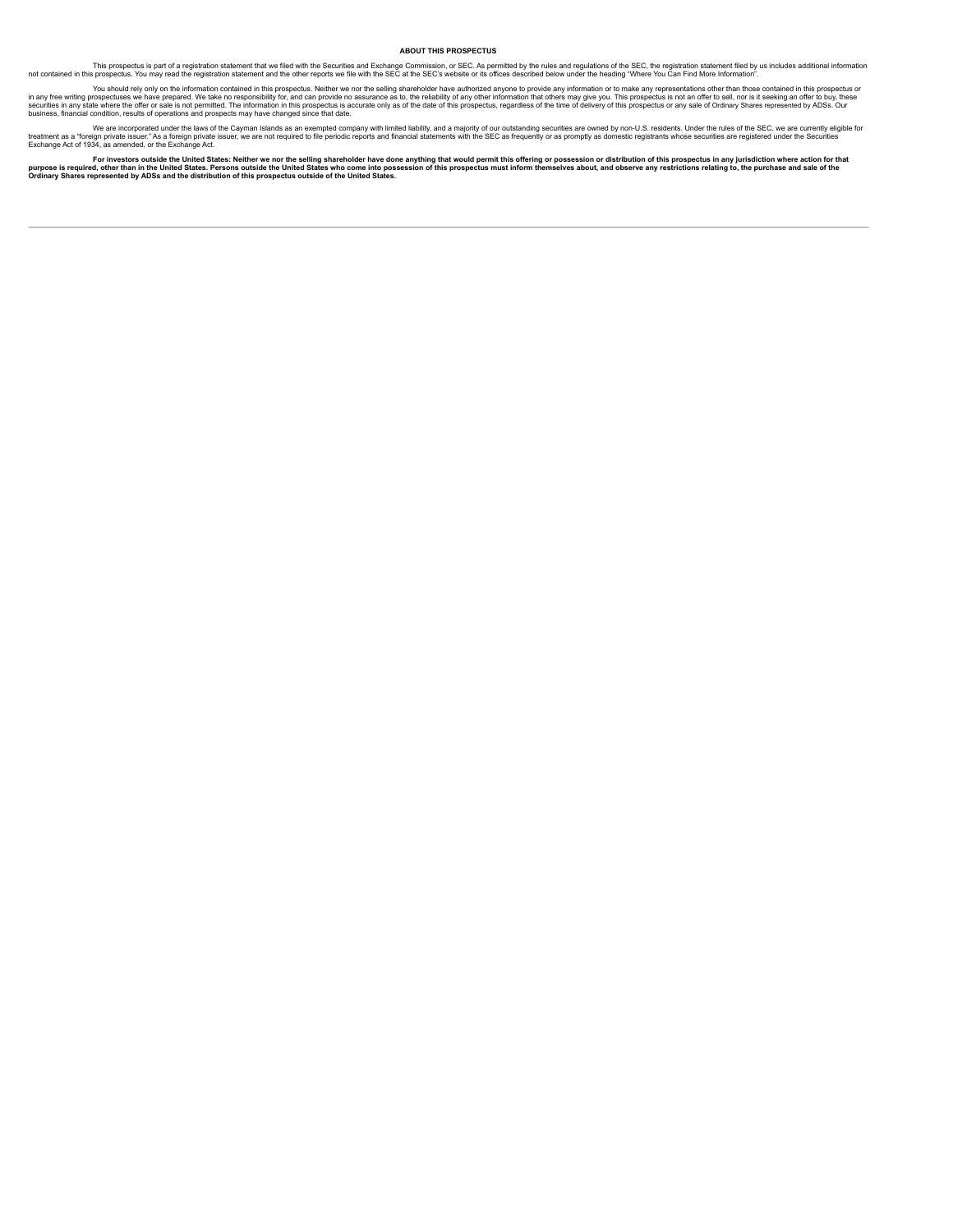#### <span id="page-4-0"></span>**CAUTIONARY NOTE REGARDING FORWARD-LOOKING STATEMENTS**

revenue, projected costs, prospects and the documents incorporated by reference herein contain forward-looking statements that involve substantial risks and uncertains that increases are and the documents incorporated by r

- our plans to develop and commercialize elamipretide, SBT-272, SBT-550 series and our other product candidates, and to identify additional product candidates;
- ongoing and planned clinical trials and preclinical studies for our product candidates, including the timing of initiation of these trials and studies and the timing of the anticipated results;
- our plans to possibly enter into collaborations for the development of product candidates and the potential benefits of any collaboration;
- the timing of anticipated regulatory filings, meetings with regulatory agencies or regulatory approvals and plans and expectations for expedited regulatory review for our product candidates;<br>• the potential
- our commercialization, marketing and manufacturing capabilities and strategy; our intellectual property position and strategy;
- 
- our estimates regarding the potential market opportunity for our product candidates; our expected use of proceeds from this offering; and
- our estimates regarding expenses, future revenue, capital requirements, sufficiency of our current cash and cash equivalent and our need for and ability to obtain additional funding.

These forward-looking statements involve known and unknown risks, uncertainties and other important factors that may cause our actual results, performance or achievements to be materially different from any future results,

You should read this prospectus and the information incorporated by reference herein completely and with the understanding that our actual future results may be materially different from what we expect. The forward-looking contained in this prospectus are made as of the date of this prospectus and we do not assume any obligation to update any forward-looking statements, whether as a result of new information, future events or otherwise, exce

and research, surveys and suddee to the information incorporated by reference herein includes statistical and dother instand of the final data version and the that they have been obtained from sources believed to be reliab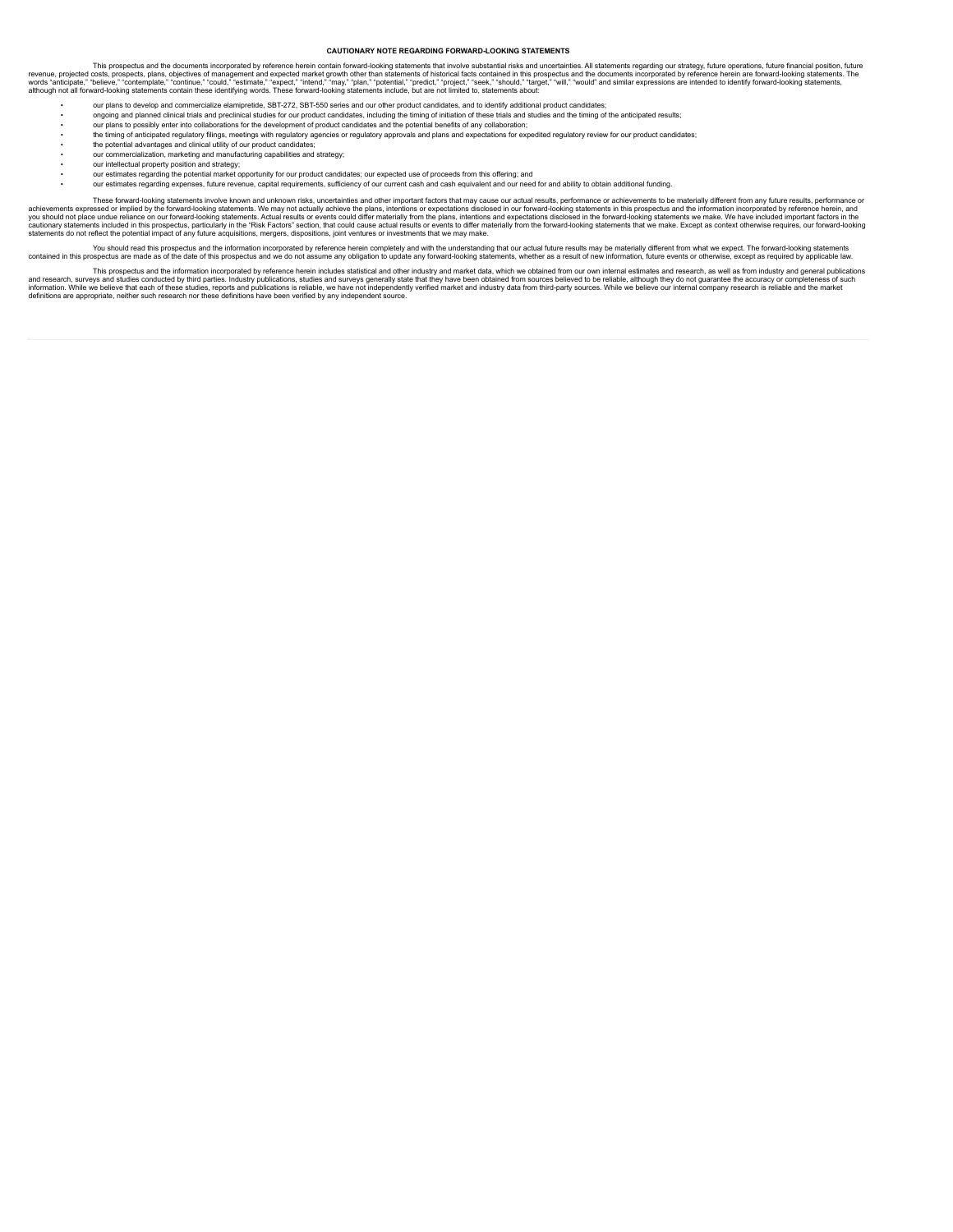### <span id="page-5-0"></span>**PROSPECTUS SUMMARY**

This summary highlights selected information contained elsewhere in this prospectus and is qualified in its entirety by the more detailed information and financial statements incorporated by reference or included to refere

#### **Overview of Stealth BioTherapeutics Corp**

We are a clinical-stage biotechnology company focused on the discovery, development and commercialization of novel therapies for diseases and many commonica, found in nearly every cell<br>in the body, are the body's main sour

Our first clinical product candidate, elamipretide, is a small peptide that targets and binds reversibly to cardiolipin, an essential structural element of mitochondria, stabilizing the inner mitochondrial membrane under<br>c

We are studying elamipretide in geographic atrophy, an advanced form of dry age-related macular degeneration and primary mitochondrial myopathy due to nuclear DNA. We are also evaluating the potential for<br>additional clinic

- Duchenne muscular dystrophy where deficits in dystrophin and associated mitochondrial dysfunction lead to a progressive decline in skeletal and cardiac muscle function; and
- Barth syndrome, BTHS, where deficits in cardiolipin lead to a progressive decline in skeletal and cardiac muscle function.

Our second clinical product candidate, SBT-272, is a novel peptidomimetic that has been shown to increase adenosine triphosphate production and decrease levels of reactive oxygen species in dystunctional of the other speci mitochondria in pre-<br>degeneration.<br>We

We have also discovered and own over 100 compounds, including SBT-272 and the SBT-550 family, that also target the mitochondria and form the basis of our broad proprietary pipeline of mail and the basis. We are evaluating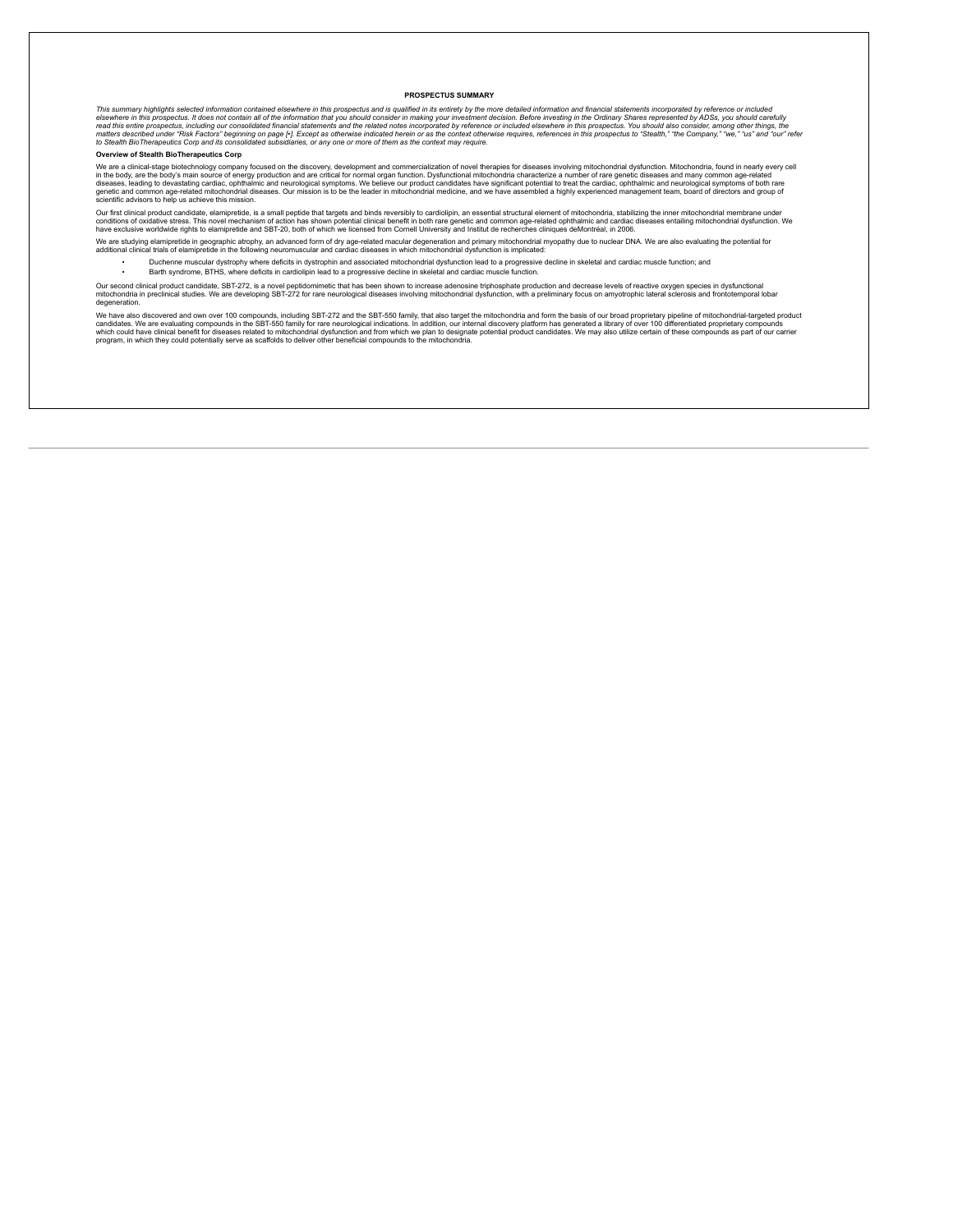#### **Description of Transaction**

On April 10, 2022, we entered into a securities purchase agreement, or the Securities Purchase Agreement, with the selling shareholder identified in this prospectus, or the Selling Shareholder pursuant to which we<br>agred t

Pursuant to the Securities Purchase Agreement, in a concurrent private placement, we also agreed to issue and sell to the Selling Shareholder an unregistered warrant to purchase up to 44,217,588 Ordinary Shares in<br>the form

Pursuant to the terms of Securities Purchase Agreement, we have filed the registration statement of which this prospectus is a part to register for resale under the Securities Act, of 1933, or the Securities Act, the Ordin

#### **Our Corporate Information**

We were incorporated in April 2006 under the name of Stealth Peptides International inc as an exempted company incorporated with limited liability under the laws of the Cayman Islands. Our agent<br>June 2015 to Steath BioTher

Our website address is www.stealthbt.com. The information contained on, or that can be accessed through, our website is not a part of this prospectus. We have included our website address in this prospectus solely as an inactive textual reference.

"Stealth BioTherapeutics," the Stealth BioTherapeutics logo and our other trademarks or service marks appearing in this prospectus are the property of Stealth BioTherapeutics or our subsidiaries.

# **Risks Associated with Our Business**

Our business is subject to a number of risks of which you should be aware before making an investment decision. These risks are discussed more fully in the "Risk Factors" section of this prospectus beginning on page<br>12 of

- 
- We will need substantial additional funding. If we are unable to raise capital when needed, we will be forced to delay, reduce or eliminate our research and drug development programs or<br>• commercialization efforts. If w
- We have incurred significant losses since inception. We expect to incur losses for the foreseeable future and may never achieve or maintain profitability. As of March 31, 2022, we had an accumulated deficit of \$616.1 million.
- ∙ We depend heavily on the success of our clinical product candidates, and we cannot be certain that we will receive regulatory approval for any of our product candidates or if we will successfully<br>commercialize any of ou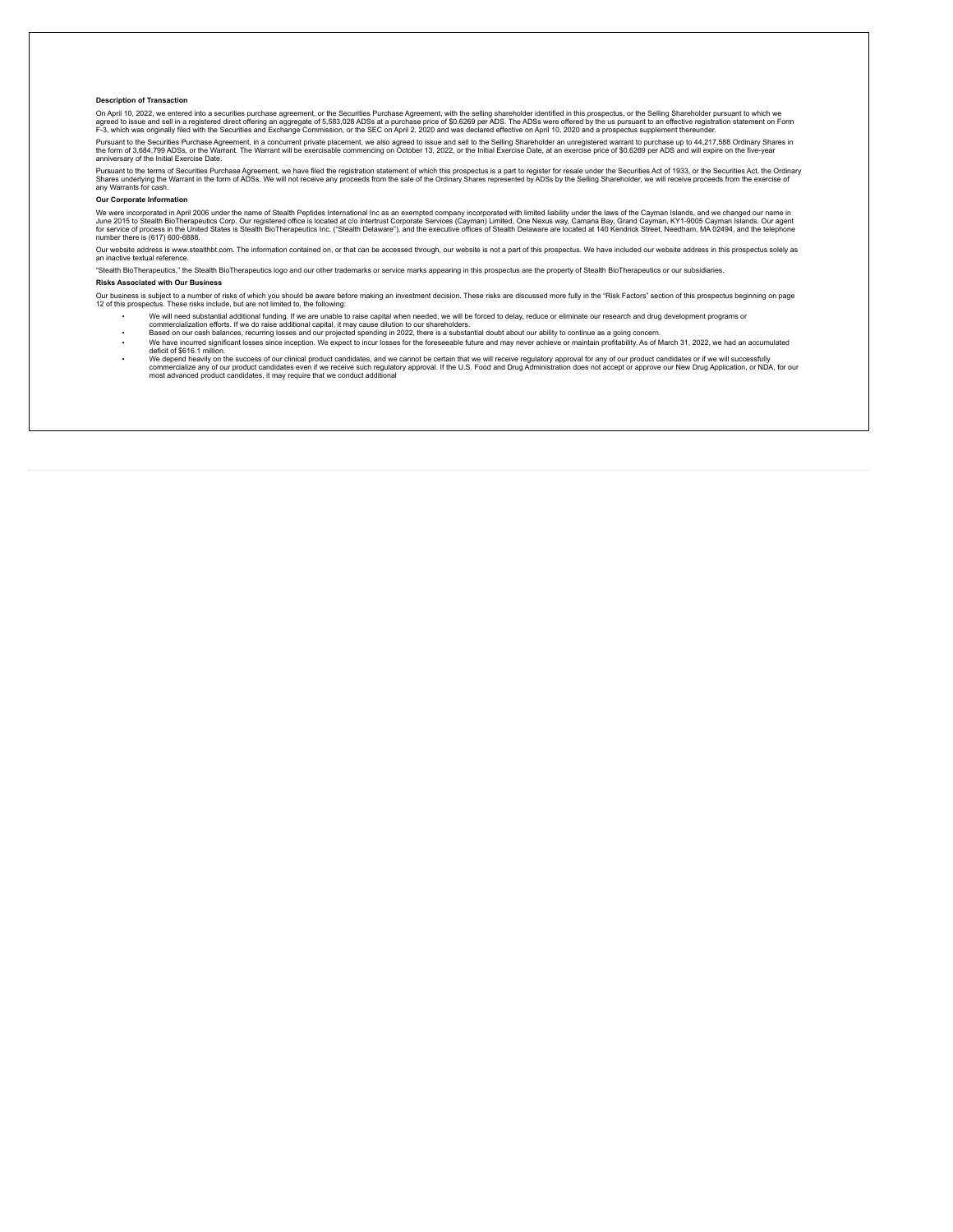- 
- 
- 
- cinical nonclinical or manufacturing validation studies and submit that data before it will reconsider our applications.<br>
The discussion of the discussion of reductioned and evelopment of product candidates fail to demonst
- 
- 

#### **Implications of Being an Emerging Growth Company**

We qualify as an "emerging growth company" as defined in the Jumpstart Our Busess Startups Act of 2012, or the JOBS Act. An emerging growth company may take advantage of specified reduced reporting and other<br>burdens that a

- an exemption from compliance with the auditor attestation requirement of Section 404 of the Sarbanes-Oxley Act of 2002 on the design and effectiveness of our internal controls over financial reporting; an exemption from compliance with any requirement that the Public Company Accounting Oversight Board may adopt regarding mandatory audit firm rotation or a supplement to the auditor's report<br>providing additional informatio
- reduced disclosure about the company's executive compensation arrangements; and
- exemptions from the requirements to obtain a non-binding advisory vote on executive compensation or a shareholder approval of any golden parachute arrangements.

We may take advantage of these provisions until December 31, 2024 or such a finite than the are no longer an emerging growth company. We would cease to be an emerging prownth company were not be earlier they will be need t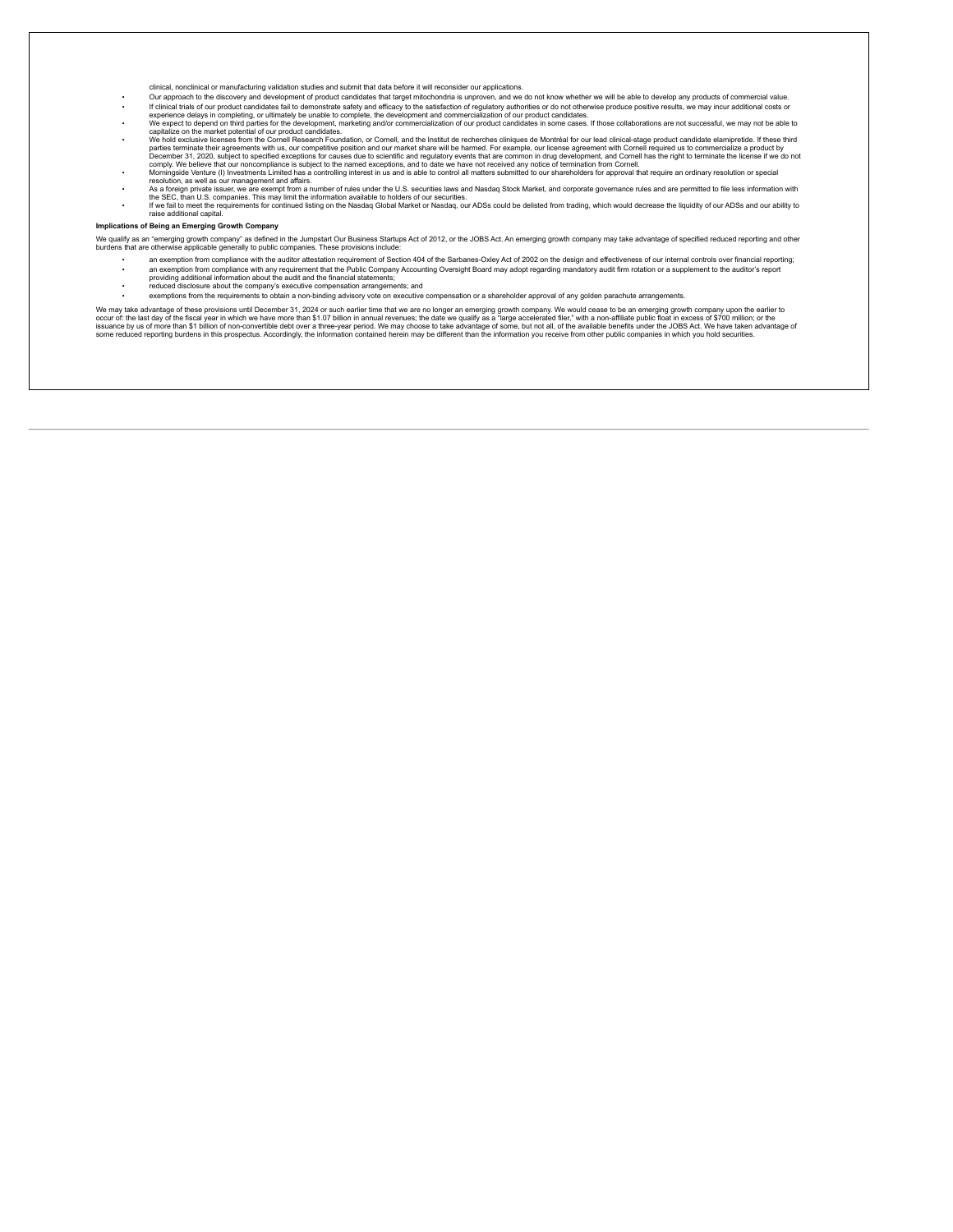In addition, the JOBS Act provides that an emerging growth company can take advantage of an extended transition period for complying with new or revised accounting standards. This provision allows an emerging<br>growth compan

# **Implications of Being a Foreign Private Issuer**

Our status as a foreign private issuer also exempts us from compliance with certain laws and regulate metallours of the SEC and certain regulated insclosure obligations and procedural requirements related frequirements poi

In addition, foreign private issuers are not required to file their annual report on Form 20-F until 120 days after the end of each fiscal year, while U.S. domestic issuers that are non-accelerated filers are required to f

We may take advantage of these exemptions until such time as we no longer qualify as a foreign private issuer. In order to maintain our current status as a foreign private issuer, either a majority of our Ordinary Shares<br>m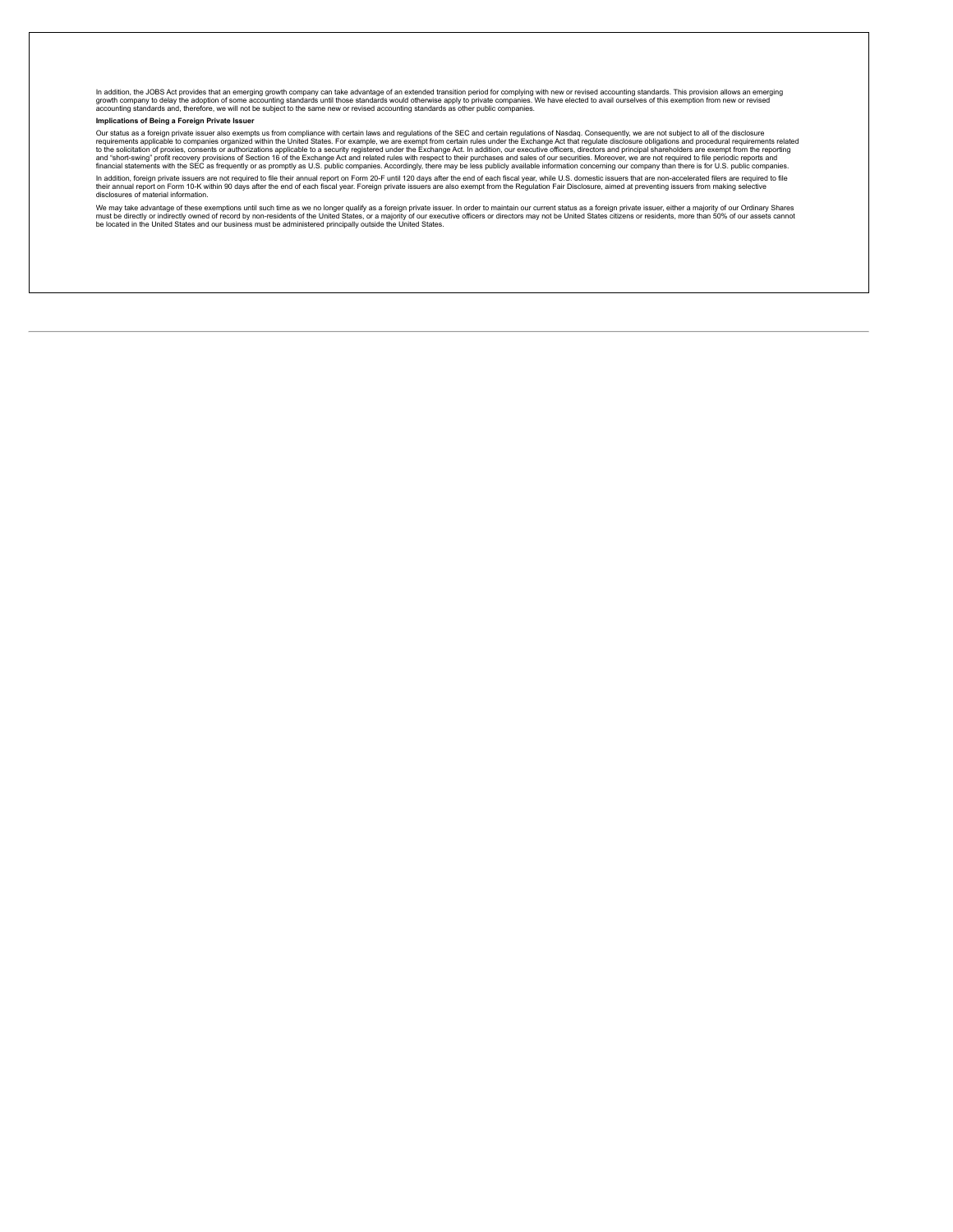# <span id="page-9-0"></span>**The Offering**

This prospectus relates to the resale of 44,217,588 Ordinary Shares underlying the Warrant in the form of 3,684,799 ADSs by the Selling Sharesunderlying the Warrant in the form of a S84,799 ADSs by the Selling Shareholder.

| Securities offered by the selling shareholder | 3,684,799 ADSs (representing 44,217,588 Ordinary Shares) deliverable upon exercise of the Warrant                                                                                                                                                                                                                                                                                                                                                                                                                                                                        |
|-----------------------------------------------|--------------------------------------------------------------------------------------------------------------------------------------------------------------------------------------------------------------------------------------------------------------------------------------------------------------------------------------------------------------------------------------------------------------------------------------------------------------------------------------------------------------------------------------------------------------------------|
| ADSs to be outstanding                        | 30,893,334 ADSs (with each ADS representing 12 Ordinary Shares), which assumes the full exercise of the Warrant                                                                                                                                                                                                                                                                                                                                                                                                                                                          |
| Ordinary Shares to be outstanding             | 926,800,390 Ordinary Shares, which assumes the full exercise of the Warrant                                                                                                                                                                                                                                                                                                                                                                                                                                                                                              |
| The ADSs                                      | Each ADS represents 12 Ordinary Shares, each with a nominal or par value of \$0.0003 per share. You will have the rights of an ADS holder or beneficial owner (as<br>applicable) as provided in the deposit agreement among us, the depositary and holders and beneficial owners of ADSs from time to time. To better understand the terms<br>of our ADSs, see "Description of American Depositary Shares." We also encourage you to read the deposit agreement, which is included as an exhibit to the registration<br>statement of which this prospectus forms a part. |
| The Warrant                                   | The exercise price of the Warrant is \$0.6269 per ADS. The Warrant is exercisable commencing October 13, 2022 and will expire on October 13, 2027.                                                                                                                                                                                                                                                                                                                                                                                                                       |
| Depositary                                    | Citibank, N.A.                                                                                                                                                                                                                                                                                                                                                                                                                                                                                                                                                           |
| Use of proceeds                               | We will not receive any proceeds from the sale of the Ordinary Shares represented by ADSs by the Selling Shareholder. All net proceeds from the sale of Ordinary Shares<br>represented by ADSs covered by this prospectus will go to the selling shareholder. However, we will receive cash proceeds equal to the exercise price paid upon exercise<br>of the Warrant for cash.                                                                                                                                                                                          |
|                                               | We intend to use any proceeds from the exercise of the Warrant to fund the continued clinical development of elamipretide, SBT-272 and SBT-550 series and for working<br>capital and general corporate purposes. See the section of this prospectus titled "Use of Proceeds" for more information.                                                                                                                                                                                                                                                                       |
| <b>Risk factors</b>                           | You should read the "Risk Factors" section of this prospectus for a discussion of factors to consider carefully before deciding to invest in the ADSs.                                                                                                                                                                                                                                                                                                                                                                                                                   |
| Concentration of Ownership                    | Following the exercise of the Warrant, Morningside Venture (I) Investments Limited will own 55.5% of our outstanding and issued Ordinary Shares.                                                                                                                                                                                                                                                                                                                                                                                                                         |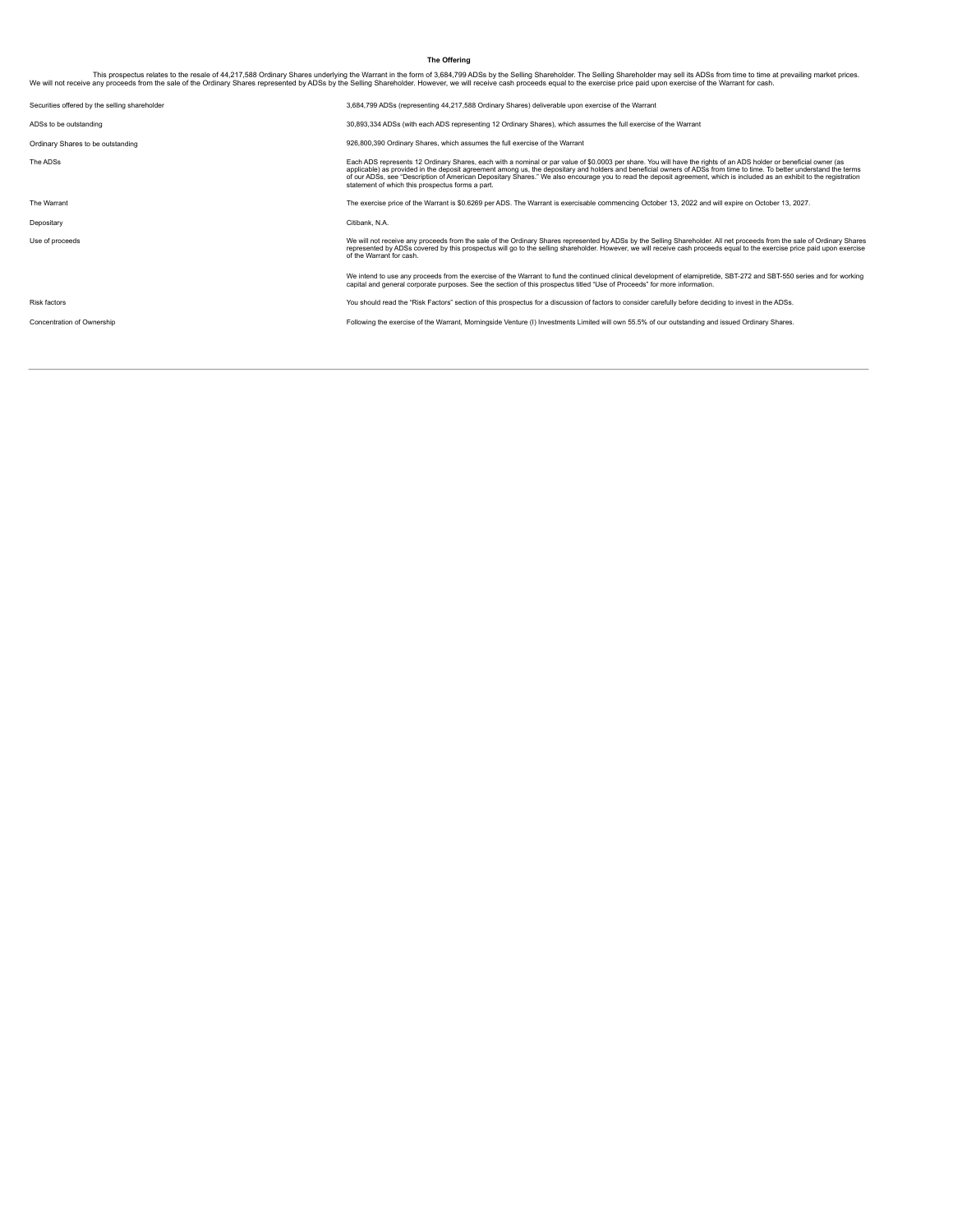The number of Ordinary Shares to be outstanding after the exercise of the Warrant is based on 882,582,802 Ordinary Shares issued and outstanding as of May 31, 2022, which number excludes 2,994,504 Ordinary Shares held as A

- 76,718,344 Ordinary Shares issuable upon exercise of share options outstanding, at a weighted-average exercise price of \$0.42 per share;
- 29,898,223 Ordinary Shares reserved for issuance under our 2019 share incentive plan, which plan includes provisions that automatically increase the number of Ordinary Shares reserved for issuance thereunder each year;
- 15,596,436 Ordinary Shares (equivalent to 1,299,703 ADSs) issuable upon vesting of grants outstanding under our 2020 ADS plan;
- . 15,445,680 Ordinary Shares (equivalent to 1,287,140 ADSs) reserved for issuance under our 2020 ADS plan, which plan includes provisions that automatically increase the number of Ordinary Shares reserved for issuance ther
- each year;<br>21,814,041 Ordinary Shares reserved for issuance under our 2019 employee share purchase plan, which plan includes provisions that automatically increase the number of Ordinary Shares reserved for issuance thereu
- 239,129,521 Ordinary Shares issuable upon exercise of outstanding warrants with a weighted average exercise price equal to \$0.10 per share;

Unless otherwise indicated, this prospectus reflects and assumes the following:

- no exercise of the outstanding options or warrants described above; and
	- no purchases of ADSs by our existing shareholders in the exercise of the Warrants.

In addition, the discussion above assumes no additional sales of our Ordinary Shares or ADSs under the purchase agreement, dated June 2, 2020, between Lincoln Park Capital Fund LLC, or Lincoln Park, and us, or the Purchase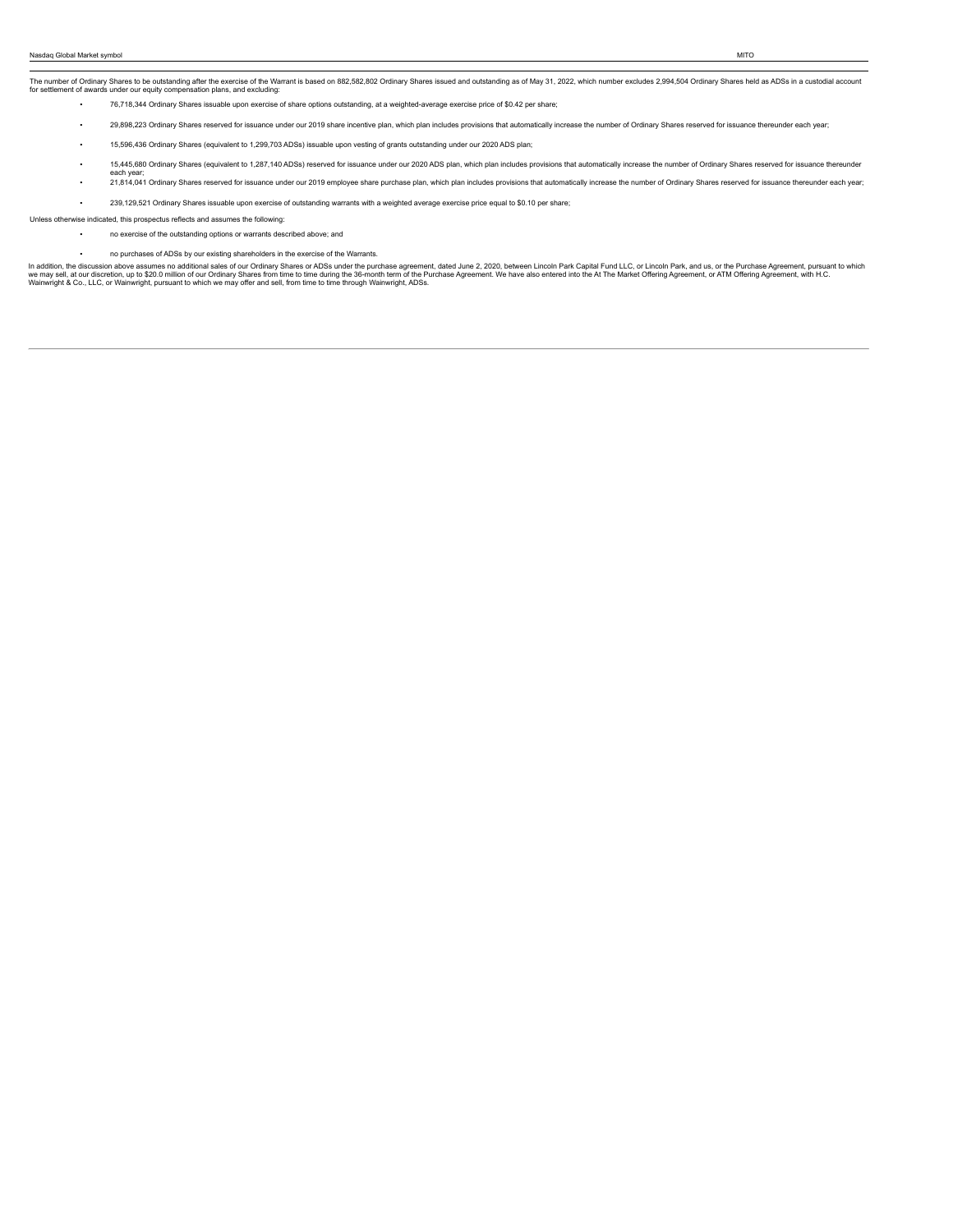## <span id="page-11-0"></span>**RISK FACTORS**

Our business has significant risks. You should consider carefully the risks set forth below and other information in this prospectus, including the information conclude the one and ancerdanties are not the only risks and u

# **Risks Related to this Offering and Ownership of ADSs**

### The price of the ADSs has been, and is likely to continue to be, highly volatile, which could result in substantial losses for purchases of ADSs in this offering.

The price of the ADSs has been, and is likely to continue to be, highly volatile. The stock market in general and the market for smaller pharmaceutical and biotechnology companies in particular have experienced extreme vol

- our ability to commercialize or obtain regulatory approval for our product candidates, or delays in commercializing or obtaining regulatory approval;
- announcements relating to our clinical trials, including any periodic updates relating to enrollment of trial subjects, adverse events, site initiation and timing of release of interim analyses and final trial results;
- commencement or termination of collaborations for our development programs;
- failure or discontinuation of any of our development programs;
- results from, or any delays in, clinical trials relating to our product candidates, including our clinical trials for elamipretide;
- any need to suspend or discontinue clinical trials due to side effects or other safety risks, or any need to conduct studies on the long-term effects associated with the use of our product candidates;<br>• manuf
- commercial success and market acceptance of our product candidates following regulatory approval, if obtained;
- undesirable side effects caused by product candidates after they have entered the market, if approved;
- ability to discover, develop and, if approved, commercialize additional product candidates;
- announcements relating to collaborations that we may enter into with respect to the development or, if approved, commercialization of our product candidates; success of our competitors in discovering, developing and commercializing products;
- any strategic transactions undertaken by us;
- additions or departures of any of our key personnel;
- product liability claims related to our clinical trials or product candidates;
- business disruptions caused by wars or other armed conflicts, geopolitical tensions or trade wars, earthquakes or other natural disasters or a public health crisis (for example, an outbreak of a contagious disease such as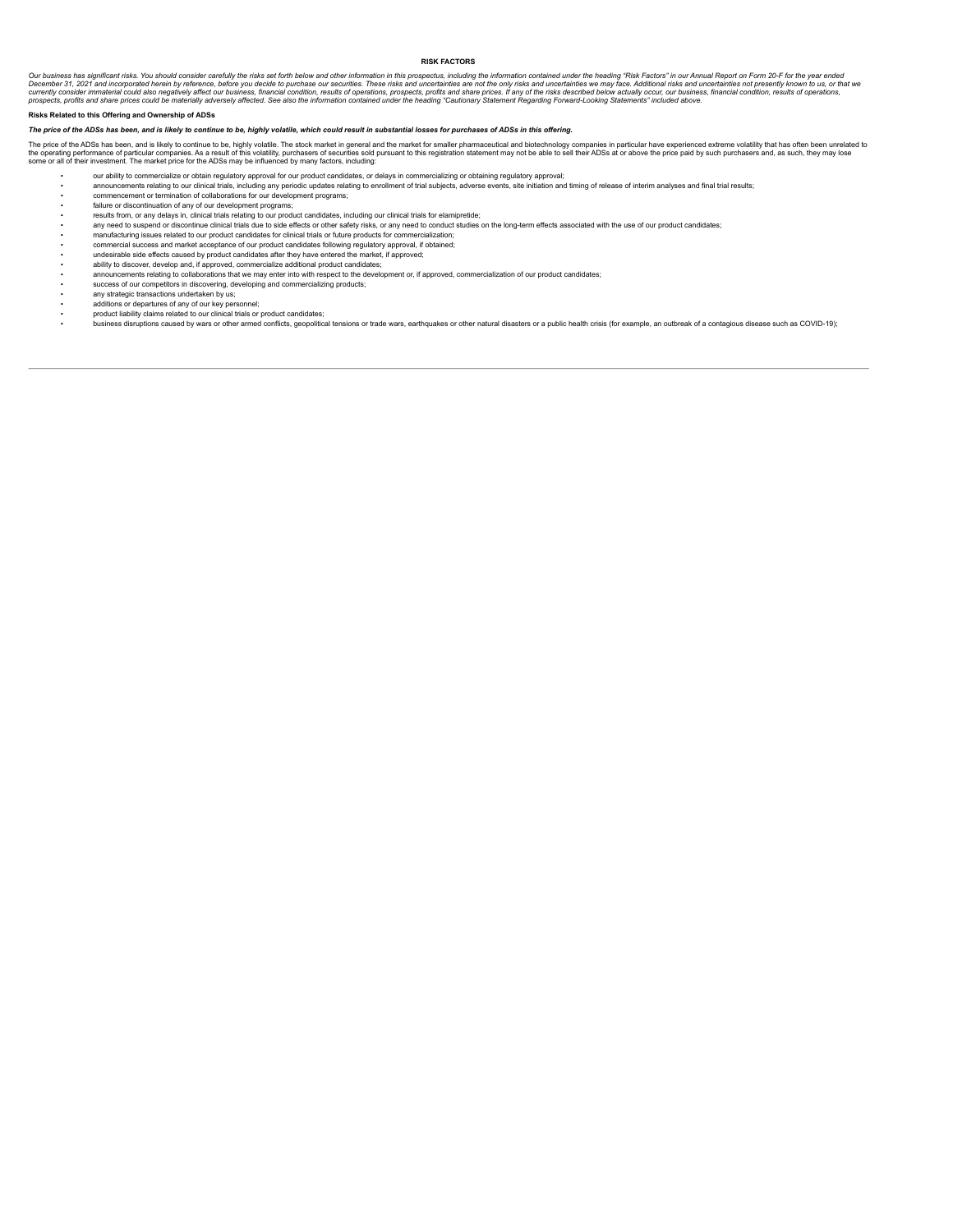- disputes concerning our intellectual property or other proprietary rights;
- U.S. Food and Drug Administration, European Medicines Agency, China's National Medical Products Administration or other regulatory actions affecting us, our product candidates or our industry;
- healthcare reform measures in the United States; future sales or issuances of equity or debt securities by us;
- 
- fluctuations in our operating results;
- announcement or expectation of additional financing efforts; sales of our Ordinary Shares by us, our insiders or other shareholders;
- actual and anticipated variations in our results of operations;
- changes in securities analysts' estimates or market perception of our financial performance;
- 
- announcements by us of significant acquisitions, disposals, strategic alliances or joint ventures;<br>• market developments affecting us or the markets in which we operate;<br>• regulatory or legal developments, including liti
- 
- the operating and share price performance of companies that investors consider to be comparable to us; the depth and liquidity of the market for the ADSs;
- 
- the release or expiry of lock-up or other transfer restrictions on our Ordinary Shares and ADSs;<br>• general economic, political and stock market conditions in the United States and the countries in
- the other factors described in this "Risk Factors" section and the "Risk Factors" sections of our Annual Report on Form 20-F for the fiscal year ended December 31, 2021, which are incorporated by reference herein.
- 

Additionally, in the past, securities dass action litigation has often been brought against a company following a decline in the market price of its securities. This risk is especially relate substantial companism and prom

A significant portion of our total outstanding Ordinary Shares may be sold into the market, which could cause the market price of the ADSs to decline significantly, even if our business is doing well.

Sales of a substantial number of ADSs in the public market could occur at any time. These sales, or the perception in the market that holders of ADSs intend to sell a significant amount of ADSs, could reduce the market pri

On June 2, 2020, we entered into the Purchase Agreement with Lincoln Park pursuant to which Lincoln Park has committed to purchase up to \$20.0 million of our Ordinary Shares. We generally have the right to control the timi any time or from time to time in its discretion.

On August 6, 2020, we entered into the ATM Offering Agreement with Wainwright pursuant to which we may offer and sell, from time to time through Wainwright, ADSs. We have no obligation to sell any ADSs pursuant to the ATM

Sales to Lincoln Park or through Wainwright could result in substantial dilution to the interests of other holders of our Ordinary Shares. Additionally, the sale of a substantial number of Ordinary Shares to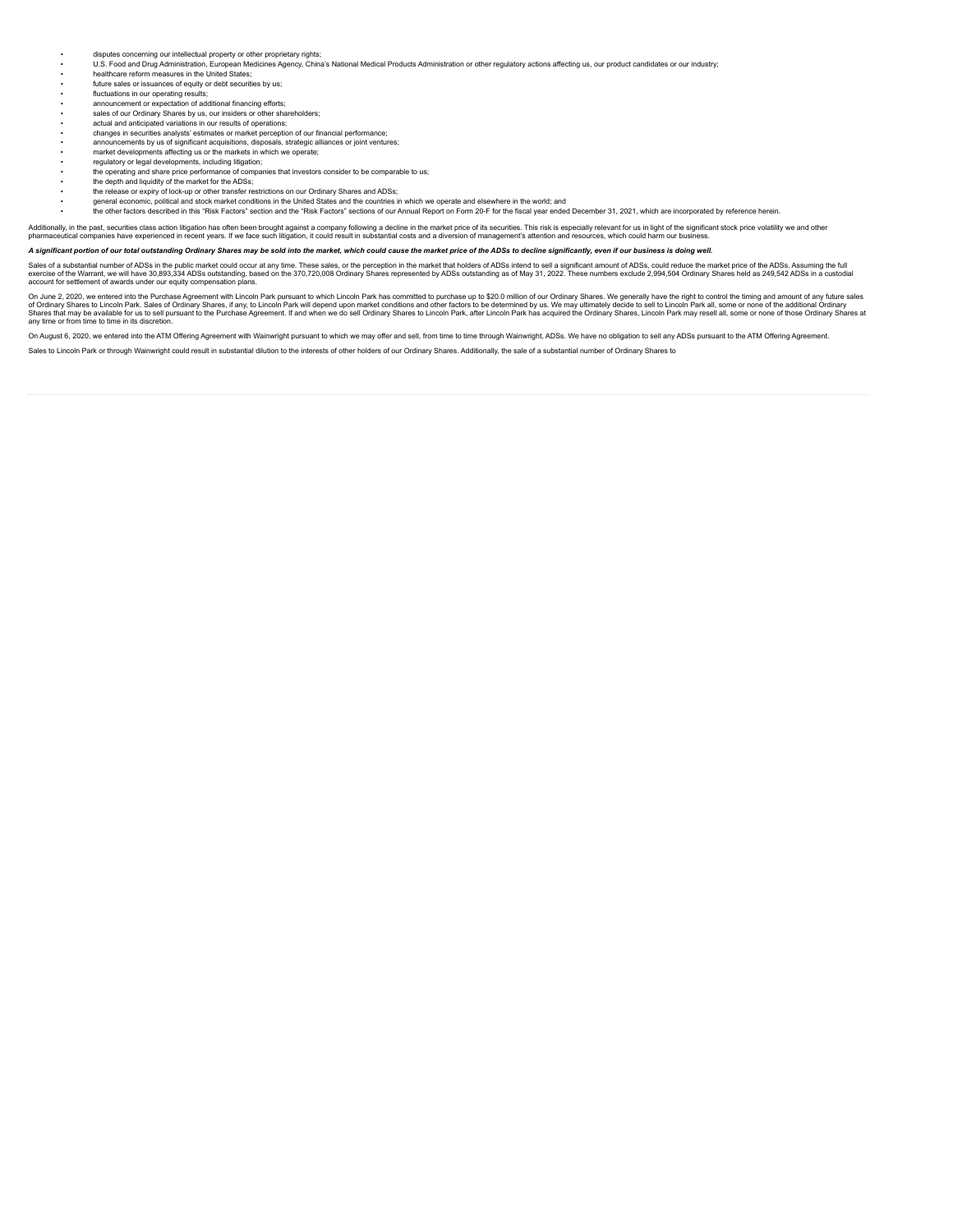Lincoln Park or through Wainwright, or the anticipation of such sales, could make it more difficult for us to sell equity or equity-related securities in the future at a time and at a price that we might otherwise wish to

We have reserved 159.472,724 Ordinary Shares that we may issue under our equity compensation plans. Once registered, these Ordinary Shares in the form of ADSs can be freely sold in the public market upon issuance and once

#### We have broad discretion in the use of the net proceeds from any exercise of the Warrant may not use them effectively.

Our management will have broad discretion in the application of the net proceeds from any exercise of the Warrant and could spend any such proceeds in ways that do not improve our results of operations or enhance the value

# We do not anticipate paying any cash dividends on the ADSs in the foreseeable future. Accordingly, holders of ADSs must rely on capital appreciation, if any, for any return on their investment.

We have never declared nor paid cash dividends on our share capital. We currently plan to retain all of our future earnings, if any, to finance the operation, development and growth of our business. In addition, the terms

# *You may experience future dilution in your ownership interest as a result of future equity offerings.*

In order to raise additional capital, we may in the future offer ADSs or Ordinary Shares or other securities convertible into or exchangeable for ADSs or Ordinary Shares end to pure share are less than the price paid by<br>pu

Morningside Venture (I) Investments Limited has a controlling ownership interest in our Ordinary Shares and the ability to substantially control all matters submitted to shareholders for approval.

As of May 31, 2022, Morningside Venture (I) Investments Limited, or MVIL, beneficially owned 66.8% of our Ordinary Shares. In addition, certain entities associated within MVIL beneficially owned an additional 6.6% of our O

- delay, defer or prevent a change in control;
- entrench our management or the board of directors; or impede a merger, consolidation, takeover or other business combination involving us that other shareholders may desire.

MVIL owns a controlling portion of our Ordinary Shares and may have conflicts of interest with us and other shareholders in the future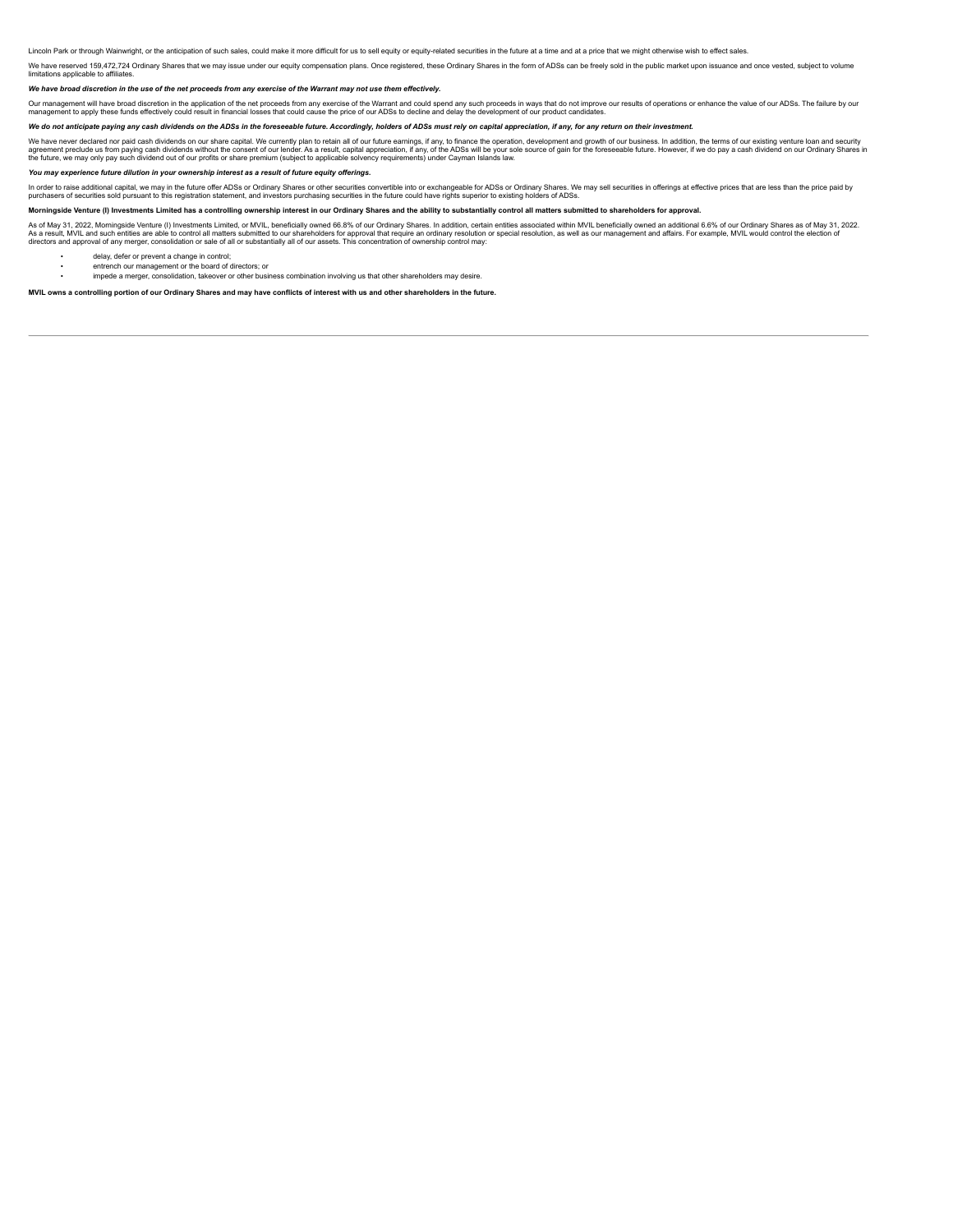The interests of MVL may not always be consistent with the interests of our company or of our other shareholders. Accordingly, MVIL could cause us to enter into transactions or agreements of which other houses of our only

Although Dr. Chan is not an officer, director or employee of MVIL and has neither voting nor dispositive control over the Ordinary Shares held by MVIL and chose not a shares has a result of insers, and a methany based for

MVIL is in the business of making investments in companies and could from time to time acquire and hold interests in businesse that compete with us. MVIL may also pursua expulted into me subseque and as a result, the distr

If we fail to meet the requirements for continued listing on the Nasdaq Global Market or Nasdaq, our ADSs could be delisted from trading, which would decrease the liquidity of our ADSs and our ability to raise additional c

Our ADSa are currently isled for quotation on the Nasdaq Global Market. We are required to meet specified financial requirements in order to maintain our listing on the Nasdaq Global Market. These requirements include main

We have been provided an initial period of 180 calendar day ass, for each such deficiency, or until July 5, 2022 and August 10, 2022, to regain compliance with the applicable compliance of the Nastaq Capital Market, which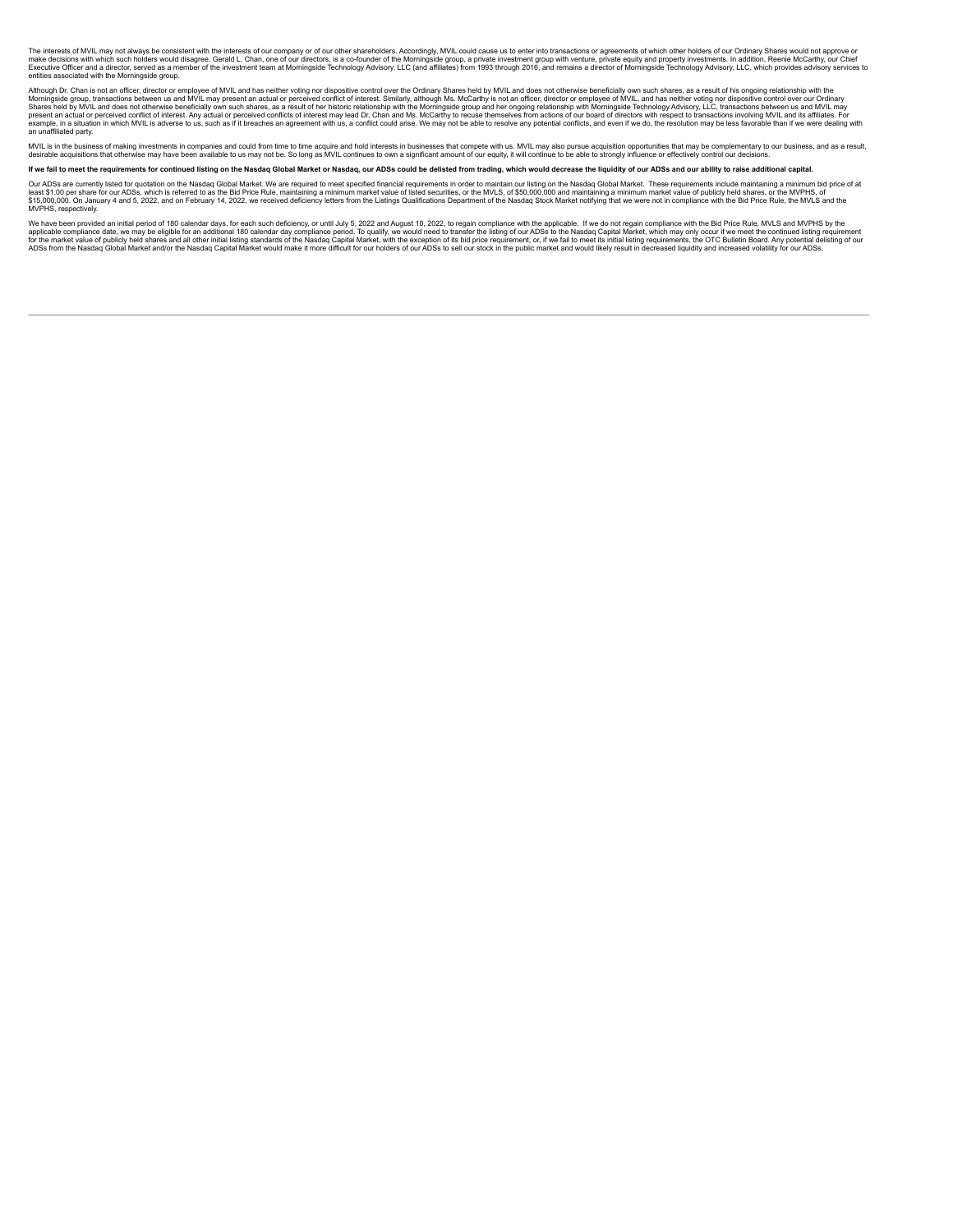# <span id="page-15-0"></span>**USE OF PROCEEDS**

We will not receive any proceeds from the sale of the Ordinary Shares represented by ADSs by the Selling Shareholder. All net proceeds from the sale of the Ordinary Shares represented by ADSs will go to the Selling Shareho

We may receive proceeds from the exercise of the Warrant to the extent the Warrant is exercised. If the Warrant for 44,217,588 Ordinary Shares represented by 3,684,799 ADSs were exercised in full by payment of cash, we wou

We can make no assurances that the Warrant will be exercised, or if exercised, the quantity that will be exercised or the period in which such Warrant will be exercised.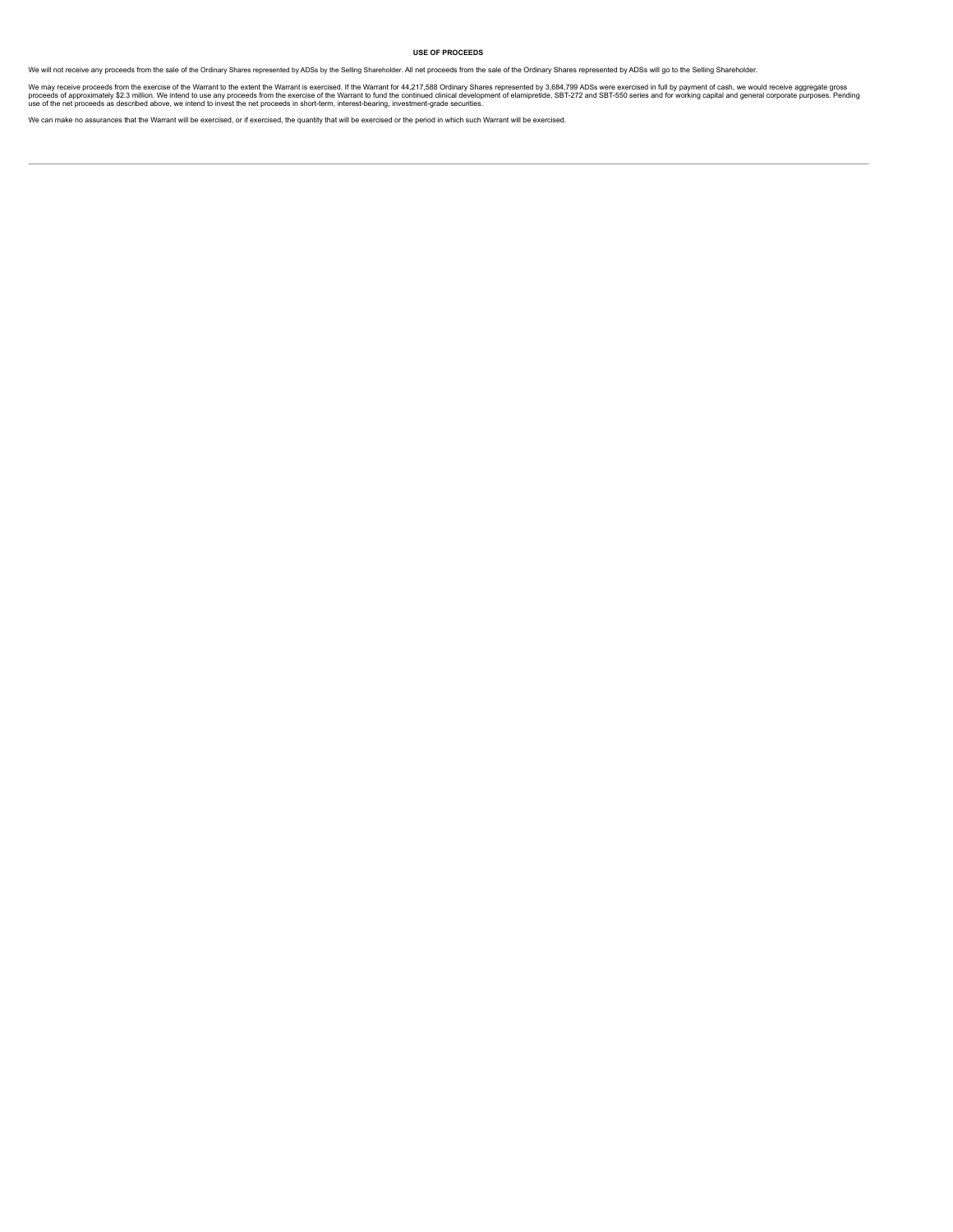# <span id="page-16-0"></span>**DIVIDEND POLICY**

We have never declared or paid any cash dividends on our share capital. We intend to relain all of our future earnings, if any, to finance the growth and development of our business, and we do not intend to pay cash divide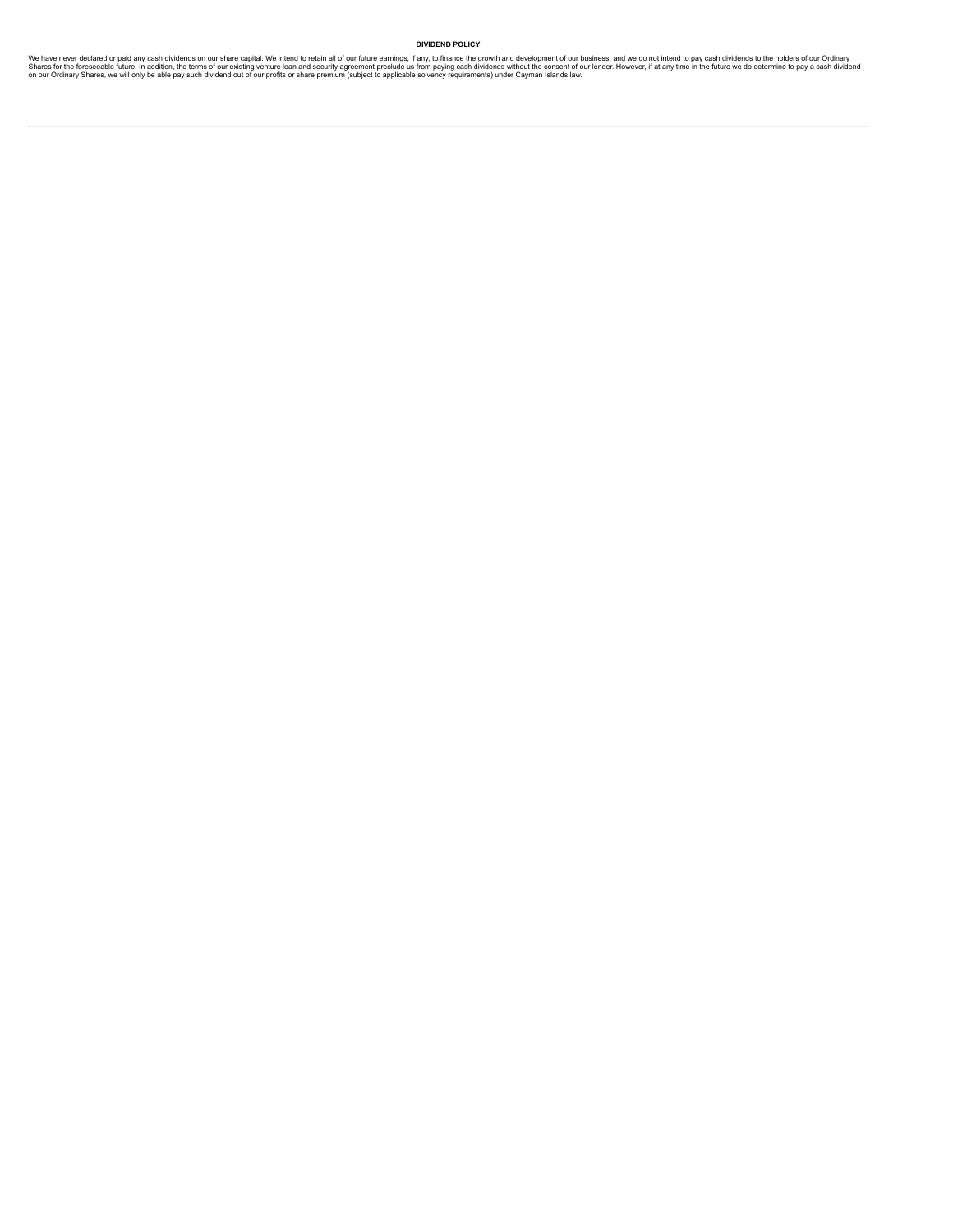### <span id="page-17-0"></span>**CAPITALIZATION**

The following table sets forth our cash and cash equivalents and capitalization as of March 31, 2022:

- on an actual basis;
- on an as adjusted basis giving effect to the sale and issuance of (i) 5,583,028 ADSs representing 66,996,336 Ordinary Shares and a warrant to purchase up to 44,217,588 Ordinary Shares represented by 3,684,799 ADSs for to

You should read this information in conjunction with "Operating and Financial Review and Prospects" and our consolidated financial statements and related notes appearing in our Annual Report on Form 20-F for the year ended **AS OF MARCH 31, 2022**

|                                                                                                                       |                                                                                                                                                                                                                                                                                                                                                                                                                                                                 | <b>ACTUAL</b> |                                   | <b>ACTUAL</b><br><b>AS ADJUSTED</b> |
|-----------------------------------------------------------------------------------------------------------------------|-----------------------------------------------------------------------------------------------------------------------------------------------------------------------------------------------------------------------------------------------------------------------------------------------------------------------------------------------------------------------------------------------------------------------------------------------------------------|---------------|-----------------------------------|-------------------------------------|
|                                                                                                                       |                                                                                                                                                                                                                                                                                                                                                                                                                                                                 |               | (in thousands, except share data) |                                     |
| Cash and cash equivalents                                                                                             |                                                                                                                                                                                                                                                                                                                                                                                                                                                                 | 33,834        |                                   | 41.634                              |
| Long-term debt, less current portion                                                                                  |                                                                                                                                                                                                                                                                                                                                                                                                                                                                 | 13.782        |                                   | 13.782                              |
| Shareholders' equity:                                                                                                 |                                                                                                                                                                                                                                                                                                                                                                                                                                                                 |               |                                   |                                     |
| Ordinary Shares, \$0.0003 nominal or par value;<br>authorized, 882,582,802 shares issued and outstanding, as adjusted | 1,600,000,000 shares authorized, 719,647,450 shares issued and outstanding, actual; 1,600,000,000 shares                                                                                                                                                                                                                                                                                                                                                        | 216           |                                   | 265                                 |
| Additional paid-in capital                                                                                            |                                                                                                                                                                                                                                                                                                                                                                                                                                                                 | 563.583       |                                   | 570.123                             |
| Accumulated deficit                                                                                                   |                                                                                                                                                                                                                                                                                                                                                                                                                                                                 | (616, 116)    |                                   | (616, 116)                          |
| Total shareholders' equity (deficit)                                                                                  |                                                                                                                                                                                                                                                                                                                                                                                                                                                                 | (52, 317)     |                                   | (44, 517)                           |
| Total capitalization                                                                                                  |                                                                                                                                                                                                                                                                                                                                                                                                                                                                 | (32.265)      |                                   | (17, 876)                           |
|                                                                                                                       | Reflects the impact of our preliminary accounting conclusion that the Warrant will be classified as a liability and not as equity, related to a provision providing the Selling Shareholder the option to receive cash equal t<br>nortion of the Warrant as cash settlement in the event that there had been a fundamental transaction (contractually defined to include various merger, acquisition or stock transfer activities). Accordingly, the additional |               |                                   |                                     |

portion of the Warrant as cash settlement in the event that there had been a fundamental transaction (contractually defined to include various merger, acquisition or stock transfer activities). Accordingly, the additional

The financial information presented above has been prepared by, and are the responsibility of, management. Our independent registered public accounting firm, Deloittle & Touche LLP, has not audited, reviewed, compiled or p

The table above is based on 719,647,450 ordinary shares issued and outstanding as of March 31, 2022, which number excludes 3,221,424 ordinary shares held as ADSs in a custodial account for settlement of awards under our eq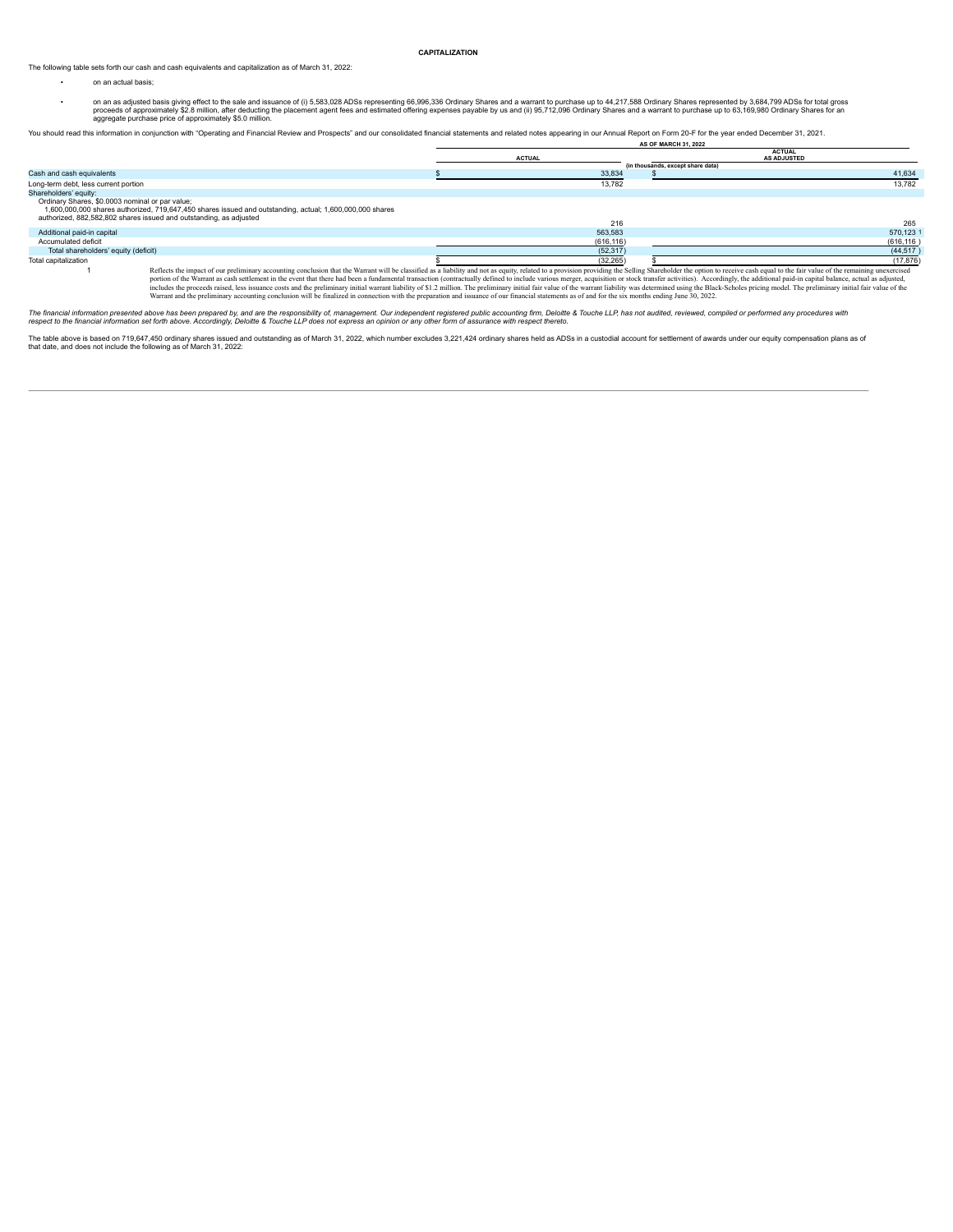- 76,425,695 Ordinary Shares issuable upon exercise of share options outstanding, at a weighted-average exercise price of \$0.42 per share;
- . 30,190,871 Ordinary Shares reserved for issuance under our 2019 share incentive plan, which plan includes provisions that automatically increase the number of Ordinary Shares reserved for issuance thereunder each year;
- 15,720,336 Ordinary Shares (equivalent to 1,310,028 ADSs) issuable upon vesting of grants outstanding under our 2020 ADS plan;
- . 15,548,700 Ordinary Shares (equivalent to 1,295,725 ADSs) reserved for issuance under our 2020 ADS plan, which plan includes provisions that automatically increase the number of Ordinary Shares reserved for issuance ther
- each year;<br>21,814,041 Ordinary Shares reserved for issuance under our 2019 employee share purchase plan, which plan includes provisions that automatically increase the number of Ordinary Shares reserved for issuance thereu
- 175,959,541 Ordinary Shares issuable upon exercise of outstanding warrants with a weighted average exercise price equal to \$0.12 per share.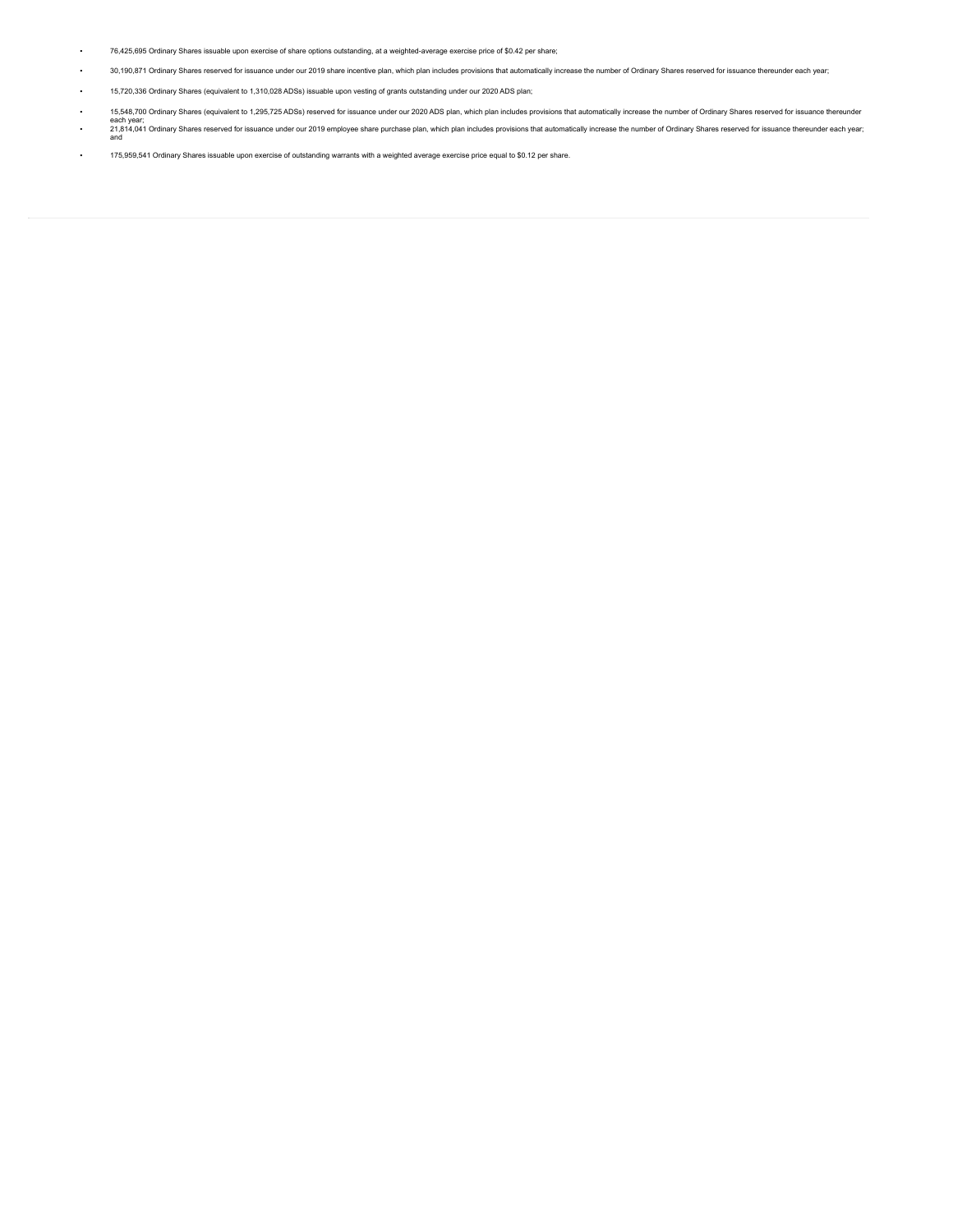#### <span id="page-19-0"></span>**SELLING SHAREHOLDER**

The Selling Shareholder will acquire the Ordinary Shares represented by ADSs being registered for resale pursuant to this prospectus upon exercise of the Warrant. We have agreed to file the registration statement of which part to cover the resale of the Ordinary Shares represented by ADSs issuable upon exercise of the Warrant that was sold pursuant to the Securities Purchase Agreement.

We are registering the Ordinary Shares represented by ADSs to permit the Selling Shareholder and school of other successors in interest to the Selling Shareholder amed in the table below. Unless of hermic flain of Distribu

The Selling Shareholder may sell some, all or none of their Ordinary Shares represented by ADSs. We do not know how long the Selling Shareholder will hold the Ordinary Shares represented by ADSs before selling them, and we

All information contained in the table below and the footnotes thereto is based upon information provided to us by the Selling Shareholder The Selling Shareholder may have sold or transferred some of all of the sendal of t

| <b>Shares</b><br><b>Beneficially Owned</b><br>Prior to Offering(1) |               | Maximum<br>Number of<br>Shares to be<br>Sold<br>Pursuant to<br>this |            | <b>Shares Owned</b><br><b>Immediately After Sale</b><br>of Maximum Number<br>of Shares in this<br>Offering <sup>(2)</sup> |            |
|--------------------------------------------------------------------|---------------|---------------------------------------------------------------------|------------|---------------------------------------------------------------------------------------------------------------------------|------------|
| Name of Selling shareholder                                        | Number        | Percentage                                                          | Prospectus | Number                                                                                                                    | Percentage |
| Armistice Capital Master Fund Ltd.<br>(3)                          | 44,217,588(4) | 5.0%                                                                | 44,217,588 |                                                                                                                           | 0%         |

(1) The shares beneficially owned prior to the offering are comprised of 0 Ordinary Shares owned outright and 44,217,588 Ordinary Shares issuable upon the exercise of the Warrants. This figure assumes the exercise of the W

(2) We do not kow when of in what amounts the Selima Shareholder may offer Ordinay Shares for als chreaf essent might not sell ingthout sell in the Drdiany Shares for example and the Drdiany Shares, we cannot estimate the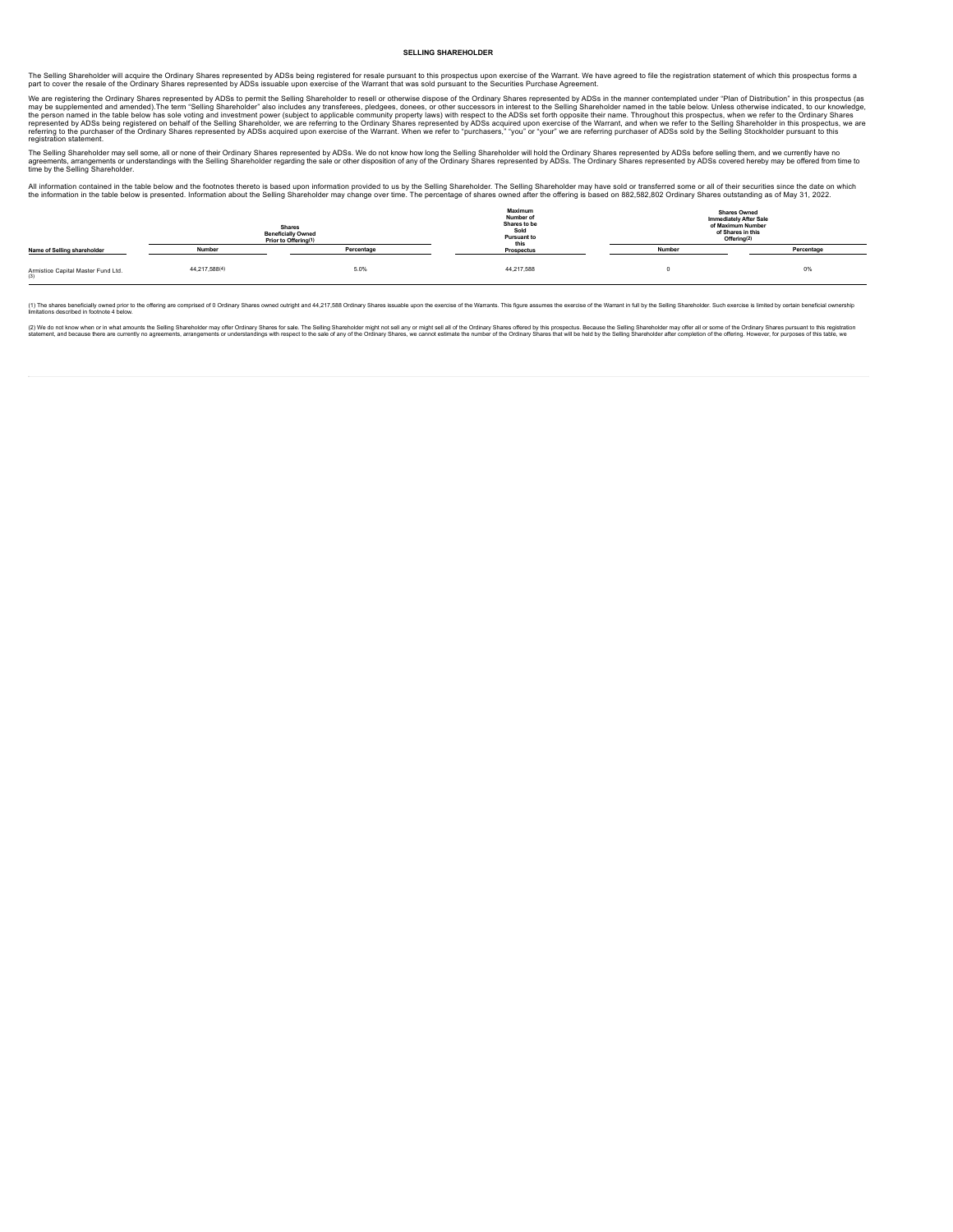have assumed that, after completion of the offering, none of the Ordinary Shares covered by this prospectus will be held by the Selling Shareholder.

(3) The Ordinary Shares are directly held with missited Capital Master Fund Ltd, a Cayman Islands exempted company (the "Master Fund), and may be deemed to be indirectly become to be entered their respective pocurals with

(4) Under the terms of the Warran, the Selling Shareholder may not exercise such Warrant to the extent such excrise would cause such Selling Shareholder, together with its effliates of such Waps and throughts and activatio

# **Other Relationships with the Selling Shareholders**

Other than our relationship with the Selling Shareholder nader the Securities Purchase Agreement as described here in the our knowledge the Selling Shareholder is not other what the methand on the the selling Shareholder h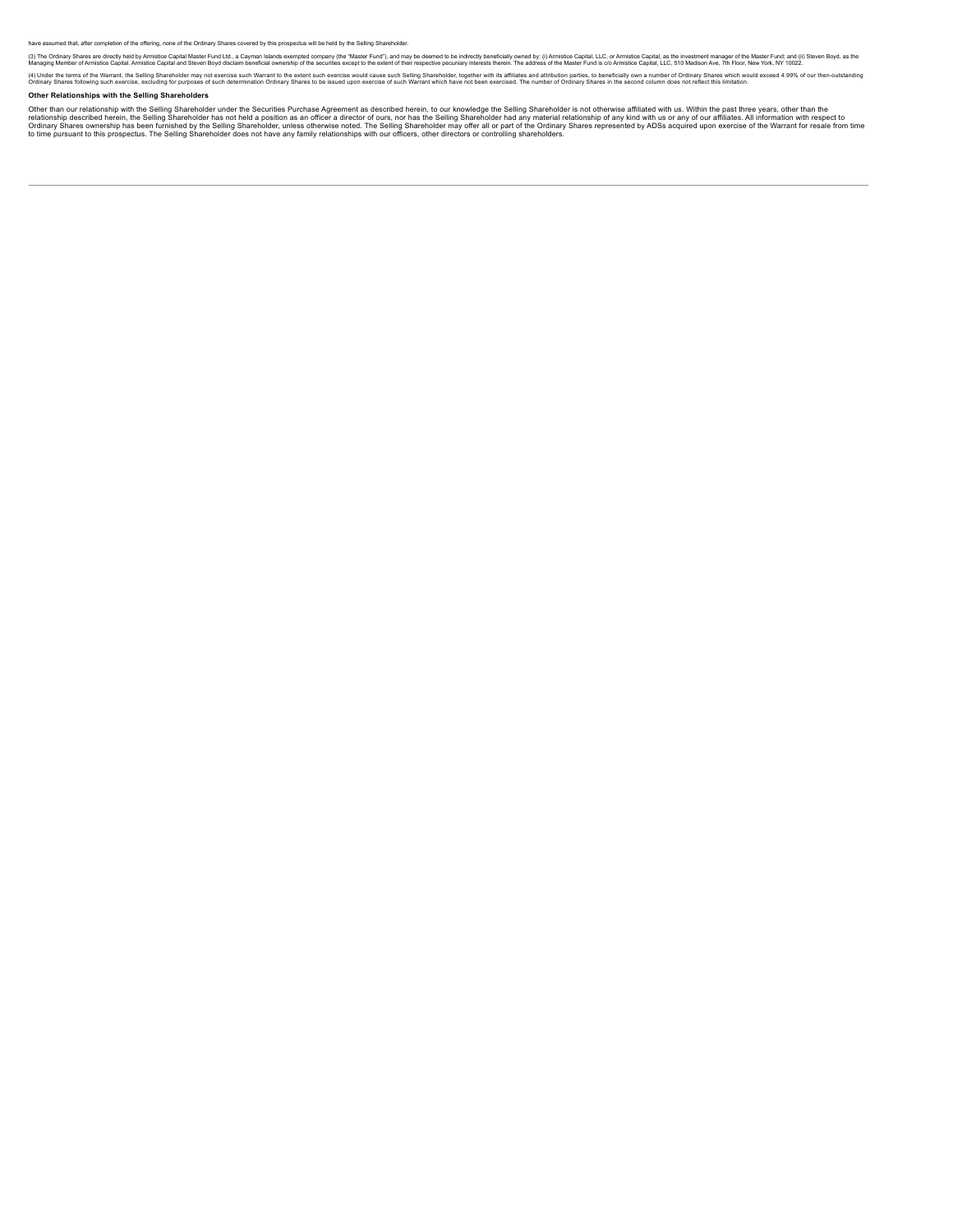#### <span id="page-21-0"></span>**DESCRIPTION OF SHARE CAPITAL AND ARTICLES OF ASSOCIATION**

The following describes our issued share capital, summarizes the material provisions of our Articles of Association and highlights certain differences in corporate law in the Cayman Islands and the United States

**General**

We were incorporated in April 2006 under the name of Stealth Peptides International inc as an exempted company incorporated with limited liability under the laws of the Caymon shands. and we chere is the beat and the were

### **Issued Share Capital**

Our authorized share capital is US\$480,000 divided into 1,600,000,000 Ordinary Shares. As of May 31, 2022, there were 882,582,802 Ordinary Shares issued and outstanding, which number excludes 2,994,504 Ordinary Shares held

### **Articles of Association**

Subject to other provisions in our Articles of Association, our shareholders may by ordinary resolution increase our authorized share capital or by special resolution reduce the share capital and amend our Articles of Asso

### *General*

All of our outstanding Ordinary Shares are fully paid and non-assessable.

Our issued and outstanding Ordinary Shares are not entitled to any preemptive conversion or redemption rights at the sole option of the holder of Ordinary Shares. Our shareholders may freely hold and vote their shares (sub

# *Repurchase Rights*

Any repurchase of our own shares by us as may be agreed with the relevant shareholders shall be approved by our board of directors in compliance with the Companies Act and our Articles of Association, and we may make a pay

#### *Voting Rights*

Voting at any meeting of shareholders is by a poll. Each ordinary share is entitled to one vote.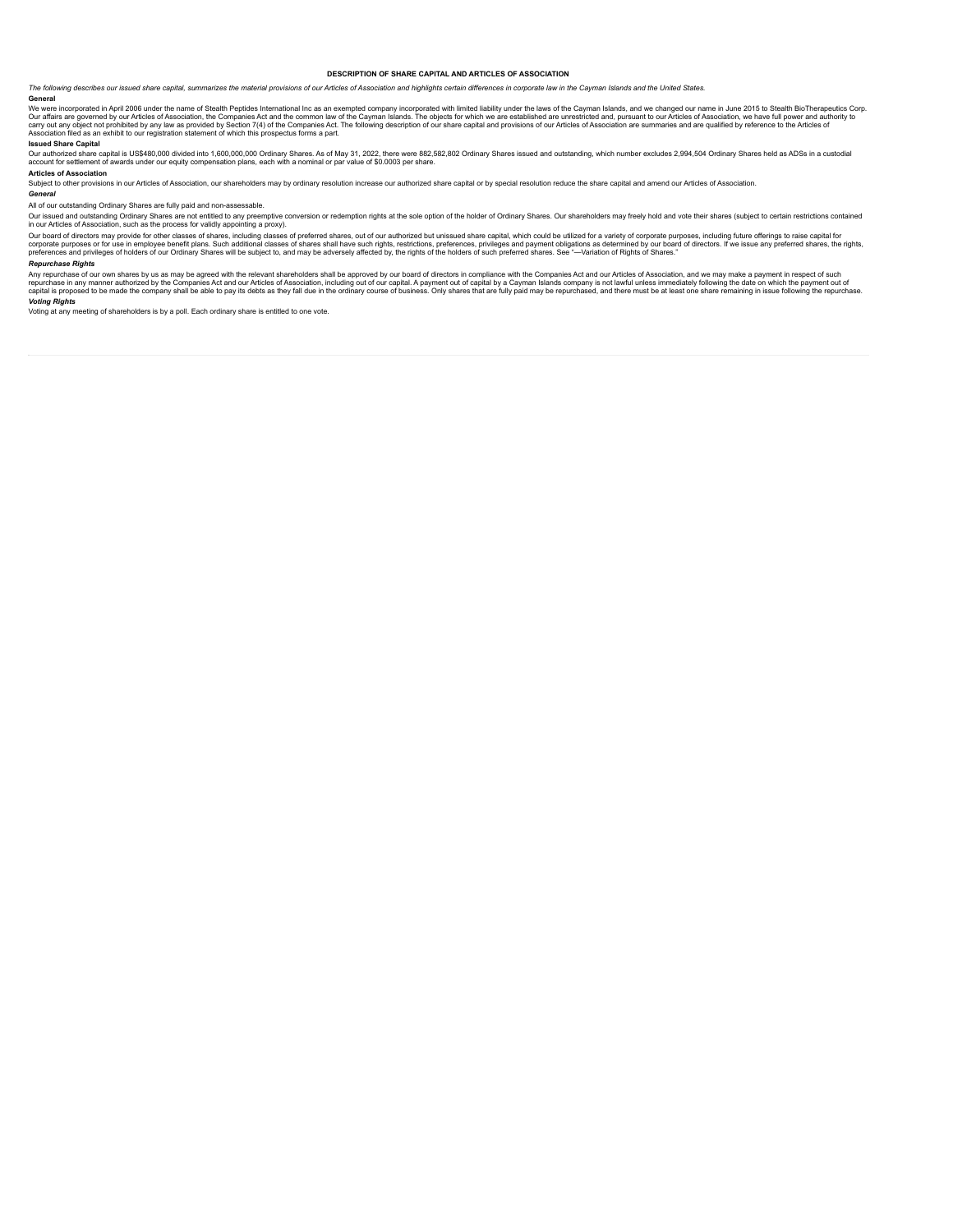A quorum required for a meeting of shareholders consists of at least one or more of shareholders present in person or by proxy and entitled to vote representing the holders of at least a majority of all of our issued votin

Any ordinary resolution to be made by our shareholders requires the affirmative vote of a simple majority of the votes attaching to the Ordinary Shares cast in person or by proxy at a meeting of our shareholders. A special

An ordinary resolution or a special resolution may also be adopted by way of unanimous written resolution signed by or on behalf of each shareholder who would have been entitled to yote on such matter at a general meeting

### *Dividends*

With the exception of section 34 of the Companies Act, there are no statutory provisions relating to the payment of dividends in the Cayman Islamds. Based upon English case law, which is regarded as persuasive in the Cayma

Any dividends will be paid to the custodian of the ADSs being issued in the exercise of the Warrant and shall be subject to further distribution to you as a beneficial owner of the underlying Ordinary Shares by the custodi

# *Liquidation*

n a return of capital on winding up or otherwise (other than on conversion, redemption or purchase of Ordinary Shares), assets available for distribution among the holders of Ordinary Shares shall be distributed among the pro rata basis.

# *Transfer of Shares*

Subject to the restirctions of our Articles of Association and the Nasdaq Listing Rules or any relevant securities law, any of our shareholders may transfer all or any of his or her Ordinary Shares by an instrument of tran

Subject to the Nasdaq Listing Rules and any rights or restrictions for time being attached to any share, our board of directors may in their absolute discretion decline to register any transfer of shares.

Subject to our Articles of Association and the Nasdaq Listing Rules and any rights or restrictions for time being attached to any share, the registration of transfers of shares may be suspended and our register of members

### *Variation of Rights of Shares*

The rights attached to any class of shares may, subject to any rights or restrictions attached to any class, be materially adversely varied or abrogated only with written consent of the holders of not be value and position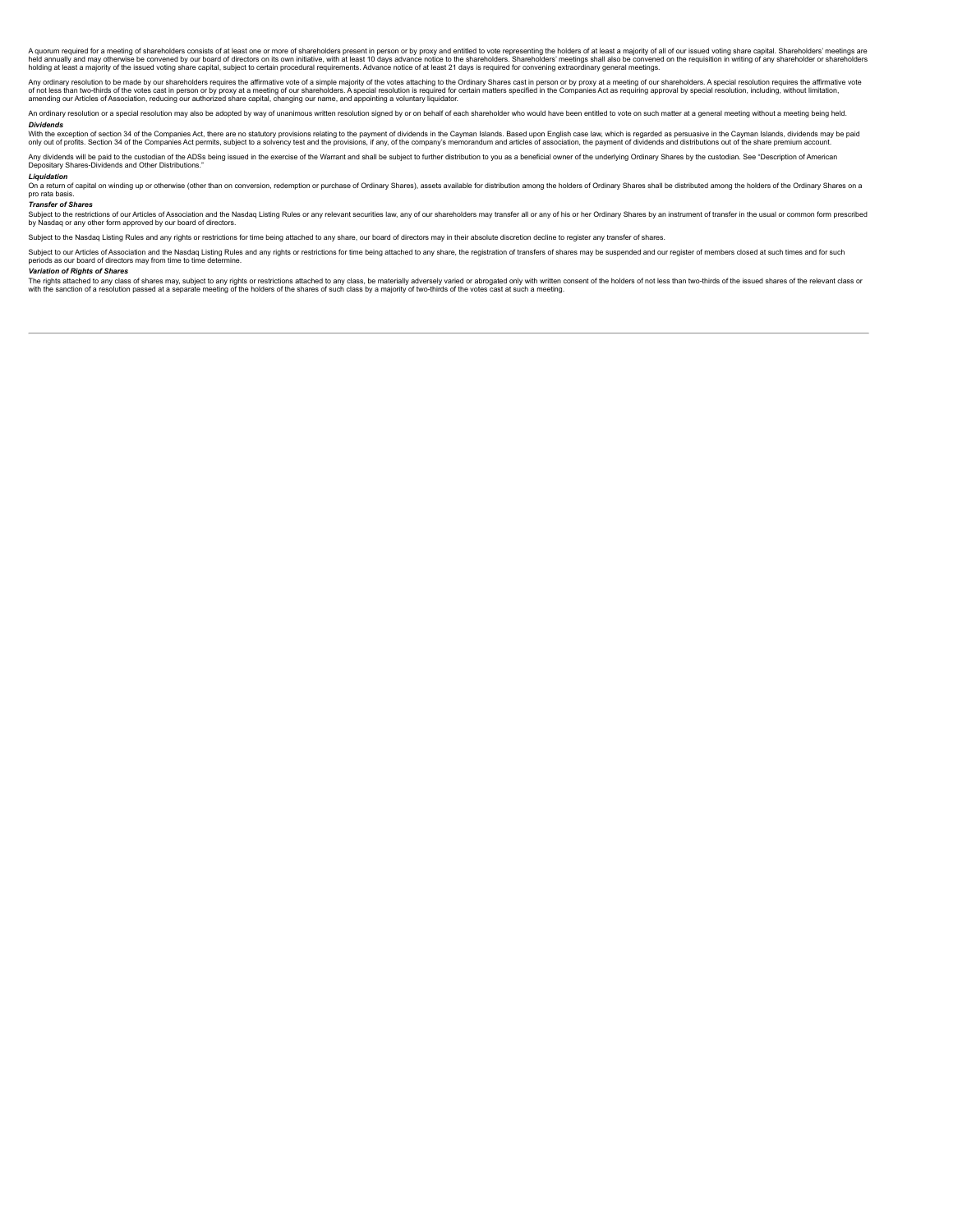The rights conferred upon the shareholders of any class (including, without limitation and for the avoidance of doubt, the Ordinary Shares) shall not, subject to any rights or restrictions attached for share in a respect o

### *Inspection of Books and Records*

Holders of our Ordinary Shares have no general right under the Companies Act to inspect or obtain copies of our register of members or our corporate records other than our Articles of Association.

#### *Borrowing Power*

Our board of directors may exercise all powers to borrow money and to mortgage or charge our undertaking, property and uncalled capital, to provide for a security interest to be taken in such undertaking, property or uncal

#### **Share Options**

As of March 31, 2022, options to purchase 76,425,695 Ordinary Shares at a weighted-average exercise price of \$0.42 per share were outstanding, of which options to purchase 37,510,500 Ordinary Shares were exercisable, at a

#### **Warrants**

In June 2017, we issued a warrant to Hercules Capital, Inc., which is exercisable for 500,000 Ordinary Shares at an exercise price of \$1.00 per share. The warrant expires in June 2027.

In October 2020, we issued a warrant to Morningside Venture (I) Investments Limited, which is exercisable for 46,153,846 Ordinary Shares at an exercise price of \$0.13 per share. The warrant expires in October 2023.

In February 2021, we issued a warrant to Morningside Venture (I) Investments Limited, which is exercisable for 18,750,000 Ordinary Shares at an exercise price of \$0.16 per share. The warrant expires in February 2024

In May 2021, we issued a warrant to Morningside Venture (I) Investments Limited, which is exercisable for 18,461,538 Ordinary Shares at an exercise price of \$0.13 per share. The warrant expires in May 2024.

In September 2021, we issued warrants to Morningside Venture (I) Investments Limited, which are exercisable for 10,714,286 Ordinary Shares and 12,857,143 Ordinary Shares at an exercise price of \$0.14 per share. The warrant

In September 2021, we issued warrants to Horizon Technology Finance Corporation and Powerscourt Investments XXV, LP, which are exercisable for 13,636,364 Ordinary Shares at an exercise price of \$0.11 per share and expire i

In October 2021, we issued a warrant to Morningside Venture (I) Investments Limited, which is exercisable for 13,636,364 Ordinary Shares at an exercise price of \$0.11 per share. The warrant expires in October 2024.

In December 2021, we issued a warrant to Morningside Venture (I) Investments Limited, which is exercisable for 41,250,000 Ordinary Shares at an exercise price of \$0.08 per share. The warrant expires in December 2024.

in April 2022, we issued (i) a warrant to Morningside Venture (i) Investments Limited, to purchase up to 63,169,980 Ordinary Shares at an exercise price of \$0.05224 per share and expires in October 2027 and (ii) a warrant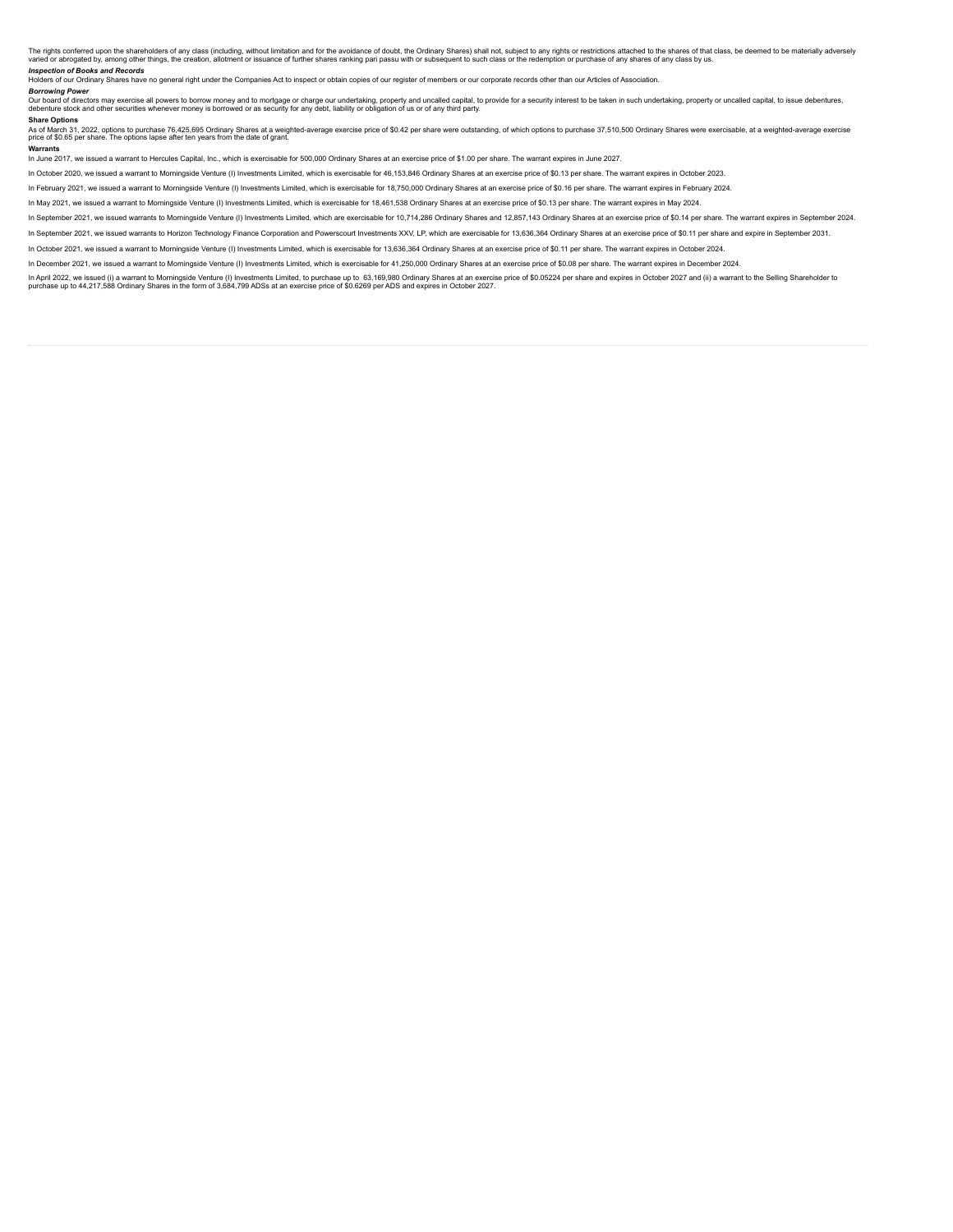# **Title of Organizational Documents** Certificate of Incorporation and Bylaws Memorandum and Articles of Association

Duties of Directors<br>
Under Delaware law, the business and affairs of a corporation are managed by or under the<br>
Under Delaware law, the business and affair powers, directors are charged with a fiduciary<br>
duty of care to pr

**DELAWARE CAYMAN ISLANDS CAYMAN ISLANDS CAYMAN ISLANDS** 

As a matter of Cayman Islands law, directors of Cayman Islands companies<br>owe fiduciary duties to the company which include, amongst other things, a<br>duty to act in good faith in their dealings with or on behalf of the compa

- a duty to act in good faith in what the directors *bona fide* consider to be the best interests of the company (and in this regard, it should be moded that the duty is owed to the company and not to associate companies, s
- 

▪ a duty of trusteeship of the company's assets;

- a duty to avoid conflicts of interest; and
- a duty to exercise powers for the purpose for which such powers were conferred.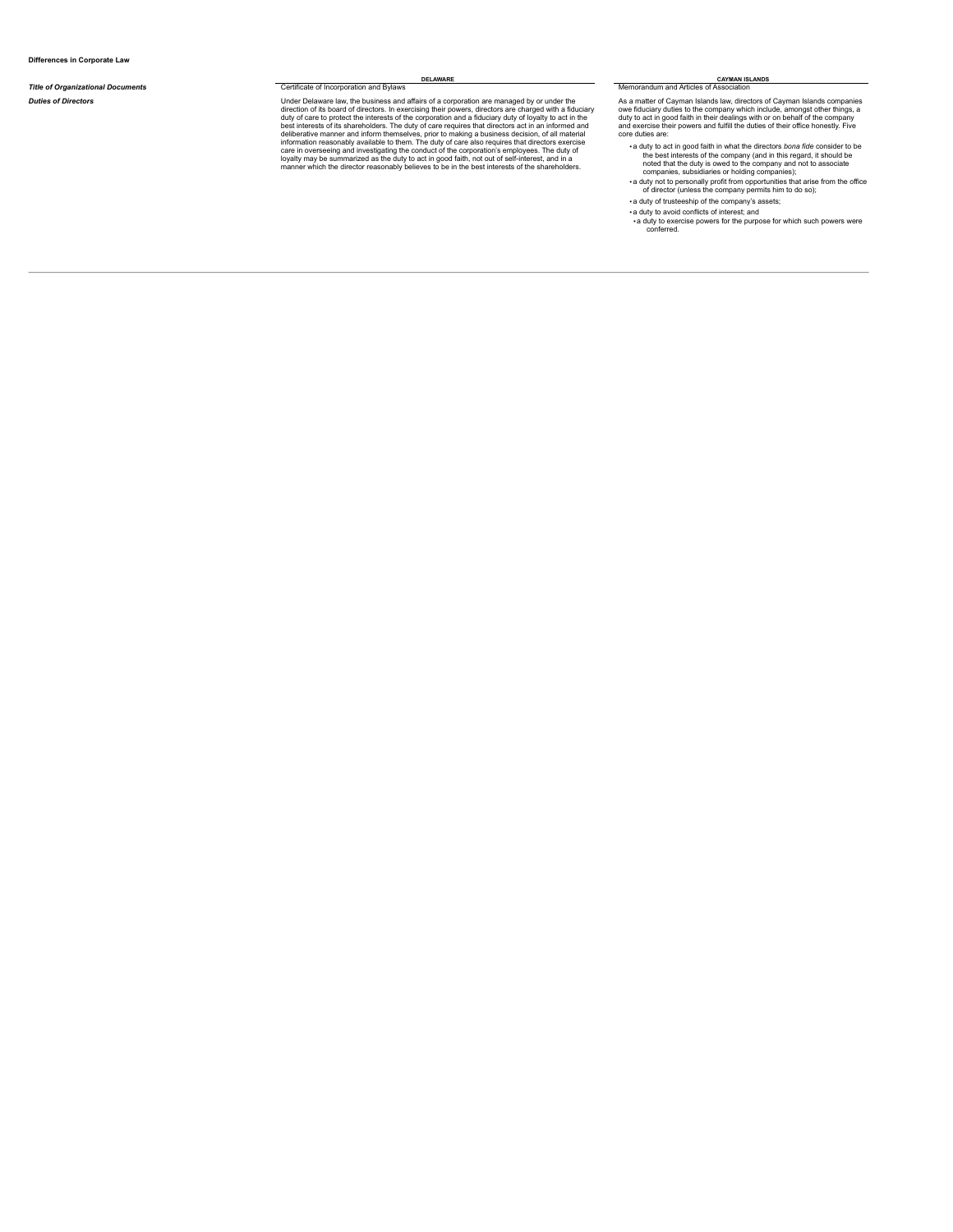Europhy of Directors (Subject to the limitations described below, a certificate of incorporation may provide for the<br>elimination or limitation of limitation of the personal liability of a director to the corporation or its

Such provision cannot limit liability for breach of loyalty, acts or omissions not in good faith,<br>intentional misconduct, unlawful payment of dividends or unlawful share purchase or redemption.<br>In addition, the certificate

**Indemnification of Directors, Officers, Agents, and Others** A corporation who was, is or is threatened to be interest of the proportion of the power to indemnification of Directors, Officers, Agents, and Others<br>
corporati

A director of a Cayman Islands company also owes the company a duty to act<br>with skill, care and diligence. A director need not exhibit in the performance of<br>his or her duties a greater degree of skill than may reasonably b

The Companies Act has no equivalent provision to Delaware law regarding<br>the limitation of director's liability. However, as a matter of public policy,<br>Cayman Islands law will not allow the limitation of a director's liabil

Cayman Islands law does not limit the extent to which a company's articles of<br>association may provide for indemnification of directors and officers, except<br>to the extent any such provision may be held by the Cayman Islands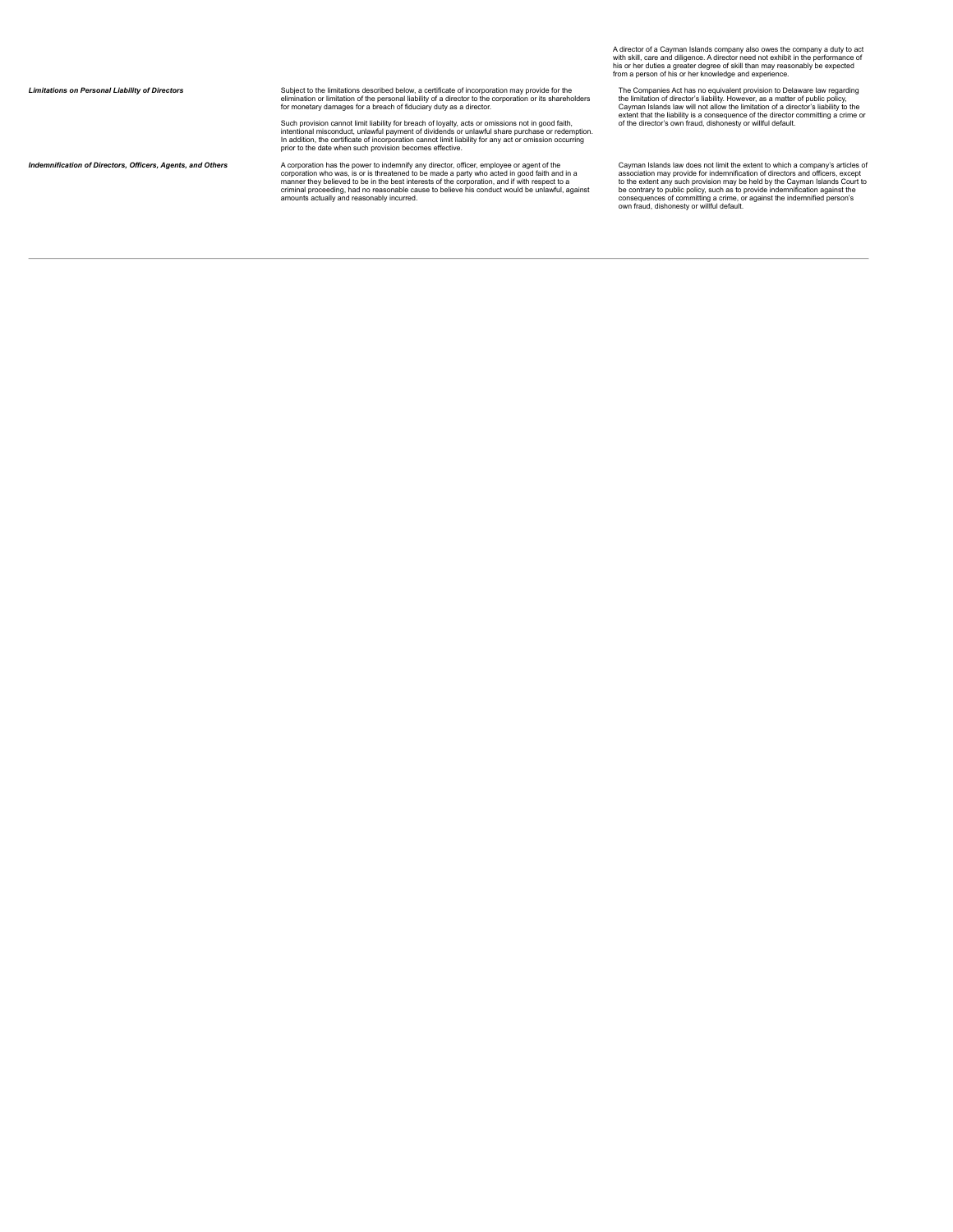Under Delaware law, a transaction in which a director who has an interest is not void or voidable<br>Under Delaware law, a transaction in which a director who has an interested in the meeting that authorizes<br>the transaction i

fair as to the corporation as of the time it is authorized, approved or ratified. Under Delaware law,<br>a director could be held liable for any transaction in which such director derived an improper<br>personal benefit.

Under our Articles of Association, directors who are in any way, whether<br>directly or indirectly, interested in a contract or proposed contract with our<br>company must declare the nature of their interest at a meeting of the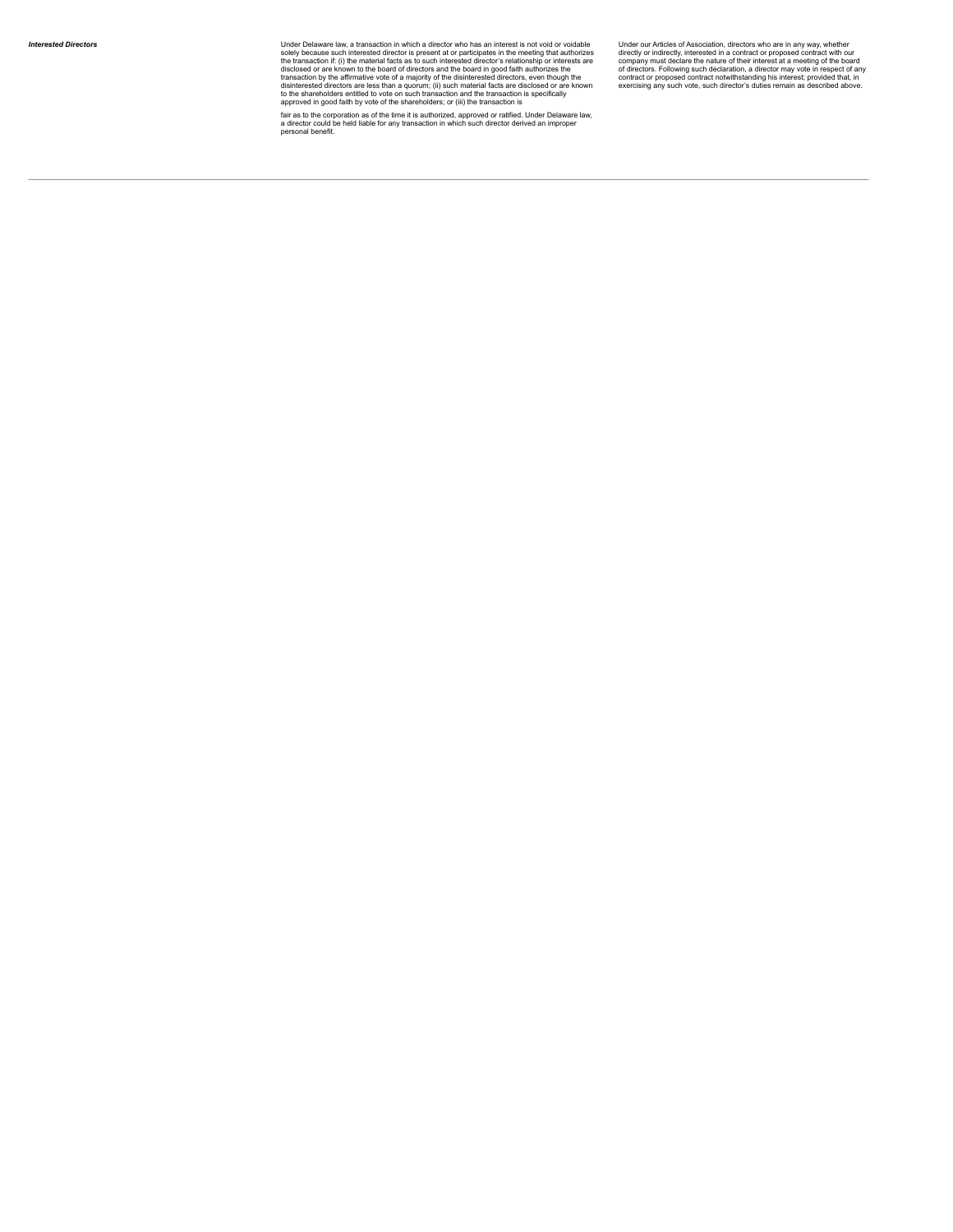The certificate of incorporation may include a provision requiring supermajority approval by the<br>directors or shareholders for any corporate action. The certificate of incorporation may include a provision requiring supermajority approval by the sepsed<br>directors or shareholders for any corporate action.<br>In addition, under Delaware law, certain business combinations inv

As a matter of Cayman Islands law, certain matters must be approved by<br>special resolution of the shareholders, including amending or adopting<br>memorandum or articles of association of a Cayman Islands company,<br>appointment o

The Companies Act requires that a special resolution be passed by a<br>majority of at least two-thirds or such higher percentage as set forth in the<br>articles of association, of shareholders being entitled to vote and do vote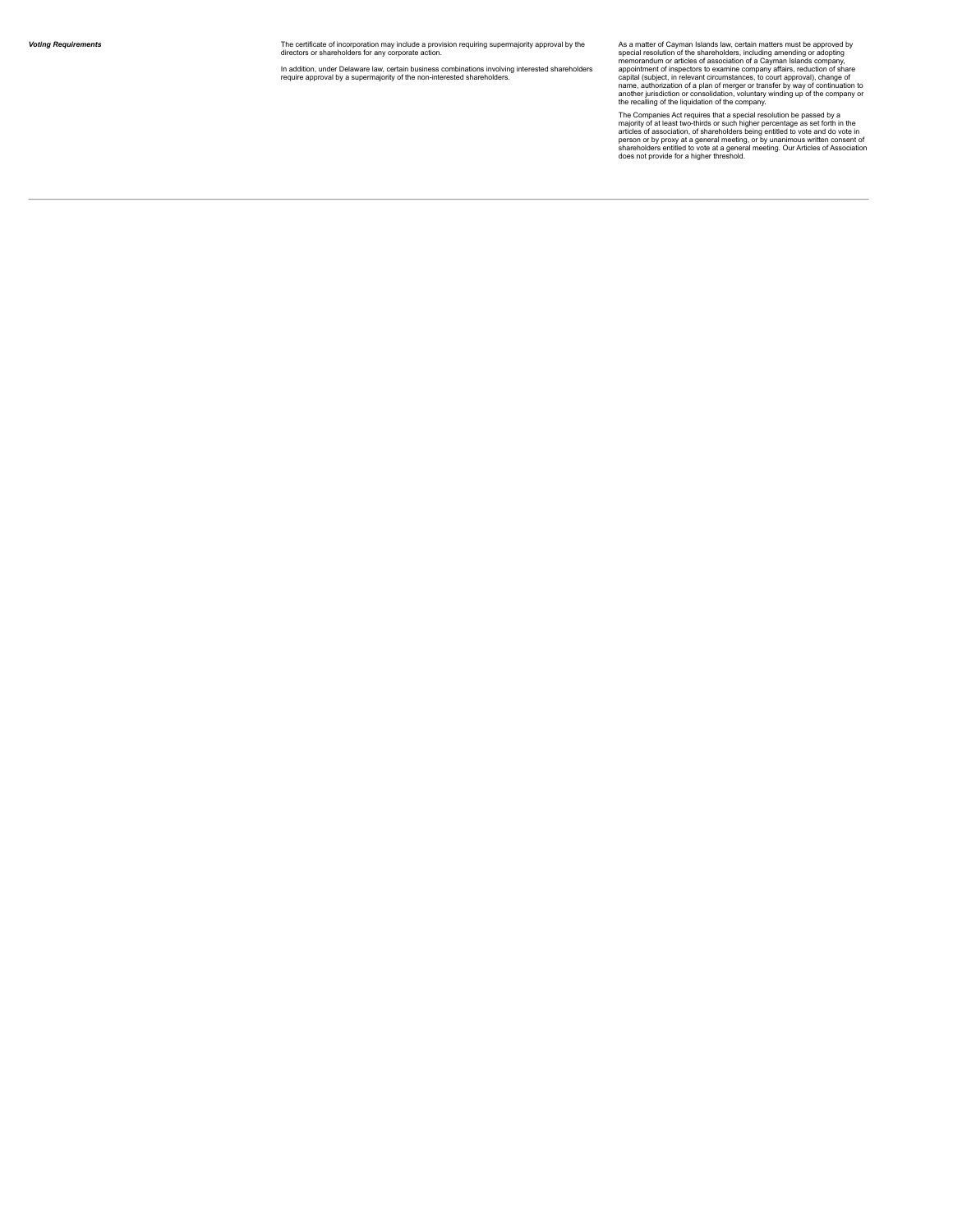The Companies Act defines "special resolutions" only. A company's articles of<br>association can therefore tailor the definition of "ordinary resolutions" as a<br>myhole, or with respect to specific provisions. Our Articles of A Under Delaware law, unless otherwise specified in the certificate of incorporation or bylaws of the<br>corporation, directors shall be elected by a portable of a purality of the votes of the shares present in perso<br>or represe Our Articles of Association provide that at an annual general meeting where a<br>resolution for the election of directors is proposed in accordance with our<br>Articles of Association, a plurality of the votes cast shall be suff **Cumulative Voting**<br>
incorporation. No cumulative voting for the election of directors unless so provided in the certificate of No cumulative voting for the election of directors unless so provided in the articles of association. Our Articles of Association do not provide for cumulative voting on the election of the directors as described above.

**Directors'** *Powers**Regarding Bylaws* **The certificate of incorporation may grant the directors the power to adopt, amend or repeal by a bylaws.** 

Our Articles of Association may only be amended by a special resolution of the shareholders.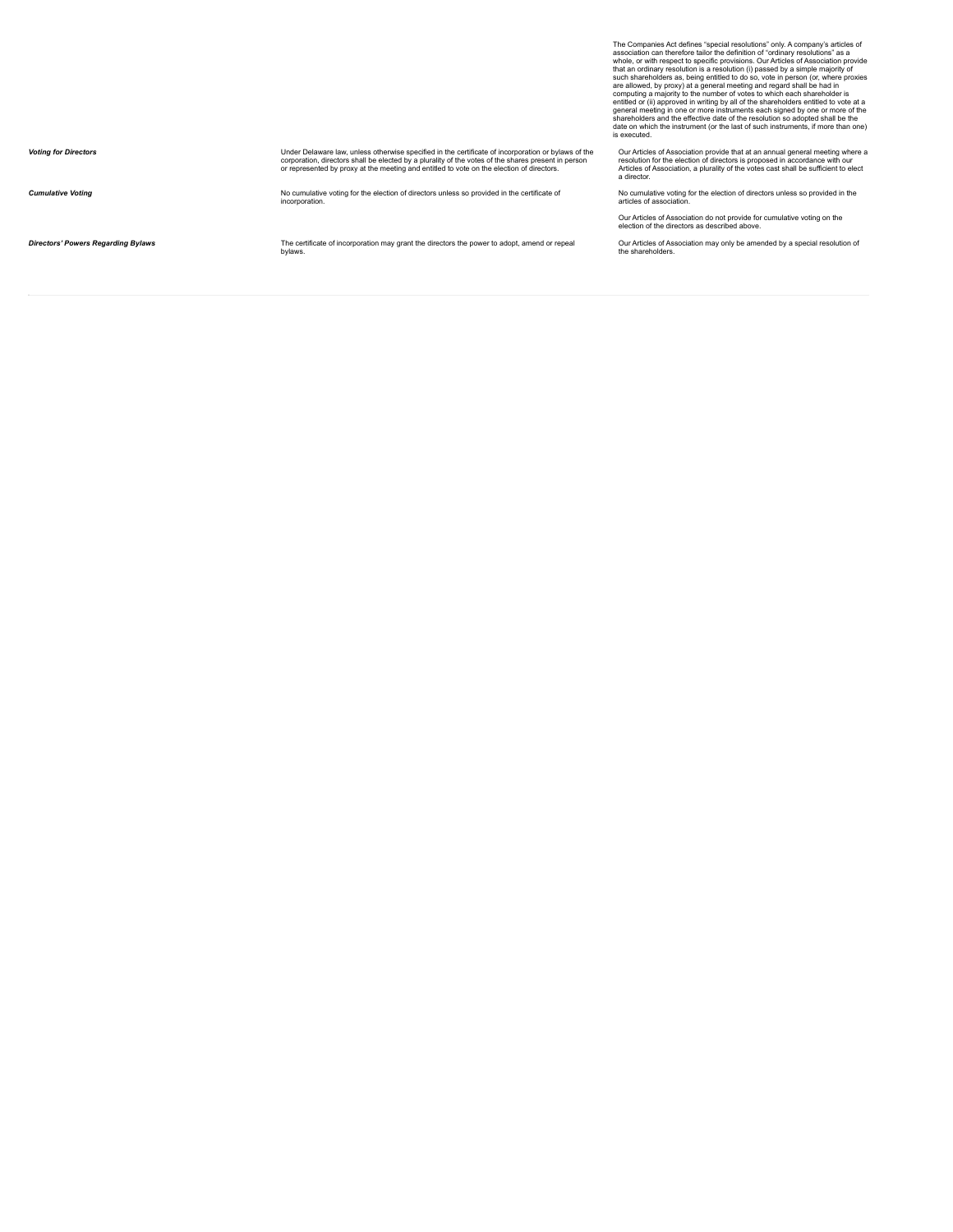*Nomination and Removal of Directors and Filling Vacancies on Board*

Shareholders may generally nominate directors if they comply with advance notice provisions<br>and other procedural requirements in company bylaws. Holders of a majority of the shares may<br>remove a director with or without cau

**Mergers and Similar Arrangements**<br>
Under Delaware law, with certain exceptions, a merger, consolidation, exchange or sale of a comporation must be approved by the board of directors and a<br>
substantially all the assets of

Delaware law also provides that a parent corporation, by resolution of its board of directors, may<br>merge with any subsidiary, of which it owns at least 90% of each class of

Nomination and removal of directors and filling of board vacancies are governed by the terms of the articles of association.

Our Articles of Association provide that a director shall hold office until such<br>time they resign upon the expiry of a full term of three years, if they are<br>removed from office by ordinary resolution of the shareholders or

The Companies Act provides for the merger or consolidation of two or more<br>companies into a single entity. The legislation makes a distinction between a<br>"consolidation" and a "merger." In a consolidation, a new entity is fo

Two or more Cayman Islands-registered companies may merge or<br>consolidate. Cayman Islands-registered companies may also merge or<br>consolidate with overseas companies provided that the laws of the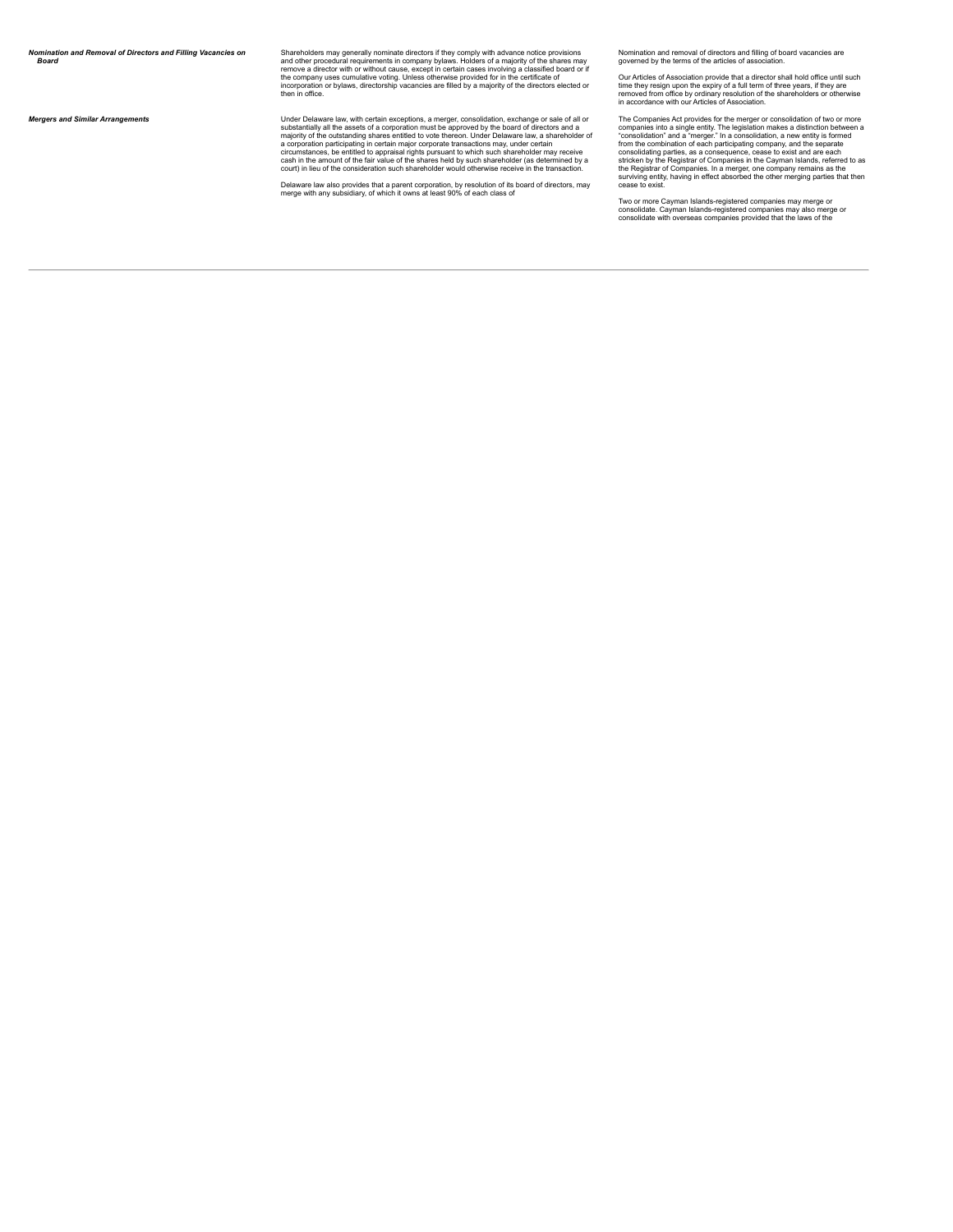foreign jurisdiction permit such merger or consolidation.

A plan of merger or consolidation shall be authorized by each constituent company by way of (i) a special resolution of the members of each such constituent company and (iii) such other authorization, if any, as may be spe

Shareholder approval is not required where a parent company registered in<br>the Cayman Islands seeks to merge with one or more of its subsidiaries<br>registered in the Cayman Islands and a copy of the plan of merger is given to

Secured creditors must consent to the merger although application can be<br>enced creditors must consent to the merger although application can be<br>secured creditor does not grant its consent to the merger. Where an<br>overseas c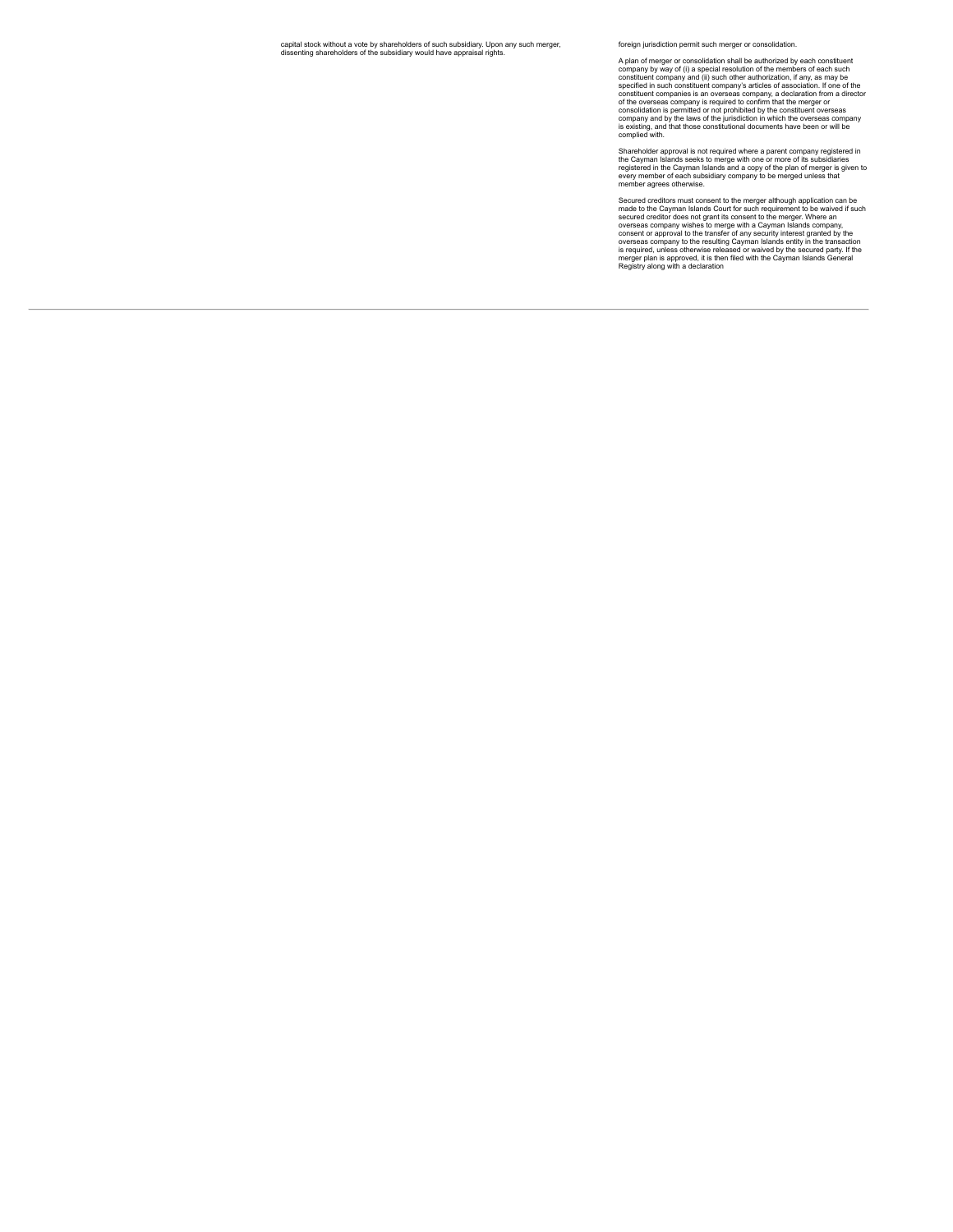by a director of each company. The Registrar of Companies will then issue a<br>certificate of merger which shall be prima facie evidence of compliance with<br>all requirements of the Companies Act in respect of the merger or<br>con

The surviving or consolidated entity remains or becomes active while the<br>other company or companies are automatically dissolved. Unless the shares<br>of such shareholder are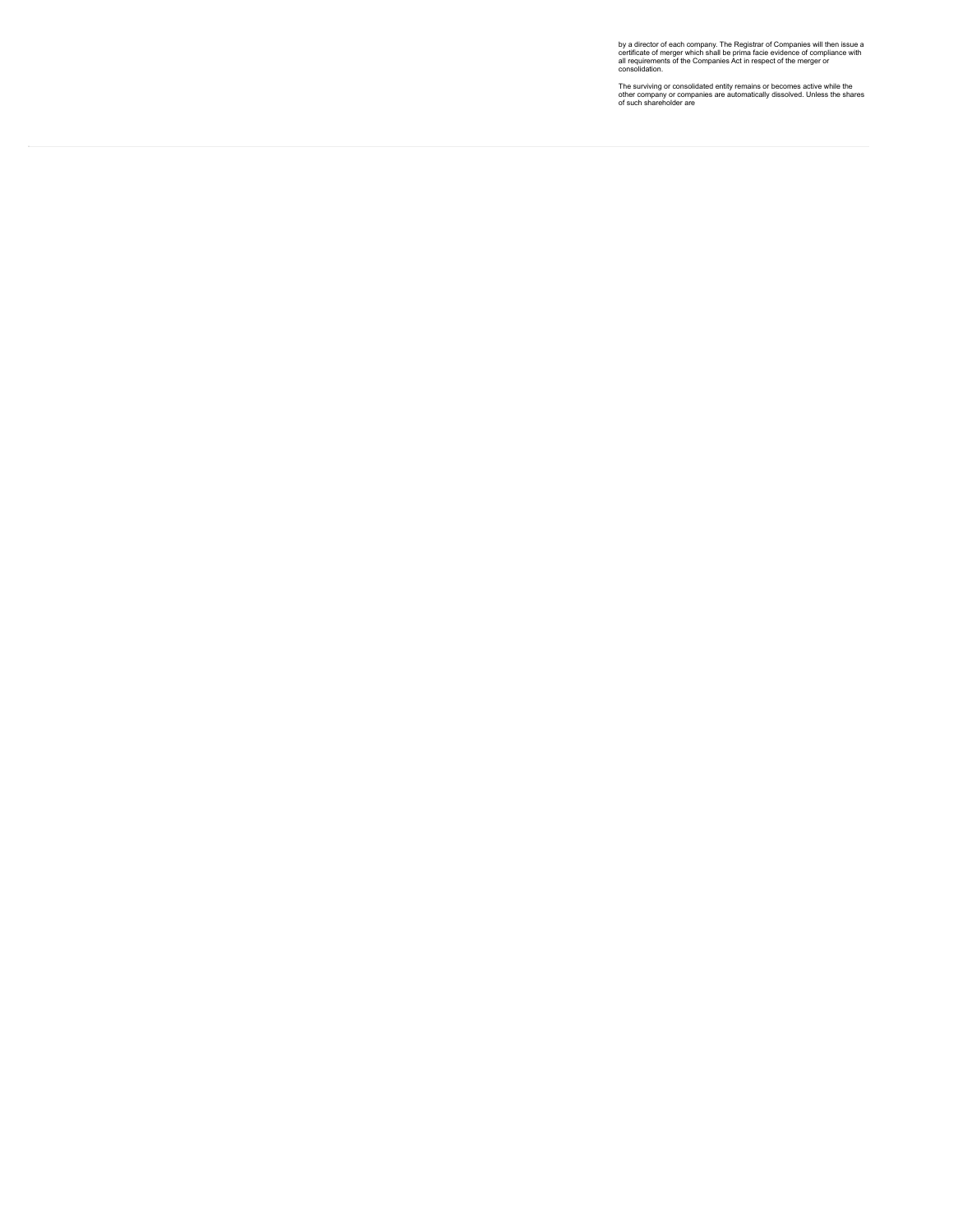publicly listed or quoted, dissenting shareholders in a merger or consolidation<br>publicly listed or quoted, dissenting shareholders in emerger or consolidation.<br>Shareholder provides a written objection before the vote on su

Cayman Islands companies may also be restructured or amalgamated under<br>supervision of the Cayman Islands Court by way of a court-sanctioned<br>"scheme of arrangement." A scheme of arrangement is one of several<br>transactional m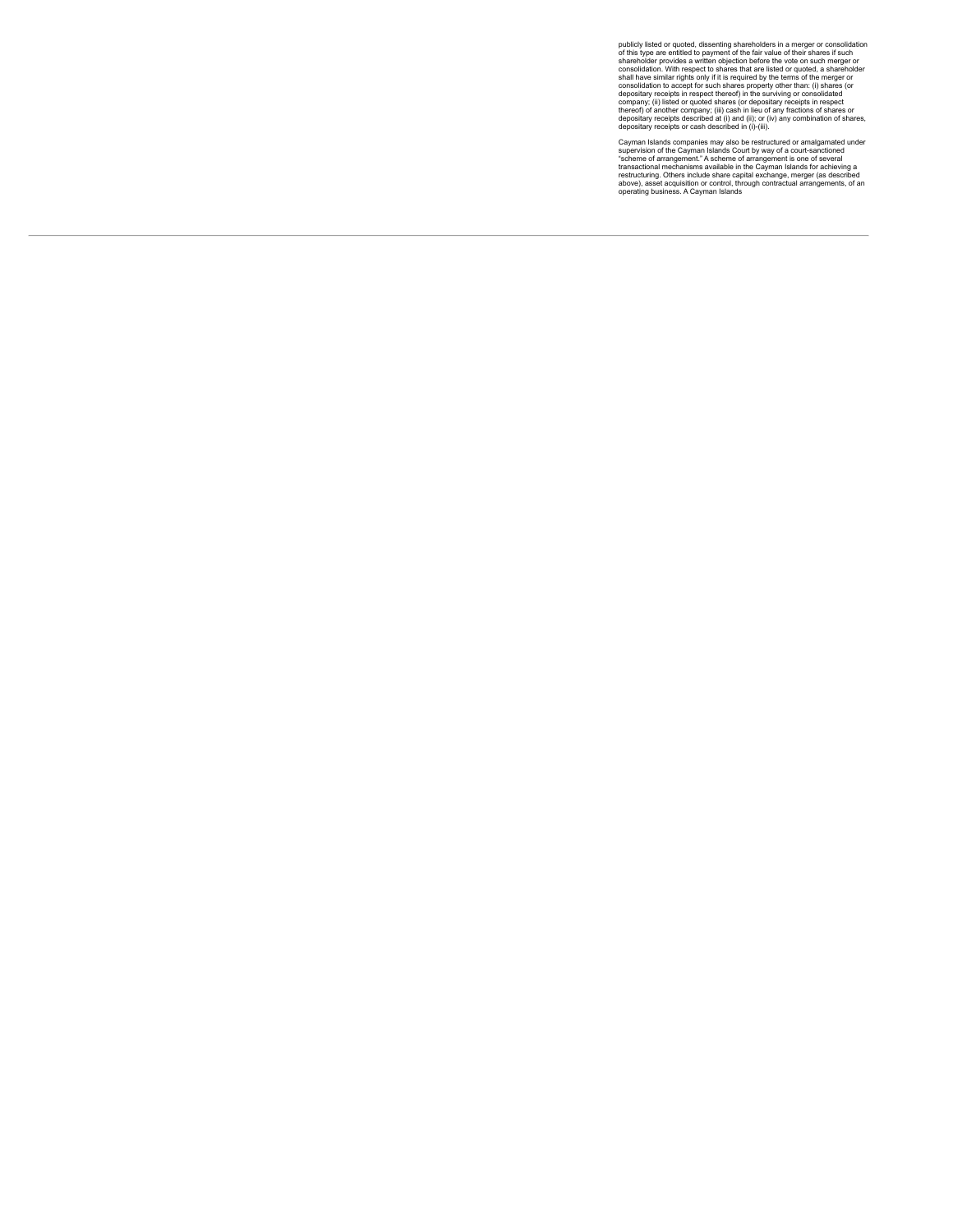Court scheme of arrangement requires the approval of a majority in<br>countscheme of aractery and constrained mumber, of each class of shareholders and creditiors whom the<br>formagement is to be made and who must in addition re

▪the classes which are required to approve the scheme of arrangement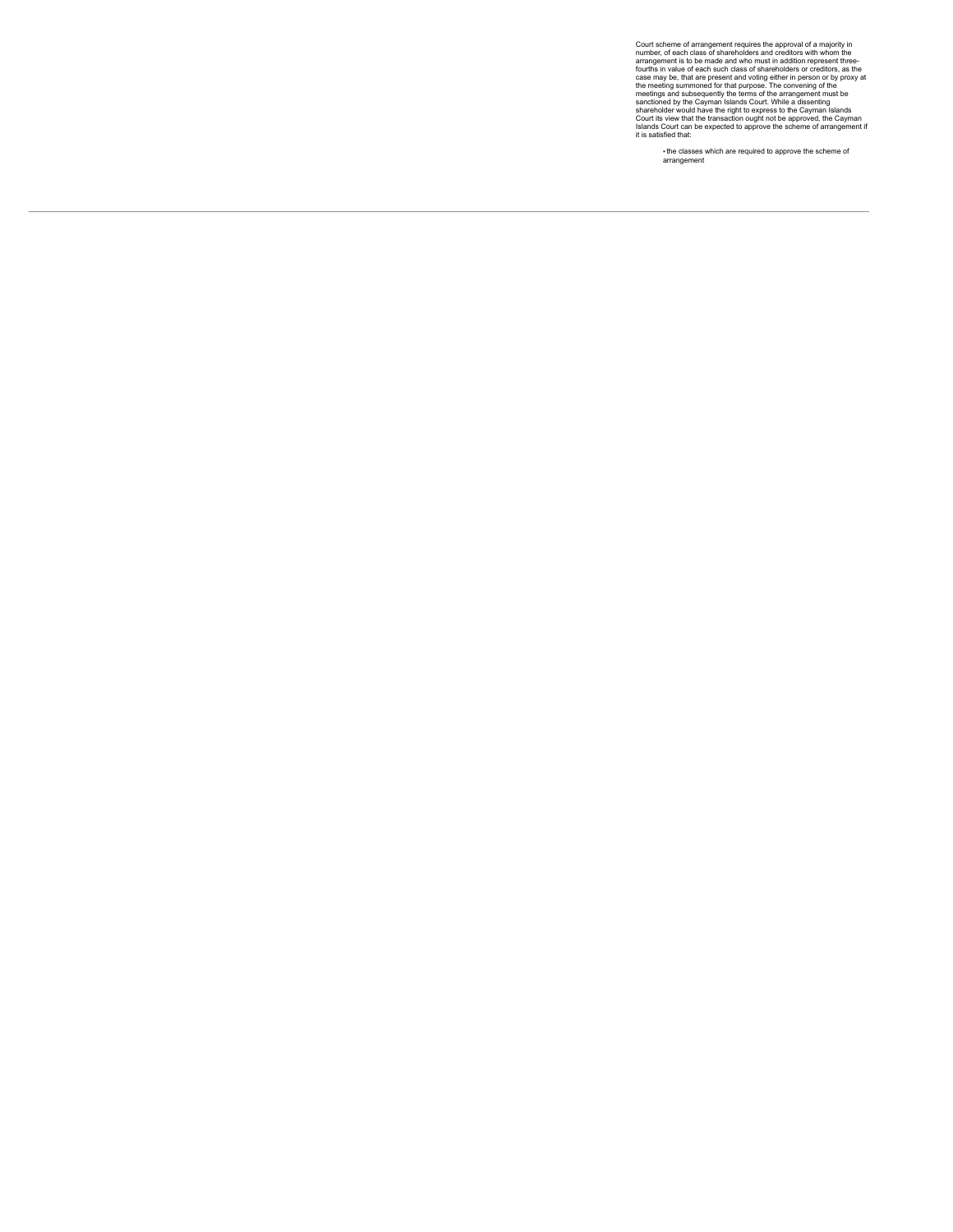have been properly constituted, so that the members of such classes are properly represented;

- ▪the meetings held by the company in relation to the approval of the scheme of arrangement by such classes have been convened and held in accordance with any directions given by the Cayman Islands Court;
- The scheme of arrangement has been properly explained to the<br>shareholders or creditors so that they have been able to<br>exercise an informed vote in respect of the scheme<br>of arrangement is one which an intelligent and honest

When a takeover offer is made and accepted by holders of 90% of the<br>shares within four months, the offeror may, within a two-month period<br>following the expiration of the said four month period<br>bolders of the remaining shar

Our Articles of Association provide that we may by special resolution resolve to merge or consolidate in accordance with the Companies Act.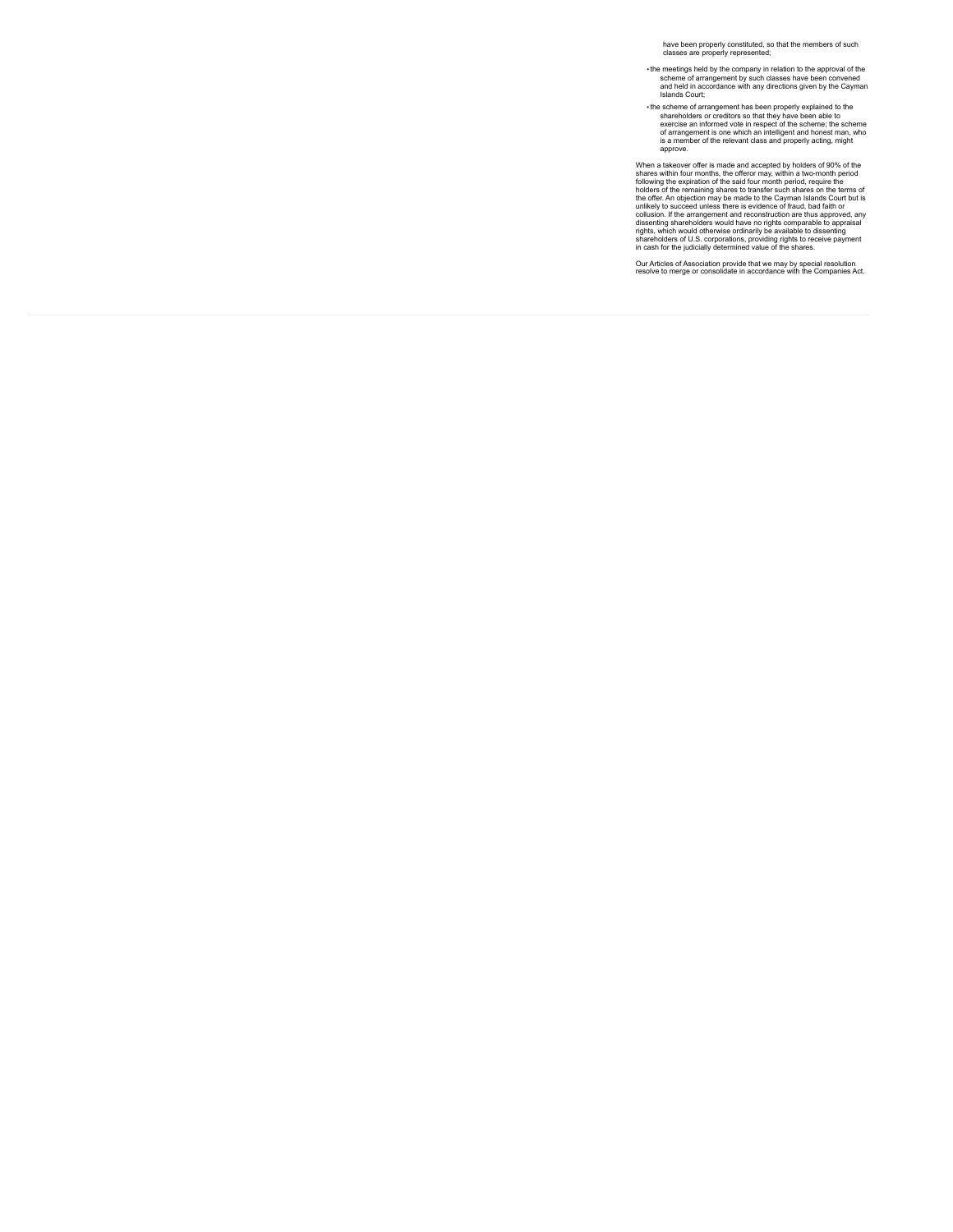Class actions and derivative actions generally are available to shareholders under Delaware law The The Const<br>for, among other things, breach of fiduciary duty, corporate waste and actions not taken in the as the ast the<br>a

The rights of shareholders under Cayman Islands law are not as extensive<br>as those under Delaware law. Class actions are generally not available to<br>shareholders under Cayman Islands laws; historically, there have not been<br>a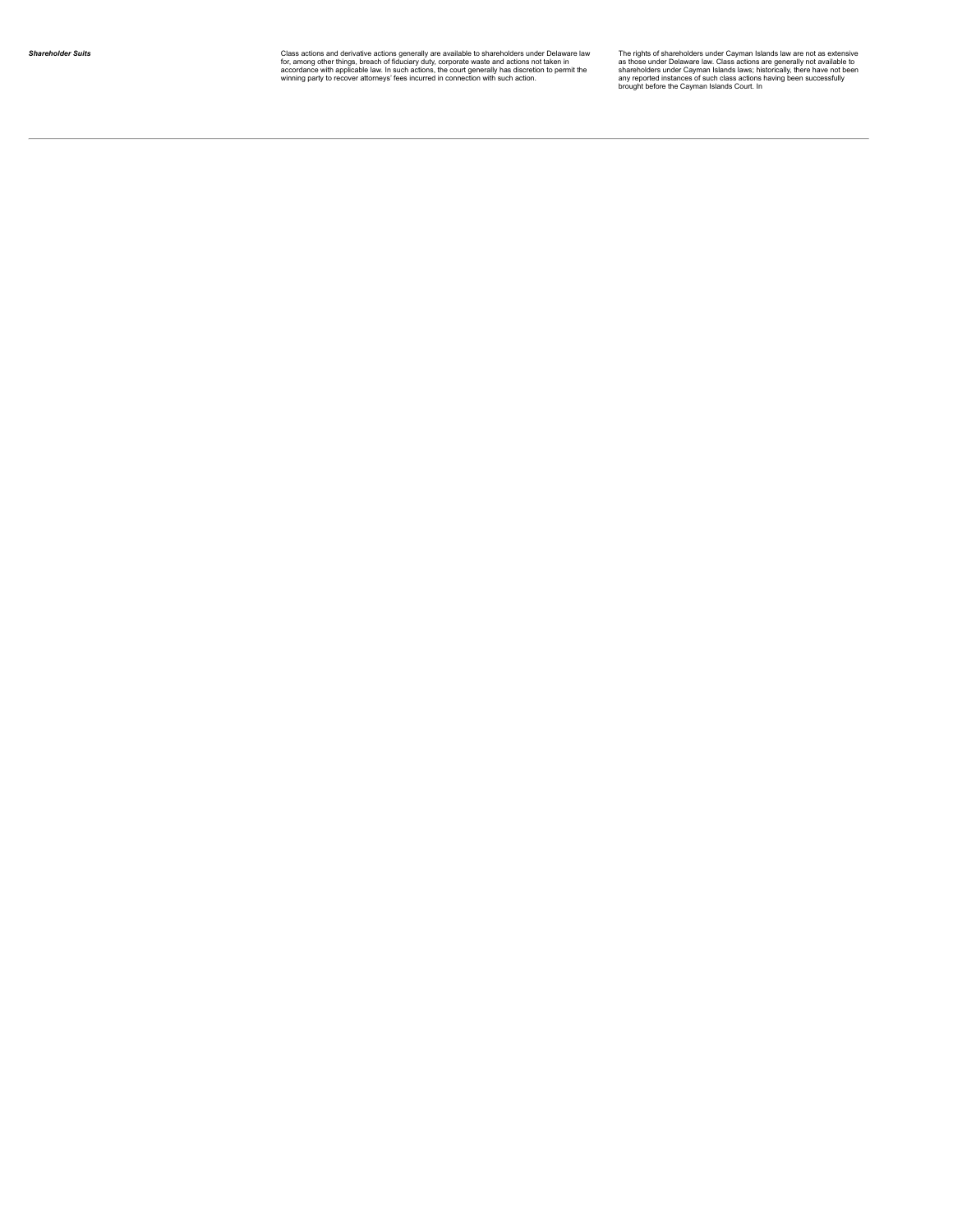principle, we will normally be the proper plaintiff and a derivative action may<br>be brought by a minority shareholder in only limited circumstances. In this<br>regard, the Cayman Islands Court would ordinarily be expected to f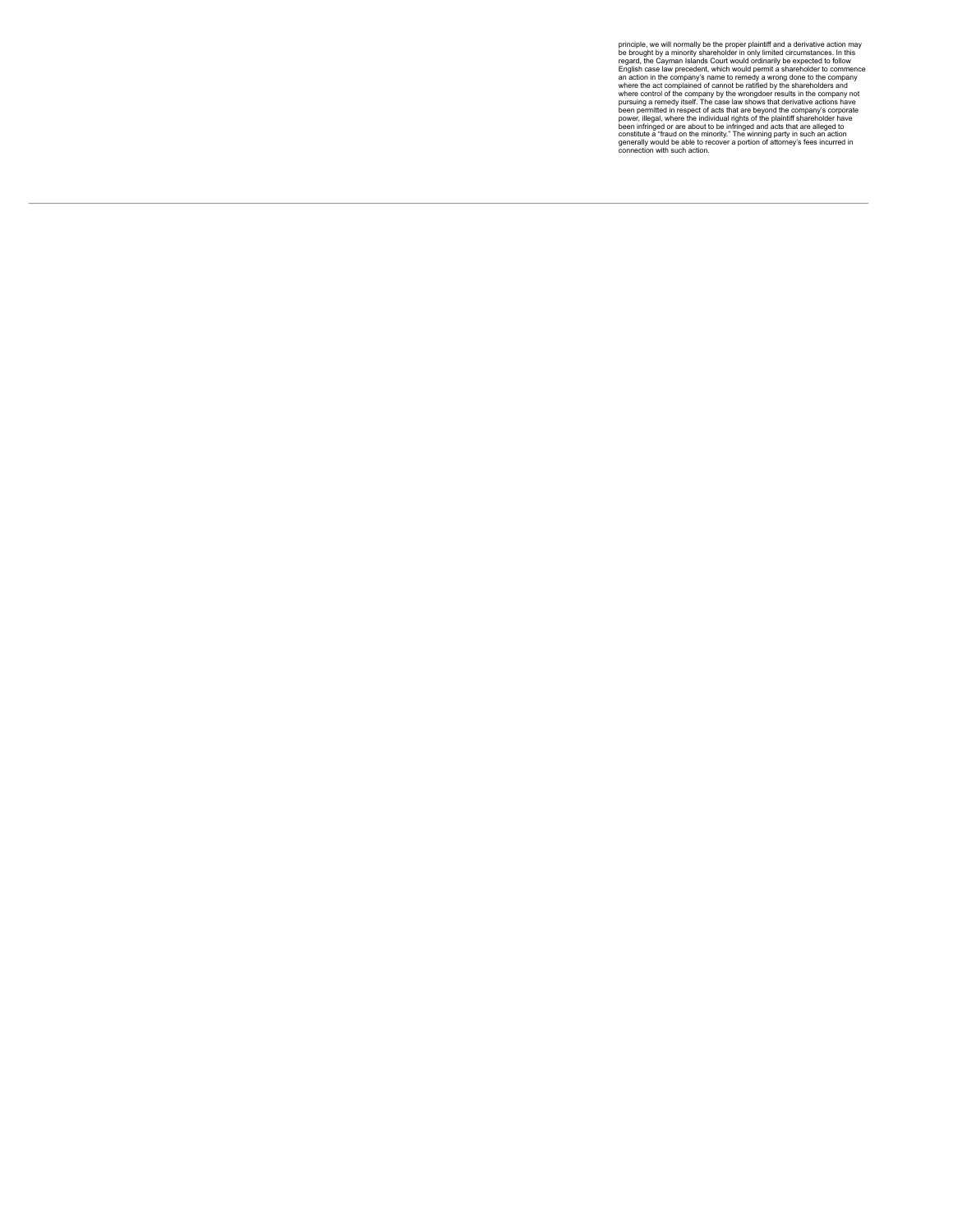Under Delaware law, shareholders of a Democration of Corporation Terminal Corporation Decket of Alternation of<br>Dusliness hours to inspect for any proper purpose, and to obtain copies of list(s) of shareholders<br>and other bo

Unless provided in the corporation's certificate of incorporation or bylaws, Delaware law does not<br>include a provision restricting the manner in which shareholders may bring business before a<br>meeting.

Approval of Corporate Matters by Written Consent Frances (Delaware law permits shareholders to take action by written consent signed by the holders of and the bolders of the bolders of the the mathromore of the total of th

Shareholders of a Cayman Islands exempted company have no general right shareholders of a Cayman Islands law to inspect or obtain copies of the register of members or other conporate records (other than the register of mor

The Companies Act does not provide shareholders any right to bring business before a meeting or requisition a general meeting. However, these rights may be provided in the company's articles of association.

Our Articles of Association provide for extraordinary general meeting to be convened on the requisition in writing of any shareholder(s) entitled to attend and vote at our extraordinary general meetings and to

exercise at least a majority of the votes permitted to be exercised at any such<br>meeting subject to certain procedural requirements.

The Companies Act allows a special resolution to be passed in writing only if<br>signed by all the voting shareholders (if authorized by the articles of<br>association).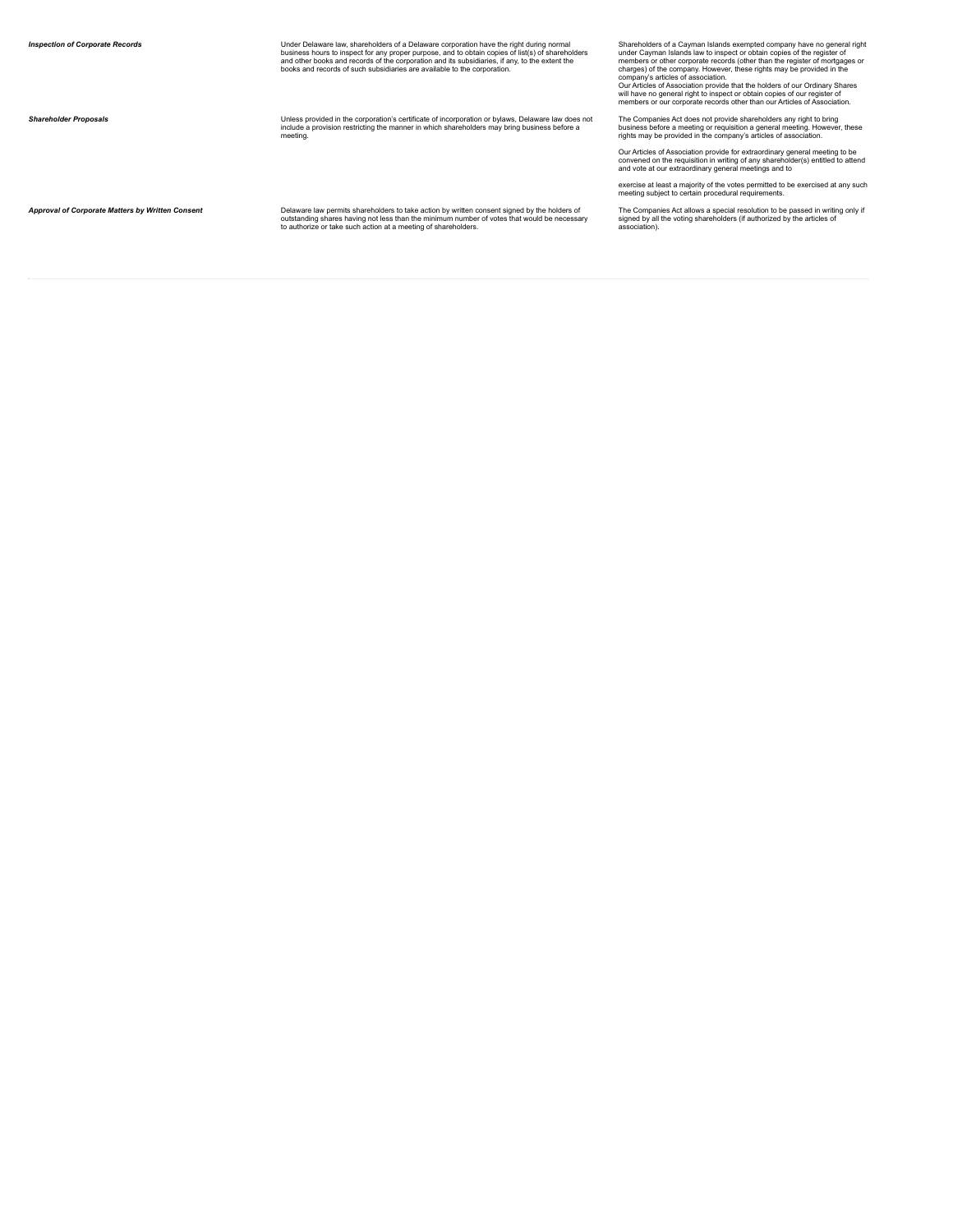The Companies Act does not have provisions governing the proceedings of<br>shareholders meetings which are usually provided in the articles of<br>association.

Our Articles of Association provide for an extraordinary general meeting to be<br>convened on the requisition in writing of any shareholder(s) entitled to attend<br>and vote at our extraordinary general meetings and to exercise

**Listing <b>on The Nasdaq Global Market**<br>Our ADSs are listed on The Nasdaq Global Market under the trading symbol "MITO."

Registrar<br>Our register of members, or share register, reflects only record owners of our Ordinary Shares. Holders of our ADSs are not treated as one of our shareholders and their names will therefore not be entered in our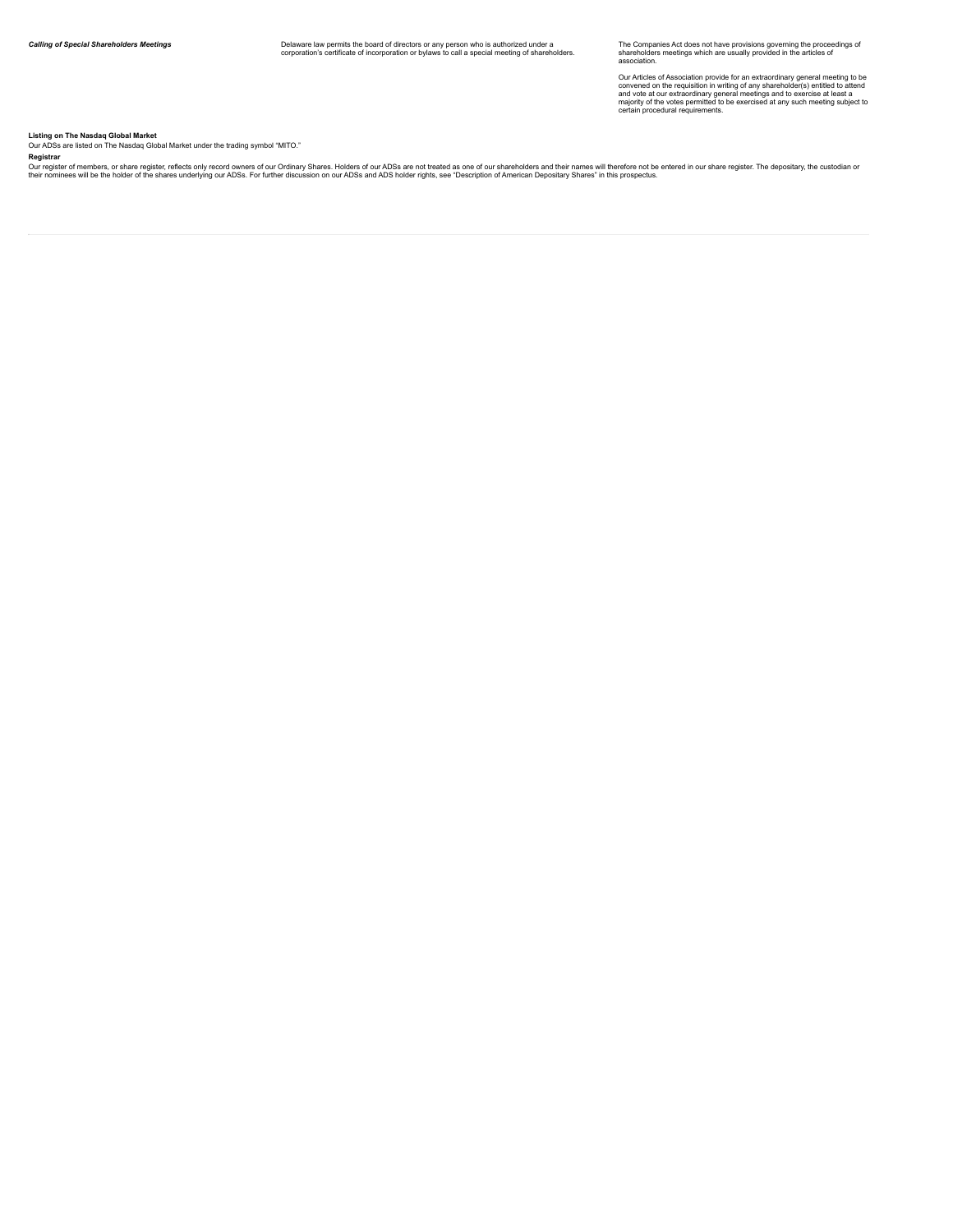### <span id="page-39-0"></span>**DESCRIPTION OF AMERICAN DEPOSITARY SHARES**

#### **Description of American Depositary Shares**

Citibank, N.A., or Citibank, is acting as the depositary for the ADSs. Citibank's depositary offices are located at 388 Greenwich Street, New York, New York 10013. ADSs represent ownership interests in securities that are

We have appointed Citibank as depositary pursuant to a deposit agreement. A copy of the deposit agreement is on file with the SEC under cover of a report on Form 6-K. You may obtain a copy of the deposit agreement from the

We are providing you with a summary description of the material terms of the ADSs and of the material rights of an owner of ADSs. Please note that summaries by their nature lack the precision of the information summarized

Each ADS represents the right to receive, and to secret the beneficial owners of the education on behalf of the owner of he ADSs, Beneficial owners in the deposition. And to exercise the ine right to receive a muld be exer case upon the terms of the deposit agreement.

If you become an owner of ADSs, you will become a party to the deposit agreement and therefore will be bound to its terms and to the terms of any ADR that represents your ADSs. The deposit agreement and the ADR specify our

In addition, applicable laws and regulations may require you to satisfy reporting requirements and obtain regulatory approvals in certain circumstances. You are solely responsible for complying with such the product on a s regulations.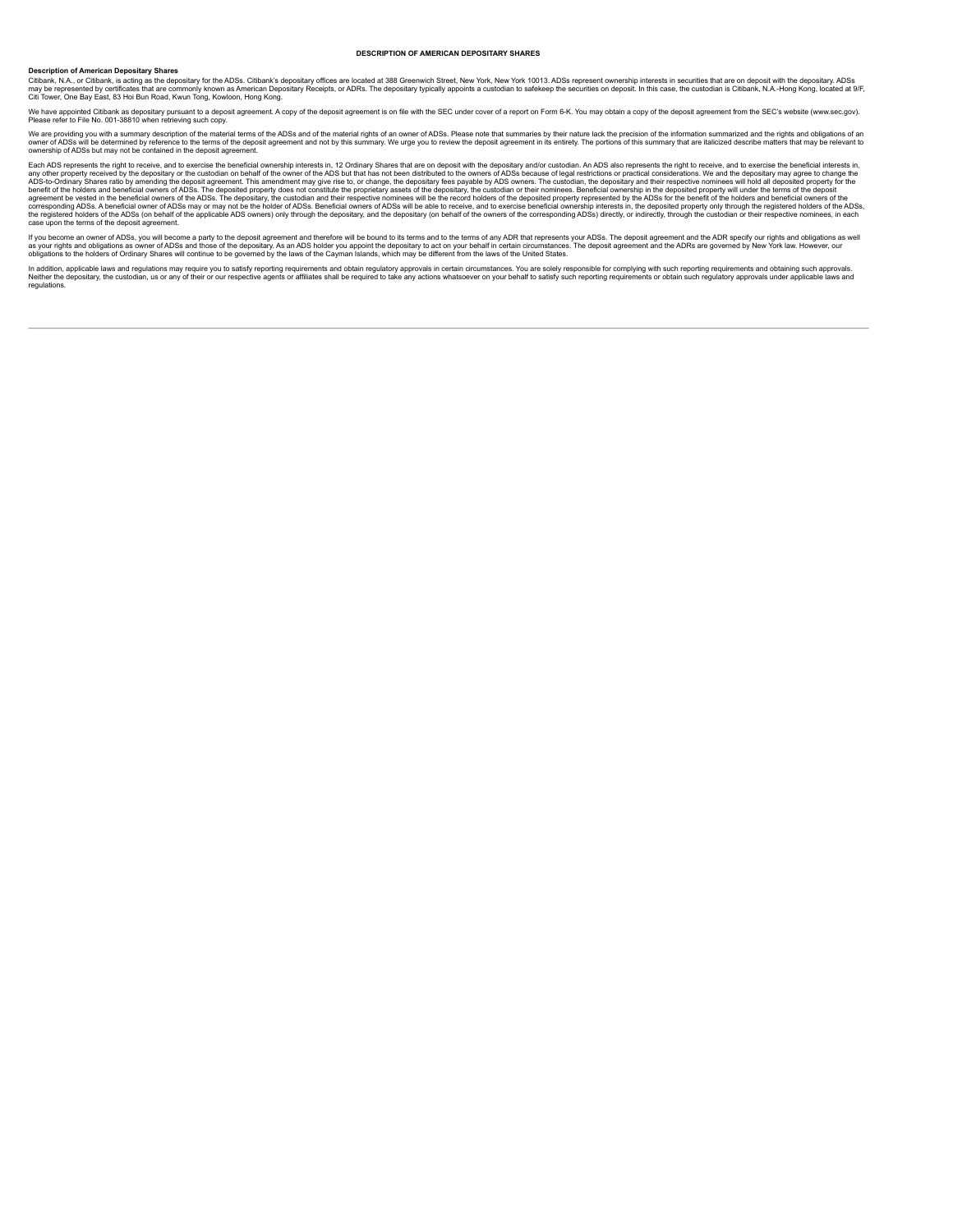As an owner of ADSs, we will not treat you as one of our shareholders and you will not have direct shareholder rights. The depositary will hold on your behalf the shareholder rights attached to the Ordinary Shares underlyi

The manner in which you. As an owner of ADSs, e.g., in a brokerage account ASs heads an outer defictable to you. As an owner of ADSs, e.g., in a broker of the dysellate of the constant which, and exertificate in you. As an

The registration of the Ordinary Shares in the name of the depositary or the custodian shall, to the maximum extent permitted by applicable law, vest in the depositary or the custodian the record ownership in the applicabl

# **Dividends and Distributions**

As a holder of ADSs, you generally have the right to receive the distinutions we make on the scurities deposited with the custodian. Your receipt of these distributions may be limited, hower, by practical team of a subsequ

#### *Distributions of Cash*

Whenever we make a cash distribution for the securities on deposit with the custodian, we will deposit the funds with the custodian. Upon receipt of confirmation and the build securities will arrange for the funds received

The conversion into U.S. dollars will take place only if practicable and if the U.S. dollars are transferable to the United States. The depositary will apply the same method for distributing the proceeds of the sale of any by the custodian in respect of securities on deposit.

The distribution of cash will be made net of the fees, expenses, taxes and governmental charges payable by holders under the terms of the deposit agreement. The depositary will hold any cash amounts it is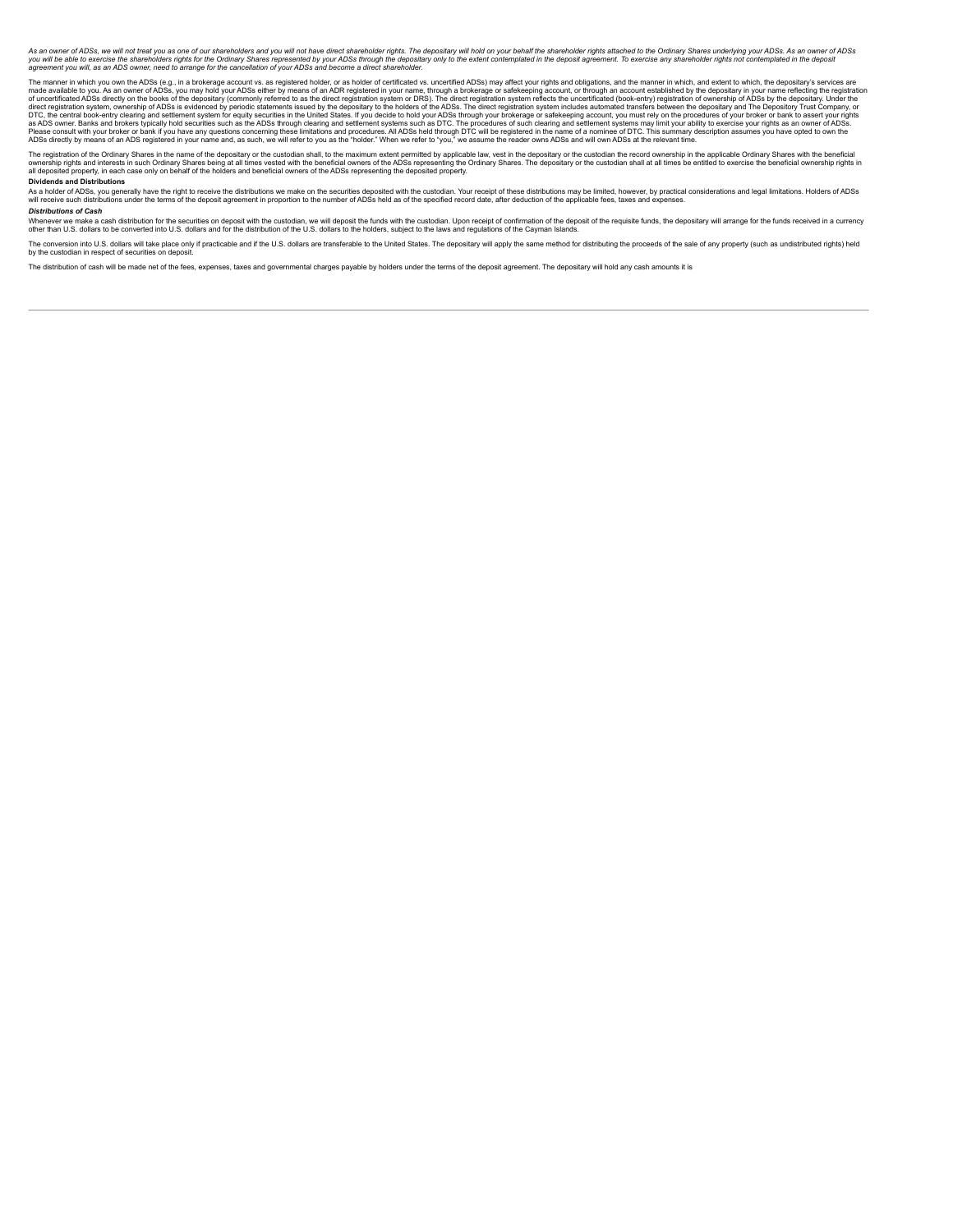unable to distribute in a non-interest bearing account for the benefit of the applicable holders and beneficial owners of ADSs until the distribution can be effected or the funds that the depositary holds must be escheated

### *Distributions of Shares*

Whenever we make a free distribution of Ordinary Shares for the securities on deposit with the custodian, we will deposit the applicable number of Ordinary Shares with the custodian. Upon receipt of confirmation of such de

The distibution of new ADSs or the modification of the ADS-to-Ordinary Shares ratio upon a distribution of Ordinary Shares will be made net of the fees, expenses, taxes and governmental charges payable by holders under the

No such distribution of new ADSs will be made if it would violate a law (e.g., the U.S. securities laws) or if it is not operationally practicable. If the depositary does not distribute new ADSs as described above, it may

**Distributions of Rights**<br>Whenever we intend to distribute rights to purchase additional Ordinary Shares, we will give prior notice to the depositary and we will assist the depositary in determining whether it is lawful an

The depositary will establish procedures to distribute rights to purchase additional ADSs to holders and to enable such holders to exercise such rights if it is lawful and reasonably practicable to make the rights availabl

The depositary will not distribute the rights to you if:

- we do not timely request that the rights be distributed to you or we request that the rights not be distributed to you; or
- we fail to deliver satisfactory documents to the depositary; or
- it is not reasonably practicable to distribute the rights.

The depositary will sell the rights that are not exercised or not distributed if such sale is lawful and reasonably practicable. The proceeds of such sale will be distributed to holders as in the case of a cash distributio will allow the rights to lapse

#### *Elective Distributions*

whenever we intend to distribute a dividend payable at the election of shareholders either in cash or in additional shares, we will give prior notice thereof to the depositary and will indicate whether we wish the elective such case, we will assist the depositary in determining whether such distribution is lawful and reasonably practicable.

The depositary will make the election available to you only if it is reasonably practicable and if we have provided all of the documentation contemplated in the deposit agreement. In such case, the depositary will establis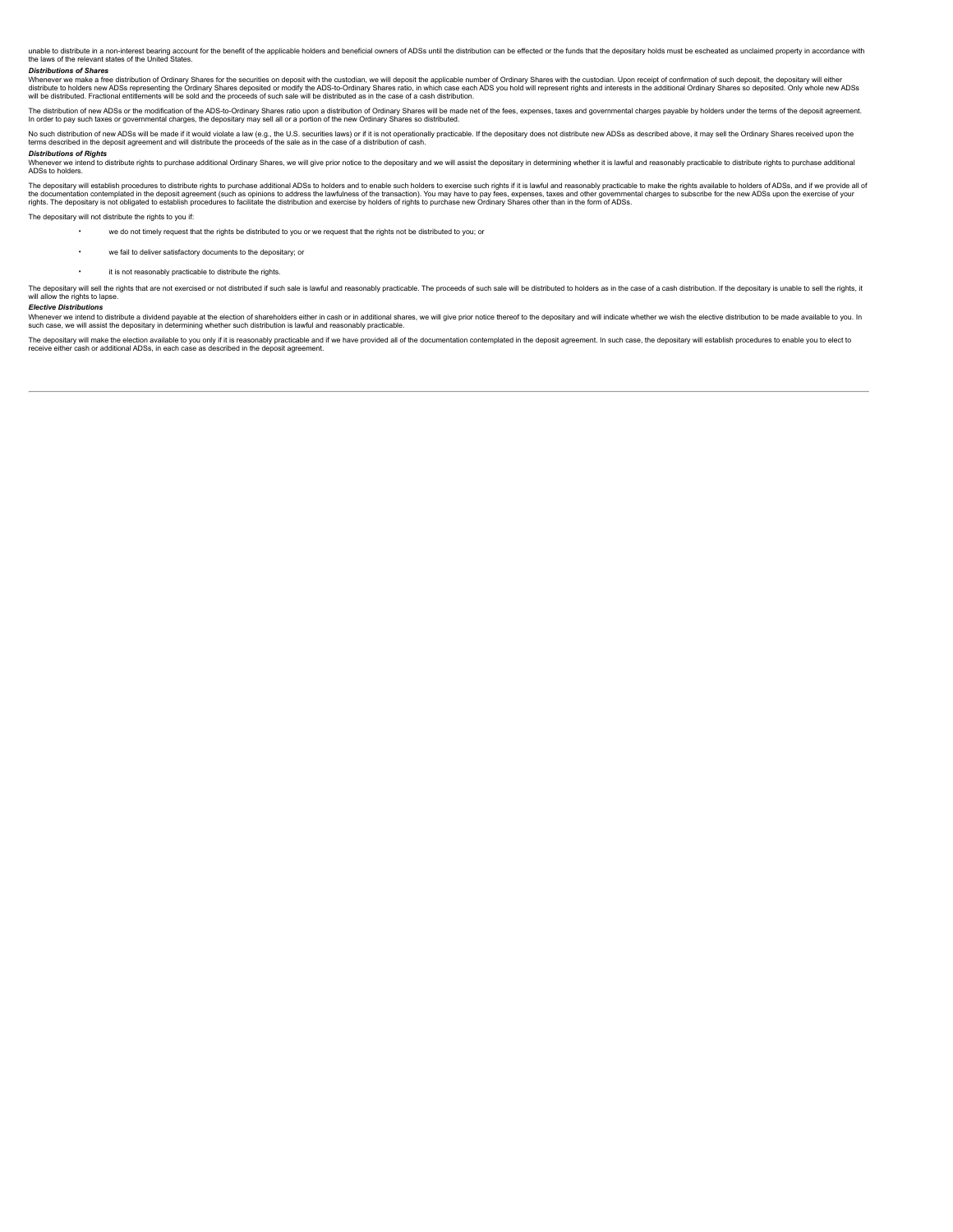If the election is not made available to you, you will receive either cash or additional ADSs, depending on what a shareholder in the Cayman Islands would receive upon failing to make an election, as more fully described i

Other Distributions<br>Whenever we intend to distribute property other than cash, Ordinary Shares or rights to purchase additional Ordinary Shares, we will notify the depositary in advance and will indicate whether we wish su

If it is reasonably practicable to distribute such property to you and if we provide to the depositary all of the documentation contemplated in the deposit agreement, the depositary will distribute the property to the hold

The distribution will be made net of fees, expenses, taxes and governmental charges payable by holders under the terms of the deposit agreement. In order to pay such taxes and governmental charges, the depositary may sell received.

The depositary will *not* distribute the property to you and will sell the property if:

we do not request that the property be distributed to you or if we ask that the property not be distributed to you;

- we do not deliver satisfactory documents to the depositary; or
- the depositary determines that all or a portion of the distribution to you is not reasonably practicable.
- The proceeds of such a sale will be distributed to holders as in the case of a cash distribution.

#### *Redemption*

Whenever we decide to redeem any of the securities on deposit with the custodian, we will notify the depositary in advance. If it is practicable and if we provide all of the documentation contemplated in the deposit agreem

The custodian will be instructed to surrender the shares being redeemed against payment of the applicable redemption price. The depositary will convert the redemption funds received into U.S. dollars upon the terms of the

# **Changes Affecting Ordinary Shares**

The Ordinary Shares held on deposit for your ADSs may change from time to time. For example, there may be a change in nominal or par value, split-up, cancellation, consolidation or any other reclassification of such Ordina

If any such change were to occur, your ADSs would, to the extent permitted by law, represent the right to receive the property received or exchanged in respect of the Ordinary Shares held on deposit. The depositary may in

**Issuance of ADSs upon Deposit of Ordinary Shares**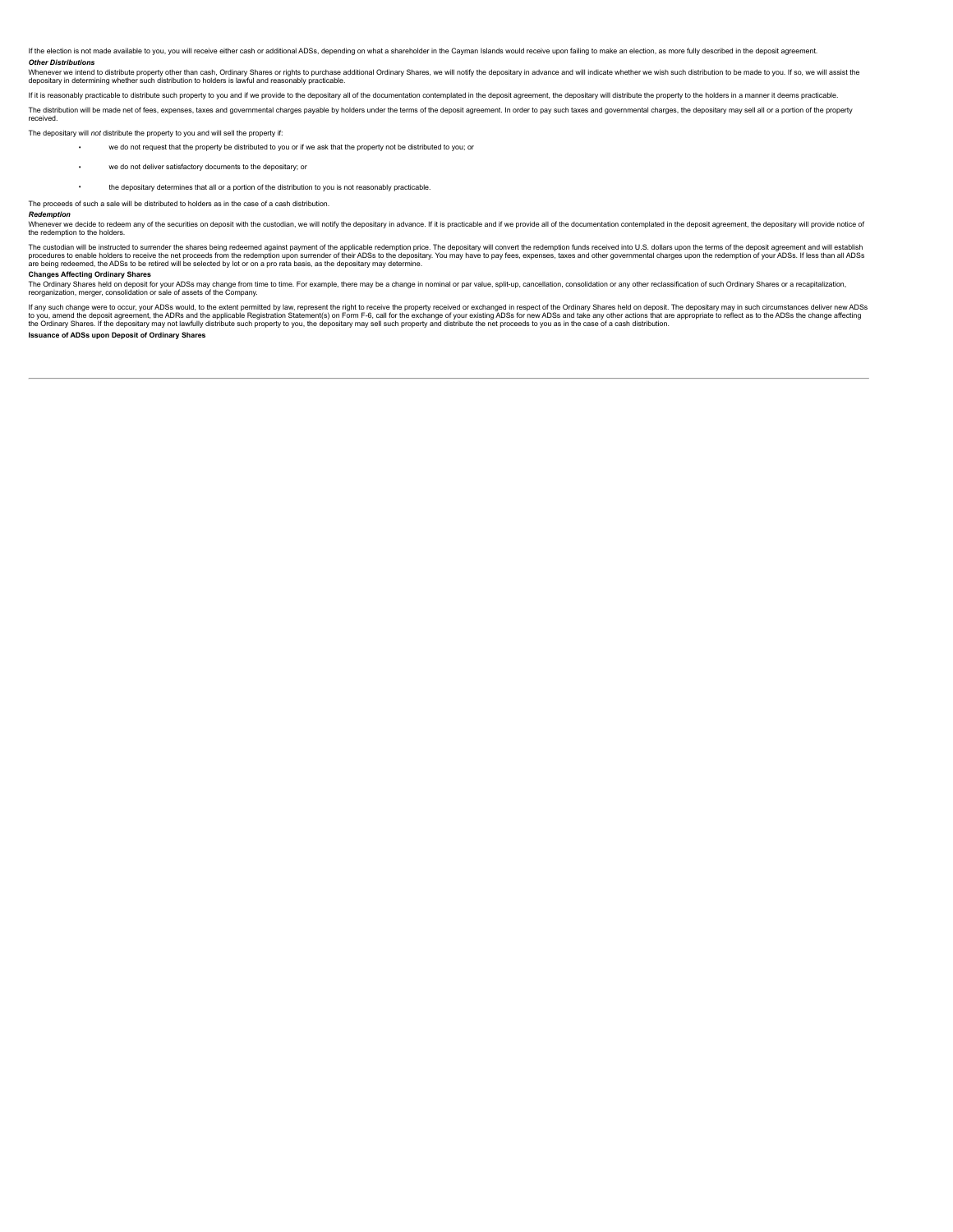Upon completion of the exercise of the Warrant, the Ordinary Shares being offered pursuant to this prospectus will be deposited by us with the custodian. Upon receipt of confirmation of such deposit, the depositary will is delivery to the investors exercising the Warrants.

After the exercise of Warrant, the depositary will deliver ADSs on your behalf if you or your broker deposit Ordinary Shares with the custodian. The depositary will deliver these ADSs to the person you indicate only after

The issuance of ADSs may be delayed until the depositary or the custodian receives confirmation that all required approvals have been given and that the Ordinary Shares have been duly transferred to the custodian. The depo whole numbers

When you make a deposit of Ordinary Shares, you will be responsible for transferring good and valid title to the depositary. As such, you will be deemed to represent and warrant that:

- the Ordinary Shares are duly authorized, validly issued, fully paid, non-assessable and legally obtained;
- all preemptive (and similar) rights, if any, with respect to such Ordinary Shares have been validly waived or exercised;
- you are duly authorized to deposit the Ordinary Shares;
- + me Ordinary Shares presented for deposit are free and clear of any lien, encumbrance, security interest, charge, mortgage or adverse claim, and are not, and the ADSs issuable upon such deposit will not be, "restricted
- the Ordinary Shares presented for deposit have not been stripped of any rights or entitlements; and
- the deposit of the Ordinary Shares does not violate any applicable provisions of the Cayman Islands.

If any of the representations or warranties are incorrect in any way, we and the depositary may, at your cost and expense, take any and all actions necessary to correct the consequences of the misrepresentations.

#### **Transfer, Combination and Split Up of ADRs**

As an ADR holder, you will be entitled to transfer, combine or split up your ADRs and the ADSs evidenced thereby. For transfers of ADRs, you will have to surrender the ADRs to be transferred to the depositary and also must:

- ensure that the surrendered ADR is properly endorsed or otherwise in proper form for transfer;
- provide such proof of identity and genuineness of signatures as the depositary deems appropriate;
- provide any transfer stamps required by the State of New York or the United States;

### pay all applicable fees, charges, expenses, taxes and other government charges payable by ADR holders pursuant to the terms of the deposit agreement, upon the transfer of ADRs.

To have your ADRs either combined or spilt up, you must surrender the ADRs in question to the depositary with your request to have them combined or split up, and you must pay all applicable fees, charges and expenses payab

### **Withdrawal of Ordinary Shares Upon Cancellation of ADSs**

As a holder, you will be entitled to present your ADSs to the depositary for cancellation and then receive the corresponding number of underlying Ordinary Shares at the custodian's offices. Your ability to withdraw the Ord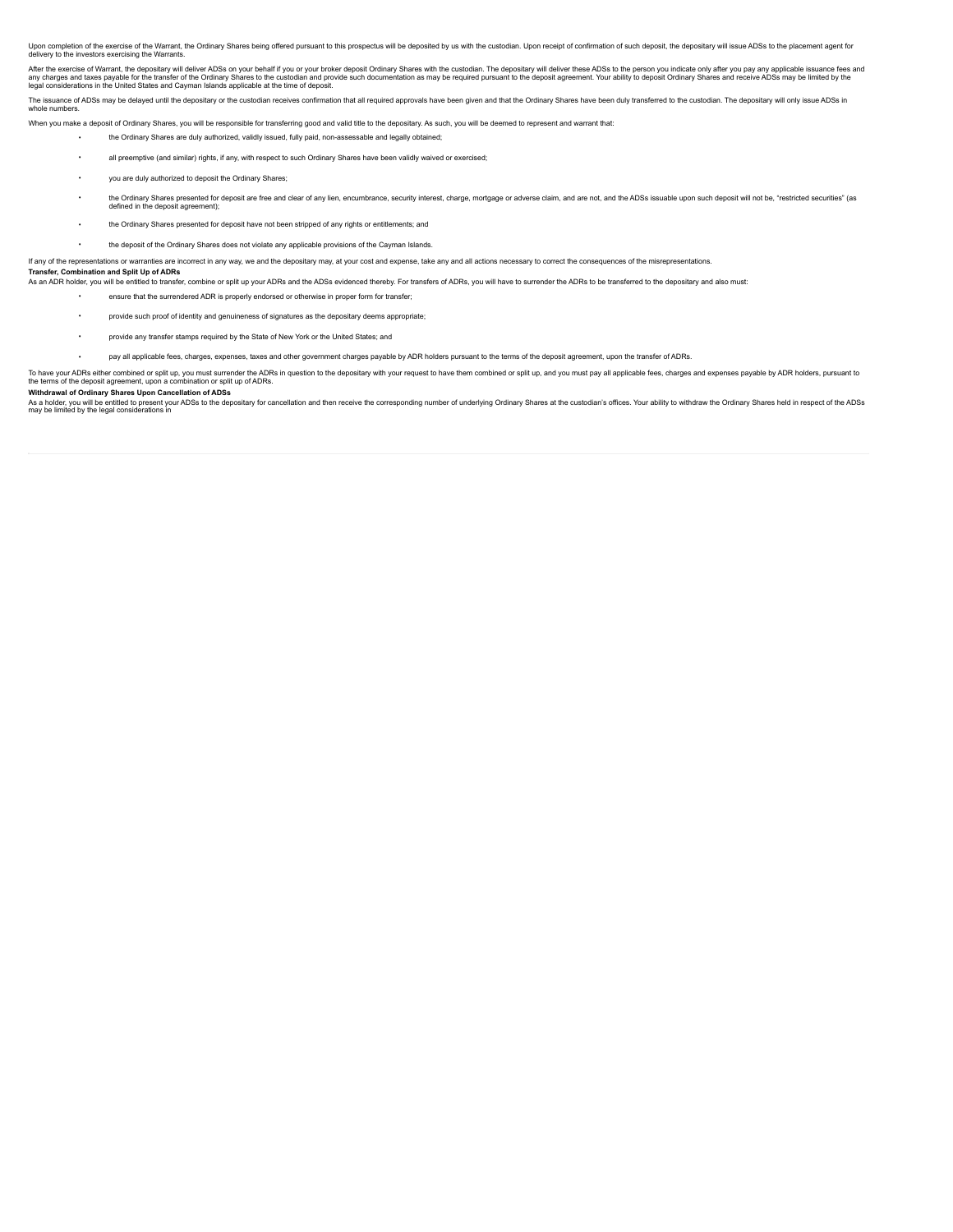the United States and Cayman Islands applicable at the time of withdrawal. In order to withdraw the Ordinary Shares represented by your ADSs, you will be required to pay to the depositary the effects for cancellation of AD

If you hold ADSs registered in your name, the depositary may ask you to provide proof of identity and genuineness of any signature and such other documents as the depositary may deem appropriate before it will cancel your

You will have the right to withdraw the securities represented by your ADSs at any time except for:

temporary delays that may arise because (i) the transfer books for the Ordinary Shares or ADSs are closed, or (ii) Ordinary Shares are immobilized on account of a shareholders' meeting or a payment of dividends;

- obligations to pay fees, taxes and similar charges;
- restrictions imposed because of laws or regulations applicable to ADSs or the withdrawal of securities on deposit; and/or
- other circumstances specifically contemplated by Section I.A.(I) of the General Instructions to Form F-6 (as such General Instructions may be amended from time to time).

The deposit agreement may not be modified to impair your right to withdraw the securities represented by your ADSs except to comply with mandatory provisions of law.

**Voting Rights**

As a holder, you generally have the right under the deposit agreement to instruct the depositary to exercise the voting rights for the Ordinary Shares represented by your ADSs. The voting rights of holders of Ordinary Shar

At our request, the depositary will distribute to holders of a bare holders' meeting received from us together with information explaining how to instruct the depositary to exercise the voting rights of the securities repr

If the depositary timely receives voting instructions from a holder of ADSs, it will endeavor to vote the securities (in person or by proxy) represented by the holder's ADSs as follows:

- The depositary will vote (or cause the custodian to vote) the Ordinary Shares held on deposit in accordance with the voting instructions received from the holders of ADSs.
	- Holders of ADSs in respect of which no timely voting instructions have been received shall be deemed to have instructed the depositary to give a discretionary proxy to a person designated by us to vote the Ordinary Shares

Securities for which no voting instructions have been received will not be voted (except as otherwise contemplated in the deposit agreement). Please note that the ability of the securities on depositary to a the securities **Fees and Charges**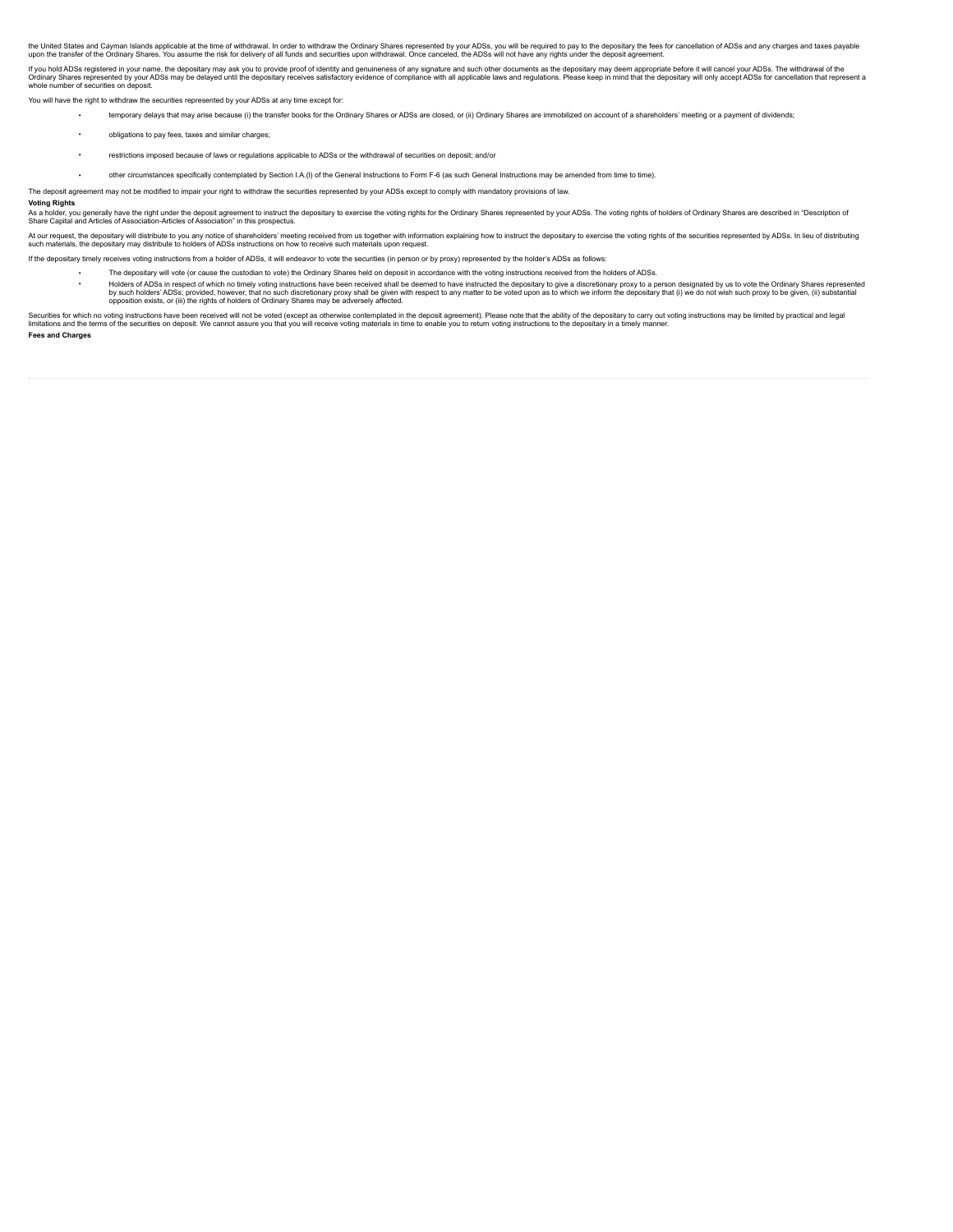| <b>SERVICE</b>                                                                                                                                                                                                    | FEE                                                                                                                 |
|-------------------------------------------------------------------------------------------------------------------------------------------------------------------------------------------------------------------|---------------------------------------------------------------------------------------------------------------------|
| Issuance of ADSs (e.g., an issuance of ADS upon a deposit of Ordinary Shares or upon a change in the ADS(s)-to-Ordinary<br>Shares ratio), excluding ADS issuances as a result of distributions of Ordinary Shares | Up to \$5.00 per 100 ADSs (or fraction thereof) issued                                                              |
| Cancellation of ADSs (e.g., a cancellation of ADSs for delivery of deposited property or upon a change in the ADS(s)-to-Ordinary<br>Shares ratio)                                                                 | Up to \$5.00 per 100 ADSs (or fraction thereof) cancelled                                                           |
| Distribution of cash dividends or other cash distributions (e.g., upon a sale of rights and other entitlements)                                                                                                   | Up to \$5.00 per 100 ADSs (or fraction thereof) held                                                                |
| Distribution of ADSs pursuant to (i) share dividends or other free share distributions, or (ii) exercise of rights to purchase additional<br>ADSs                                                                 | Up to \$5.00 per 100 ADSs (or fraction thereof) held                                                                |
| Distribution of securities other than ADSs or rights to purchase additional ADSs (e.g., upon a spin-off)                                                                                                          | Up to \$5.00 per 100 ADSs (or fraction thereof) held                                                                |
| <b>ADS Services</b>                                                                                                                                                                                               | Up to \$5.00 per 100 ADSs (or fraction thereof) held on the applicable record date(s) established by the depositary |
| As an ADS holder you will also be responsible to pay certain charges such as:                                                                                                                                     |                                                                                                                     |
| toyani lagu dan anglisable istorast ond nonolijaal ond other seusammental ebergee                                                                                                                                 |                                                                                                                     |

- taxes (including applicable interest and penalties) and other governmental charges;
- the registration fees as may from time to time be in effect for the registration of Ordinary Shares on the share register and applicable to transfers of Ordinary Shares to or from the name of the custodian, the depositary
- certain cable, telex and facsimile transmission and delivery expenses;
- the expenses and charges incurred by the depositary in the conversion of foreign currency;
- the fees and expenses incurred by the depositary in connection with compliance with exchange control regulations and other regulatory requirements applicable to Ordinary Shares, ADSs and ADRs; and
- the fees and expenses incurred by the depositary, the custodian or any nominee in connection with the servicing or delivery of deposited property.

ADS fees and charges for (i) the issuance of ADSs, and (ii) the cancellation of ADSs are charged to the person to whom the ADSs are issued (in the case of ADSs case of ADSs and the ough DTC, and may be charged to the DTC p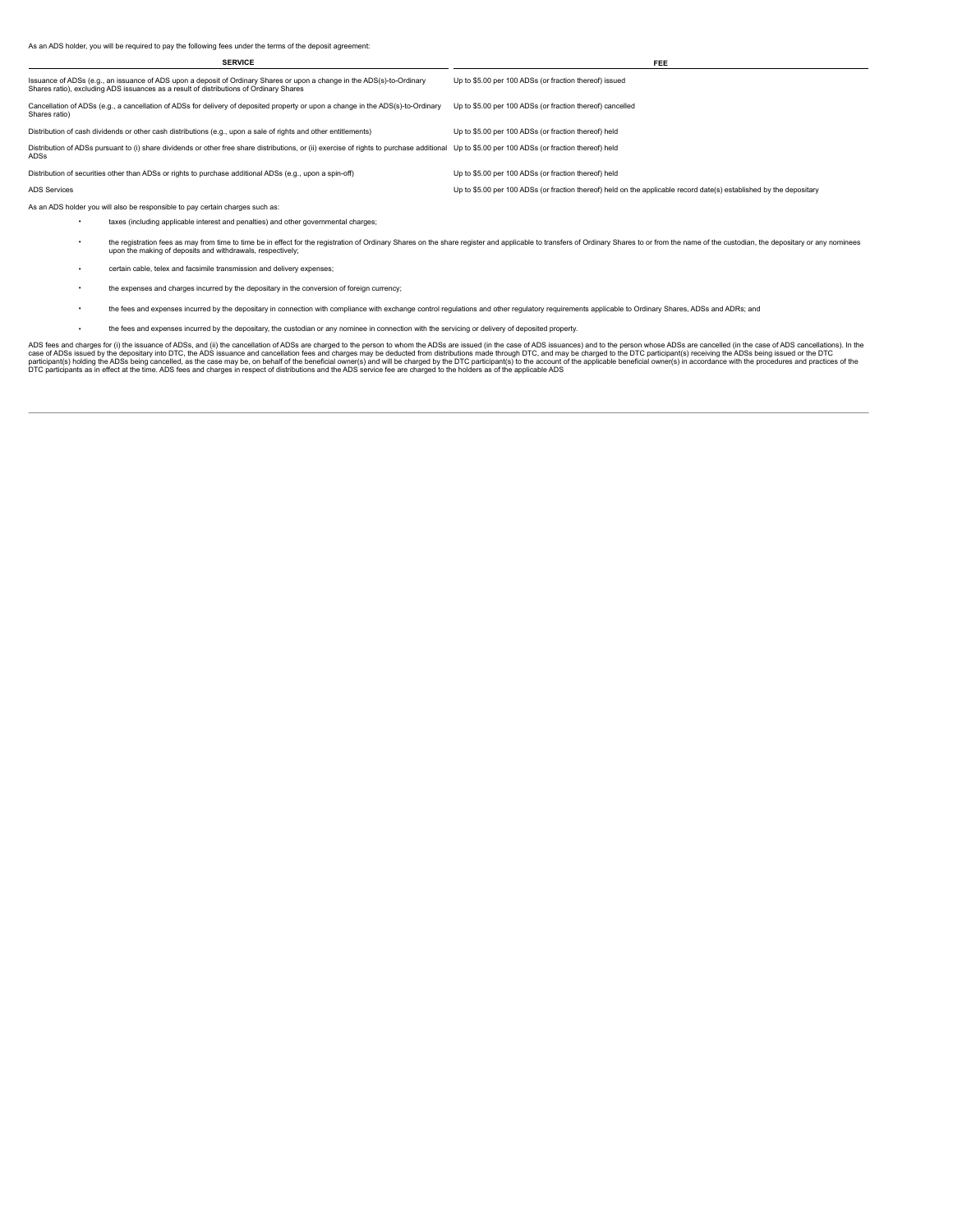record date. In the case of distributions of cash, the amount of the applicable ADS fees and charges is deducted from the funds being distributed. In the case of (i) distributions other than cash and

(ii) the ADS service fee, holders as of the ADS record date will be invoiced for the amount of the ADS fees and charges and such ADS fees and charges may be deducted from distributions made to holders of ADSs. For ADSs hel

In the event of refusal to pay the depositary fees, the depositary may, under the terms of the deposit agrement, refuse the requested service until payment is received or may set off the amount of the depositary fees and c

#### **Amendments and Termination**

We may agree with the depositary to modify the deposit agreement at any time without your consent. We undertake to give holders 30 days' prior notice of any modifications that would materially prejudice any of their substa

You will be bound by the modifications to the deposit agreement if you continue to hold your ADSs after the modifications to the deposit agreement become effective. The deposit agreement cannot be amended to prevent you fr

We have the right to direct the depositary to terminate the deposit agreement. Similarly, the depositary may in certain circumstances on its own initiative terminate the deposit agreement. In either case, the depositary mu

After termination, the depositary will continue to collect distributions received (but will not distribute any such property until you request the cancellation of your ADSs) and may sell the securities held on deposit. Aft

In connection with any termination of the deposit agreement, the depositary may make available to owners of ADSs a means to withdraw the Ordinary Shares represented by ADSs and to direct the depositary of such Ordinary Sha

**Books of Depositary**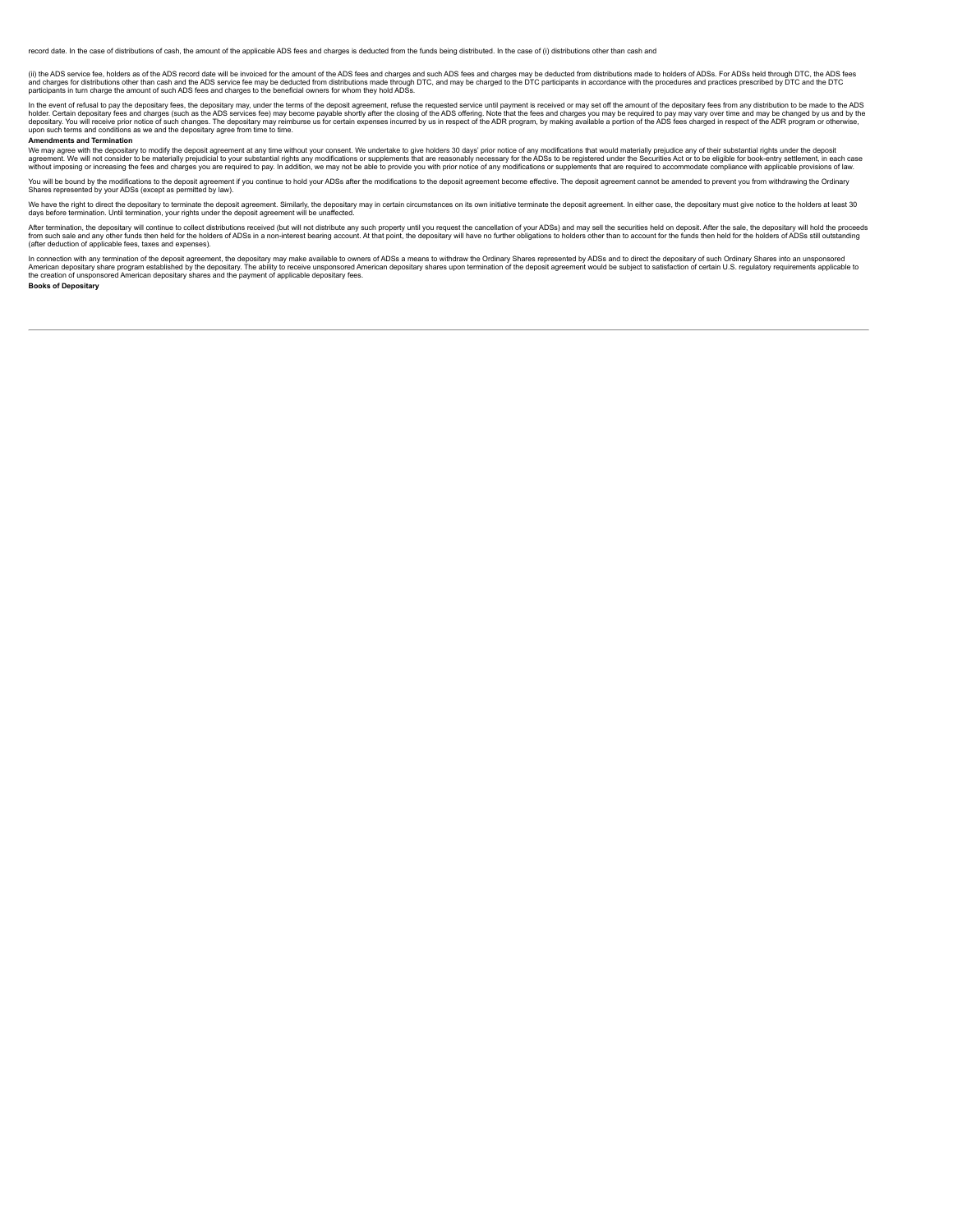The depositary will maintain ADS holder records at its depositary office. You may inspect such records at such office during regular business hours but solely for the purpose of communicating with other holders in the inte ADSs and the deposit agreem

The depositary will maintain in New York facilities to record and process the issuance, cancellation, combination, split-up and transfer of ADSs. These facilities may be closed from time to time, to the extent not prohibit

**Limitations on Obligations and Liabilities**

Int limits our obligations and the depositary's obligations to you. Please note the following:

- We and the depositary are obligated only to take the actions specifically stated in the deposit agreement without negligence or bad faith.
- The depositary disclaims any liability for any failure to carry out voting instructions, for any manner in which a vote is cast or for the effect of any vote, provided it acts in good faith and without negligence and in ac of the deposit agreement.
- The depositary disclaims any liability for any failure to determine the lawfulness or practicality of any action, for the content of any document forwarded to you on our behalf or for the accuracy of any translation of suc
- We and the depositary will not be obligated to perform any act that is inconsistent with the terms of the depo
- We and the depositary disclaim any liability if we or the depositary are prevented or forbidden from or subject to any civil or criminal penalty or restraint on account of, or delayed in, doing or performing any act or thi
- We and the depositance disclaim any liability by reason of any exercise of or failure to exercise any discretion provided for in the deposit agreement or in our Articles of Association or in any provisions of or governing deposit.
- We and the depositary further disculm any liability for any action or inaction in reliance on the advice or information received from legal counsel, accountants, any person presenting Ordinary Shares for deposit, any holde
- We and the depositary also disclaim liability for the inability by a holder to benefit from any distribution, offering, right or other benefit that is made available to holders of Ordinary Shares but is not, under the term agreement, made available to you.
- . We and the depositary may rely without any liability upon any written notice, request or other document believed to be genuine and to have been signed or presented by the proper partie
- We and the depositary also disclaim liability for any consequential or punitive damages for any breach of the terms of the deposit agreement.
- No disclaimer of any Securities Act or Exchange Act liability is intended by any provision of the deposit agreement, in each case to the extent established under applicable U.S. laws
- Nothing in the deposit agreement gives rise to a partnership or joint venture, or establishes a fiduciary relationship, among us, the depositary bank and you as ADS holder

Nothing in the deposit agreement precludes Citbank (or its affiliates) from engaging in transactions in which parties adverse to us or the ADS owners have interests, and nothing in the deposit agreement obligates Citbank t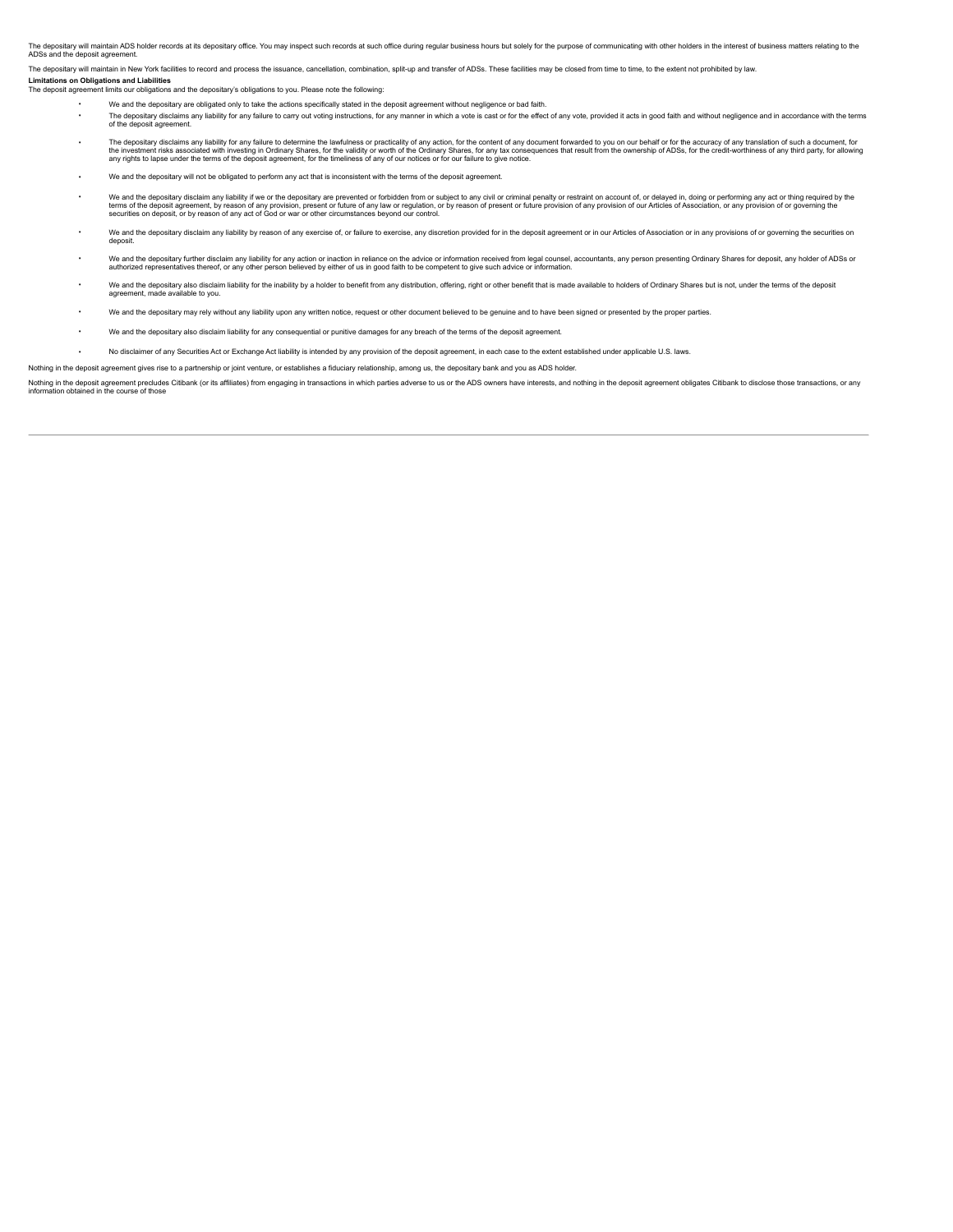transactions, to us or to the ADS owners, or to account for any payment received as part of those transactions.

#### **Taxes**

You will be responsible for the taxes and other governmental charges payable on the ADSs and the securities represented by the ADSs. We, the depositary and the custodian may defloct from any define the same proceds do not

The depositary may refuse to issue ADSs; to deliver, transfer, split and combine ADRs; or to release securities on deposit until all taxes and charges are paid by the applicable holder. The depositary and the custodian may

# **Foreign Currency Conversion**

The depositary will arrange for the conversion of all foreign currency received into U.S. dollars if such conversion is practical, and it will distribute the U.S. dollars in accordance with the terms of the deposit agreeme

If the conversion of foreign currency is not practical or lawful, or if any required approvals are denied or not obtainable at a reasonable cost or within a reasonable period, the depositary may take the following actions

Convert the foreign currency to the extent practical and lawful and distribute the U.S. dollars to the holders for whom the conversion and distribution is lawful and practical.

- Distribute the foreign currency to holders for whom the distribution is lawful and practical
- Hold the foreign currency (without liability for interest) for the applicable holders.

# **Governing Law/Waiver of Jury Trial**

The deposit agreement, the ADRs and the ADSs will be interpreted in accordance with the laws of the State of New York. The rights of holders of Ordinary Shares (including Ordinary Shares represented by ADSs) is governed by

AS APARTY TO THE DEPOSIT AGREMENT, YOU IRREVOCABLY WAIVE YOUR RIGHT TO TRIAL BY JURY, TO THE FULLEST EXTENT PERMITTED BY APPLICABLE LAW, IN ANY LEGAL PROCEEDING ARISING OUT OF THE DEPOSIT AGREEMENT<br>OR THE ADRS AGAINST US A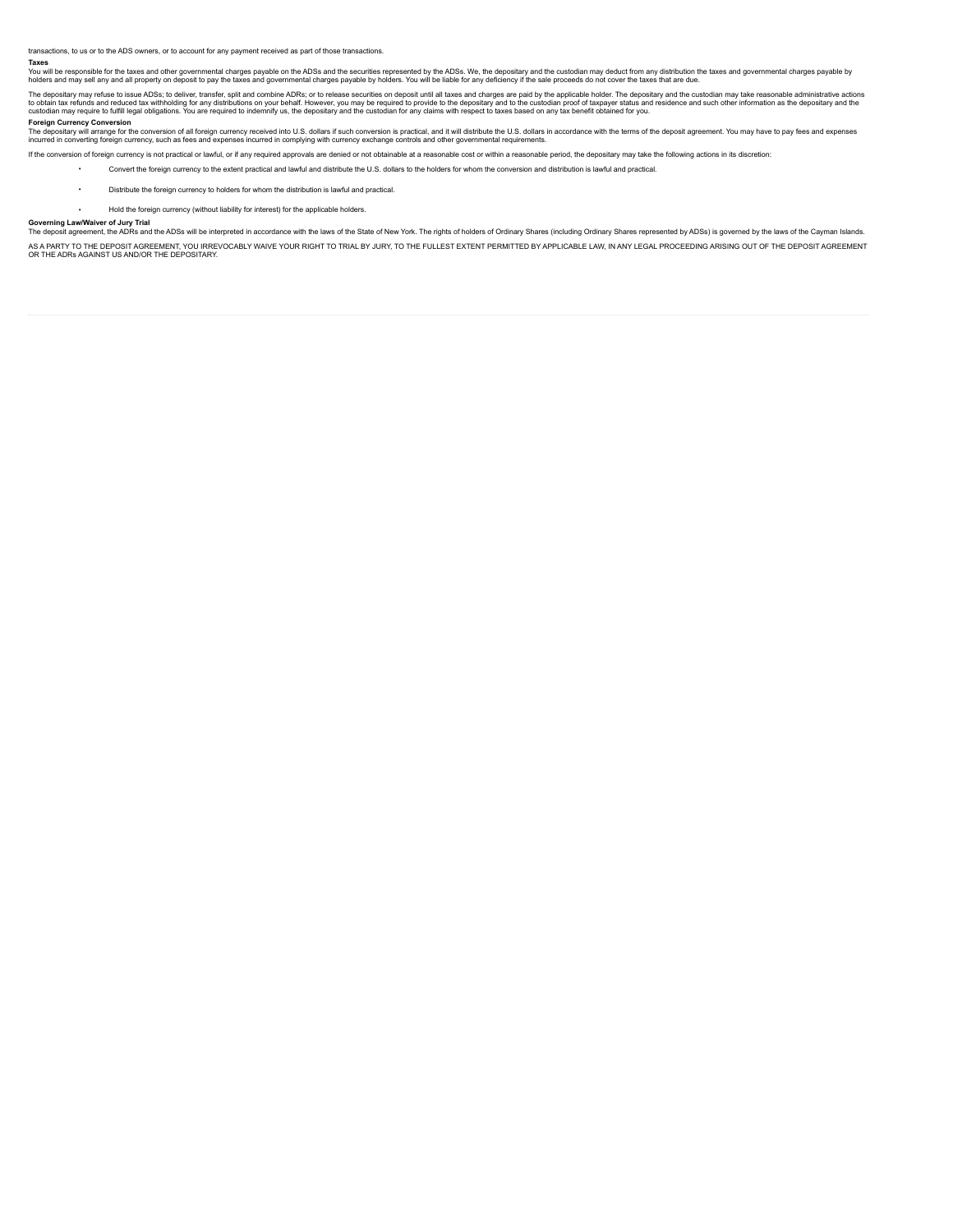#### <span id="page-49-0"></span>**PLAN OF DISTRIBUTION**

The Ordinary Shares represented by ADSs issuable upon exercise of the Warrant are being registered to permit the resale of such Ordinary Shares represented by ADSs by the Selling Shares represented by ADSs by the Selling S Shareholder. However, we will receive cash proceeds equal to the exercise price paid upon exercise of the Warrant for cash.

The Selling Shareholder may sell all or a portion of the Ordinary Shares represented by ADSs offered hereby from time to time directly to purchasers or through one or more underwriters, broker-dealers or agents, at market

- on any national securities exchange or over-the-counter market on which the ADSs may be listed or quoted at the time of sale;
- ordinary brokerage transactions and transactions in which the broker-dealer solicits purchasers; • block trades in which a broker-dealer may attempt to sell the shares as agent but may position and resell a portion of the block as principal to facilitate the transaction;
- purchases by a broker-dealer, as principal, and a subsequent resale by the broker-dealer for its account;
- in "at the market" offerings to or through market makers into an existing market for ADSs;
- an exchange distribution in accordance with the rules of the applicable exchange
- privately negotiated transactions;
- in transactions otherwise than on such exchanges or in the over-the-counter market; • through a combination of any such methods; or
- through any other method permitted under applicable law.

The selling shareholder may also sell securities in offshore transactions or in open market transactions under Rule 144 or any other exemption from registration under the Securities Act, if available, rather than under thi

We are required to pay certain fees and expenses incurred by us incident to the registration of the the Ordinary Shares represented by ADSs. We have agreed to indemnify the Selling Shareholder against certain losses, claim

In effecting sales, brokers-dealers engaged by the Selling Shareholder may arrange for other brokers-dealers to participate. If the Selling Shareholder effects such transactions by selling Ordinary Shares represented by AD purchasers for whom they may act as agent.

The Selling Shareholder and any underwriters, brokers, dealers or agents that participate in such distribution may be deemed to be "underwriters" within the meaning of the Securities Act, and any discounts, commissions or

In order to comply with the securities laws of some states, Ordinary Shares represented by ADSs sold in those jurisdictions may only be sold through registered or licensed brokers or dealers. In addition, in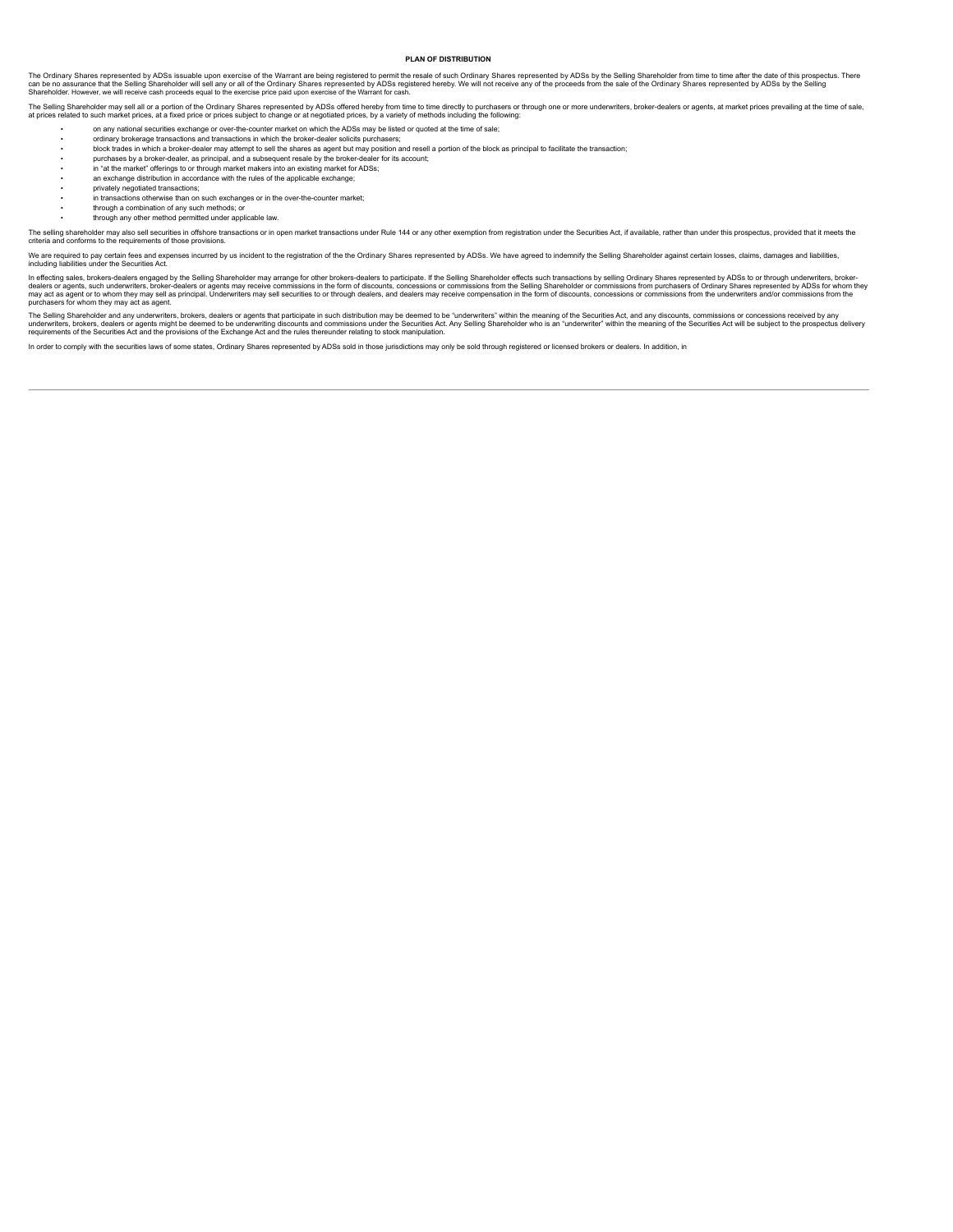some states, Ordinary Shares represented by ADSs may not be sold unless the Ordinary Shares represented by ADSs have been registered or qualified for sale in that state or an exemption from registration or qualification is

Underwriters, dealers and agents who participate in the distribution of securities and their controlling persons may be entilted, under agreements that may be entered into with underwriters promptor in the seling Sharehold

We agreed to keep the registration statement of which this prospectus forms a part effective at all times until the Selling Shareholder no longer owns the Warran or y Ordinary Shares expercise of the Warrant or the Ordinar The ADSs are listed on the Nasdaq Global Market under the symbol "MITO".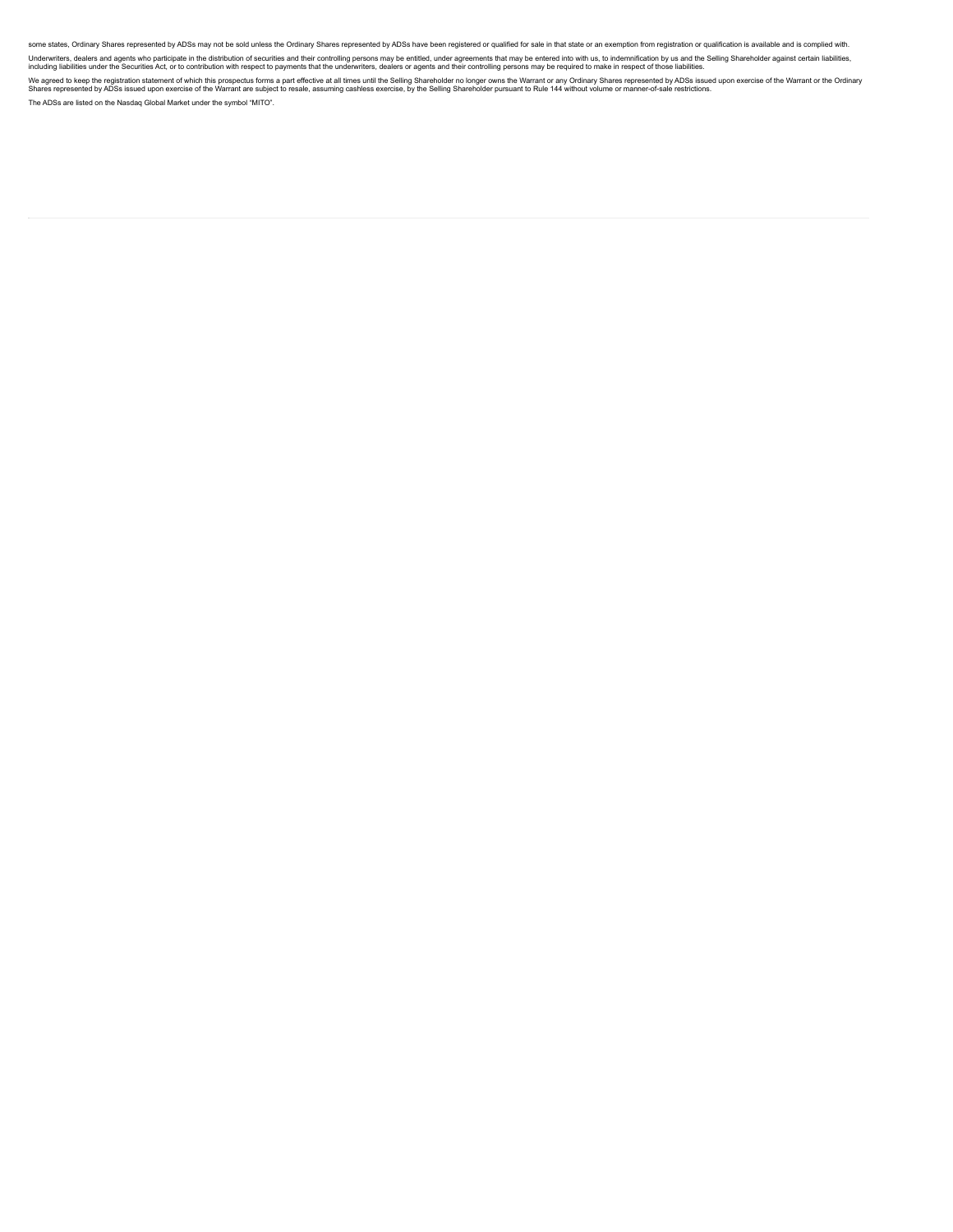#### <span id="page-51-0"></span>**EXPENSES**

The following are the estimated expenses of this offering payable by us with respect to the

Ordinary Shares

represented by ADSs issuable upon exercise of the Warrant. With the exception of the SEC registration fee and FINRA filing fee, all amounts are estimates and may change:

|                                    | <b>AMOUNT</b> |
|------------------------------------|---------------|
| SEC registration fee               | 70.71         |
| Accountants' fees and expenses     | 20,000        |
| Legal fees and expenses            | 50,000        |
| Transfer agent's fees and expenses | 185,000       |
| Printing and engraving expenses    | 3,000         |
| Miscellaneous                      | 5.000         |
| <b>Total expenses</b>              | \$263,070.71  |
|                                    |               |

### <span id="page-51-1"></span>**LEGAL MATTERS**

Legal matters with respect to U.S. federal and New York state law will be passed upon for us by Wilmer Cutler Pickering Hale and Dort LP, New York, New York. Certain legal matters had be heaven by holder legal matters will

# <span id="page-51-2"></span>**EXPERTS**

The financial statements, incorporated in this Prospectus by reference from the Company's Annual Report on Form 20-F for the year ended December 31, 2021, have been audited by Deloitte & Touche LLP, an independent register

The registered business address of Deloitte & Touche LLP is 200 Berkeley Street, Boston, Massachusetts 02116.

### <span id="page-51-3"></span>**ENFORCEMENT OF CIVIL LIABILITIES**

Our agent for service of process in the United States is Stealth Delaware, and the executive offices of Stealth Delaware are located at 140 Kendrick Street, Needham, MA 02494, and the telephone number there is (617) 600-68

We are incorporated under the laws of the Cayman Islands. We have been advised that there is some doubt as to the enforceablity in the Cayman Island actions brought in the United States, or elsewhere may be unenforceable i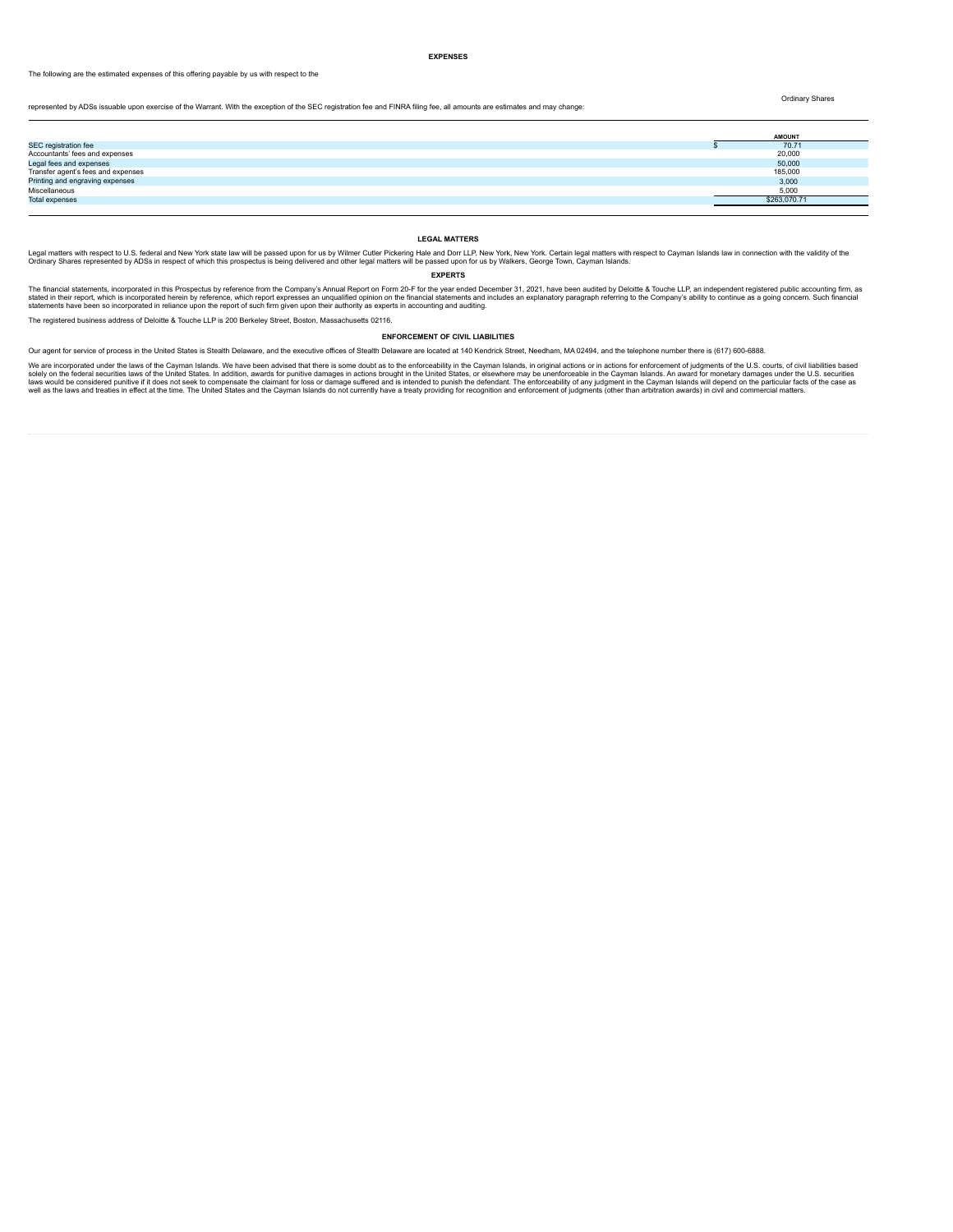We have been advised by our Cayman Islam islam shads lousting and conducts in the Cayman Islam islam islam and the Cayman Islam islam islam islam islam islam islam islam islam islam islam islam islam islam islam islam isla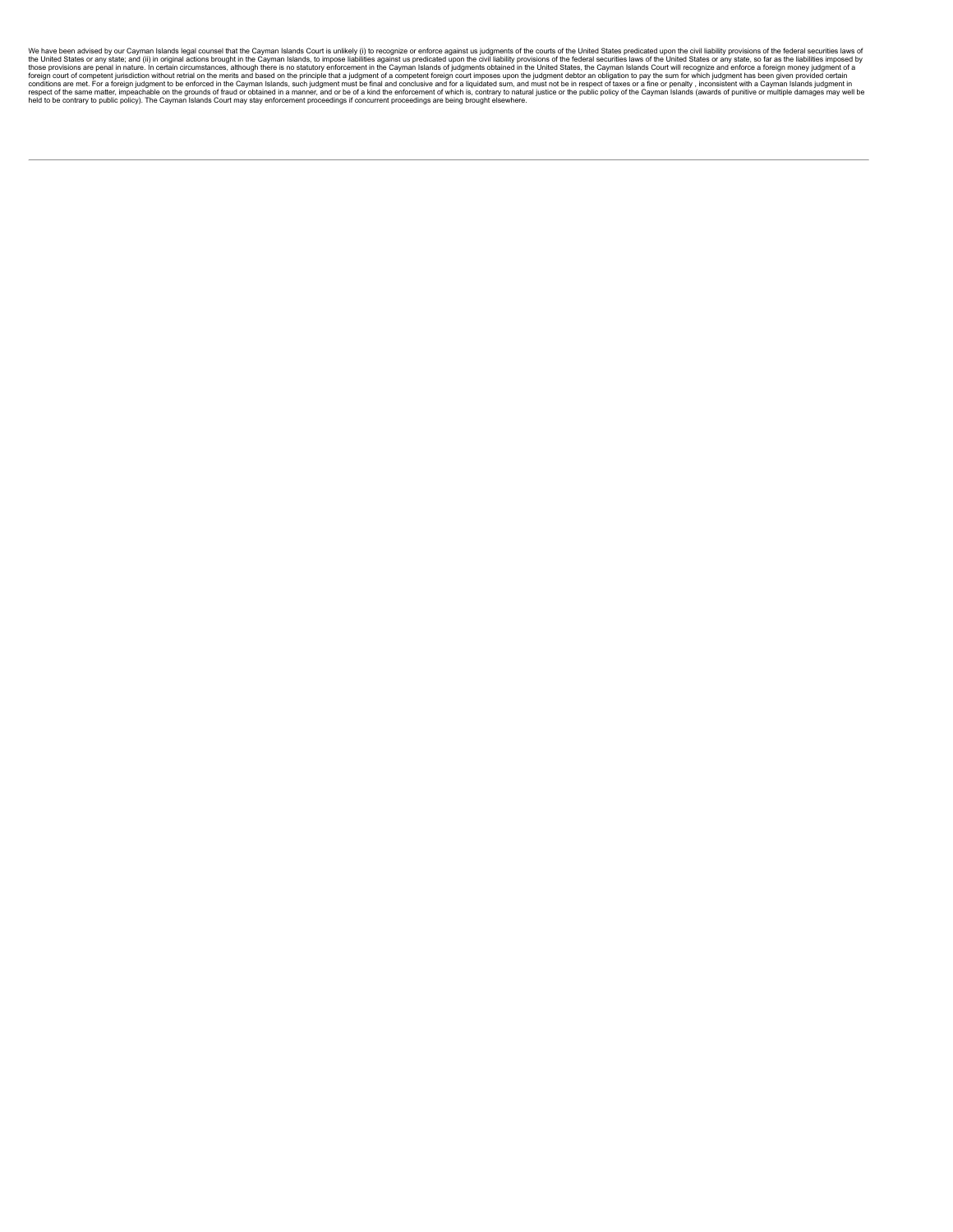# <span id="page-53-0"></span>**WHERE YOU CAN FIND MORE INFORMATION**

We have filed with the SEC a registration statement on Form F-1, including relevant exhibits and schedules under the Securities Ad with respect to underlying Ordinary Shares represented by the ADSs, to be sold in this offe

We are subject to periodic reporting and other informational requirements of the Exchange Act as applicable to foreign private issuers. Accordingly, we are required to file reports, including annual reports on Form 20-F, a

As a foreign private issue, we are exempt under the Exchange Act from, among other things, the rules prescribing the furnishing and content of proxy statements, and our executive officers, directors and principal sharehold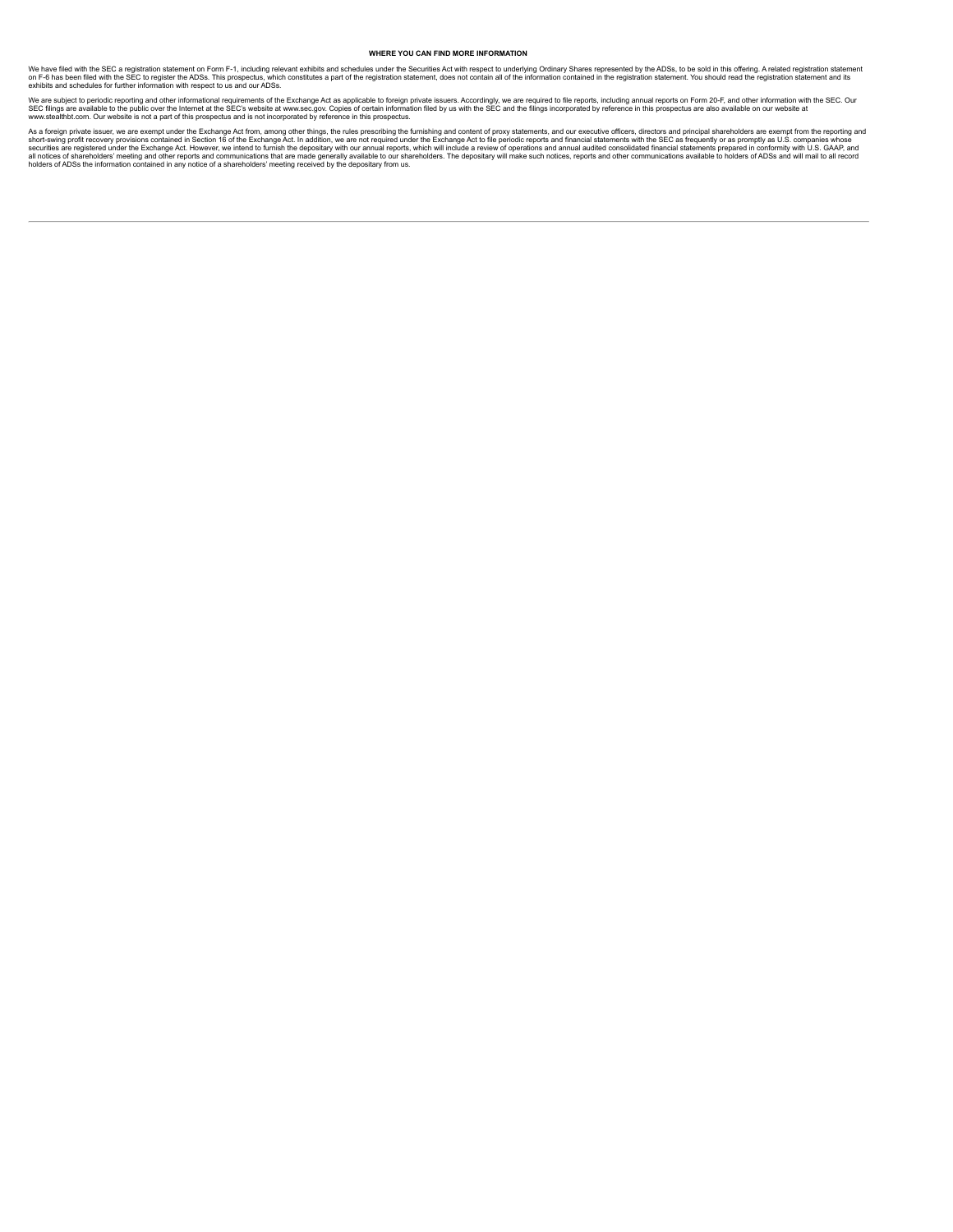# <span id="page-54-0"></span>**INCORPORATION BY REFERENCE**

The SEC allows us to incorporate by reference in this prospectus much of the information we have filed with the SEC, which means that we can disclose important information that we have compended to be own this prospectus i

- Annual Report on Form 20-F for the fiscal year ended [December](https://content.edgar-online.com/ExternalLink/EDGAR/0000950170-22-005474.html?hash=87e826de587cb195615a3d53410c57fe66d532e2f3673f6db16dabd3039ea0ea&dest=mito-20211231_htm) 31, 2021, filed with the SEC on April 7, 2022;
- Item 7.B, "Related Party Transactions," from our Annual Report on Form 20-F for the fiscal years ended December 31, 2020 and December 31, 2019, filed with the SEC on April 6, [2021](https://content.edgar-online.com/ExternalLink/EDGAR/0001564590-21-017843.html?hash=7144e41ed2ac354b203f2a950e0b50ae7b812b70d98f97d01d9659b003939687&dest=mito-20f_20201231_htm_B_RELATED_PARTY_TRANSACTIONS) and April 1, [2020,](https://content.edgar-online.com/ExternalLink/EDGAR/0001564590-20-014804.html?hash=6b15fcb9929bb2219ab4acc7c4ddc545c61f89efdf891d9871a3b45aa973f55f&dest=mito-20f_20191231_htm_B_RELATED_PARTY_TRANSACTIONS) respectively;<br>Our Rep exports of Foreign Private Issuer on Form 6-K, filed with the SEC on [January](https://content.edgar-online.com/ExternalLink/EDGAR/0001564590-22-000689.html?hash=d396e2d8d2f8f83626a2e8fc64b92b6675d627b9293f16821029b0fa366c25d6&dest=mito-6k_20220131_htm) 7, 2022, [February](https://content.edgar-online.com/ExternalLink/EDGAR/0001564590-22-004833.html?hash=e0da94a9fc2e3c1fdeaab9dfd95db47fa7da1d415c6b21a0c476143b62e22418&dest=mito-6k_20220228_htm) 14, 2022, [March](https://content.edgar-online.com/ExternalLink/EDGAR/0000950170-22-004173.html?hash=e031716cecdd62a4abc1141495b94a0497526eccdb61d4a7830338f5b0c5de3c&dest=6k_atm_refresh_htm) 18, [2022](https://content.edgar-online.com/ExternalLink/EDGAR/0000950170-22-010238.html?hash=02349819e55a46c90a4a9c6ac4b3a22563a72c29fd9aa2c80c34b962920c13c4&dest=6k_q12022_htm), April 11, 2022 and May 18, 2022; and
- The description of our Ordinary Shares and ADSs contained in our registration statement on <u>[Form](https://content.edgar-online.com/ExternalLink/EDGAR/0001193125-19-035411.html?hash=068e09580c517ca49294c55e4440aa023aeaa291df2525704b9193f5f4464c69&dest=d701372d8a12b_htm) 8-A</u>, filed with the SEC under the Exchange Act on February 12, 2019, as the description therein has been updated and superse

You may request a copy of these filings, at no cost, by writing or telephoning us at the following address or telephone number:

c/o Stealth BioTherapeutics Inc. 140 Kendrick Street Needham, MA 02494 (617) 600-6888

You also may access these filings on our website at www.stealthbt.com. Our website and the information contained on that site, or connected to that site, are not incorporated into this prospectus.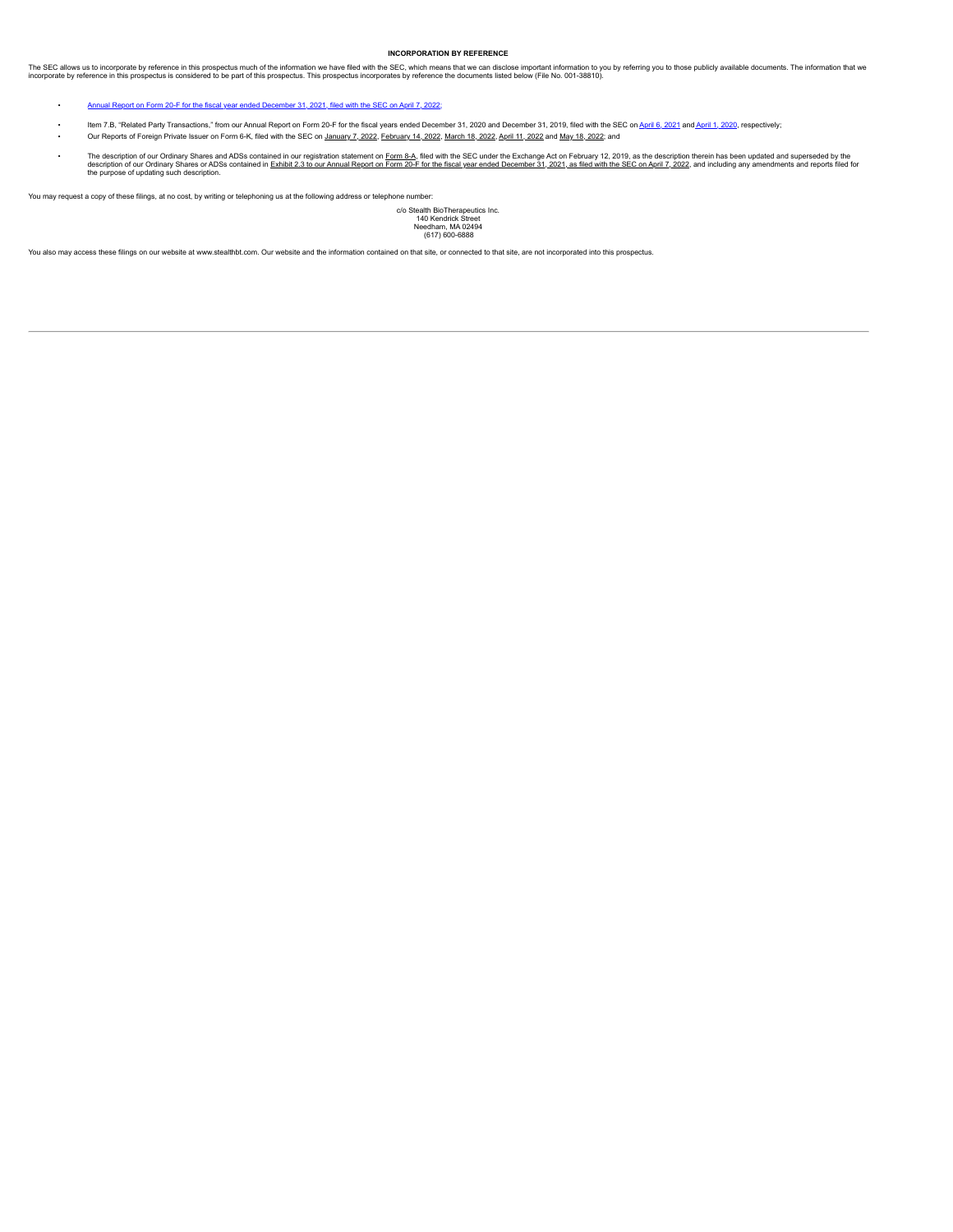**Up to 3,684,799 American Depositary Shares Representing 44,217,588 Ordinary Shares**



| <b>PROSPECTUS</b> |
|-------------------|
|                   |
|                   |
|                   |
|                   |
|                   |
|                   |
|                   |
|                   |
|                   |
|                   |
|                   |
|                   |
|                   |
|                   |
|                   |
|                   |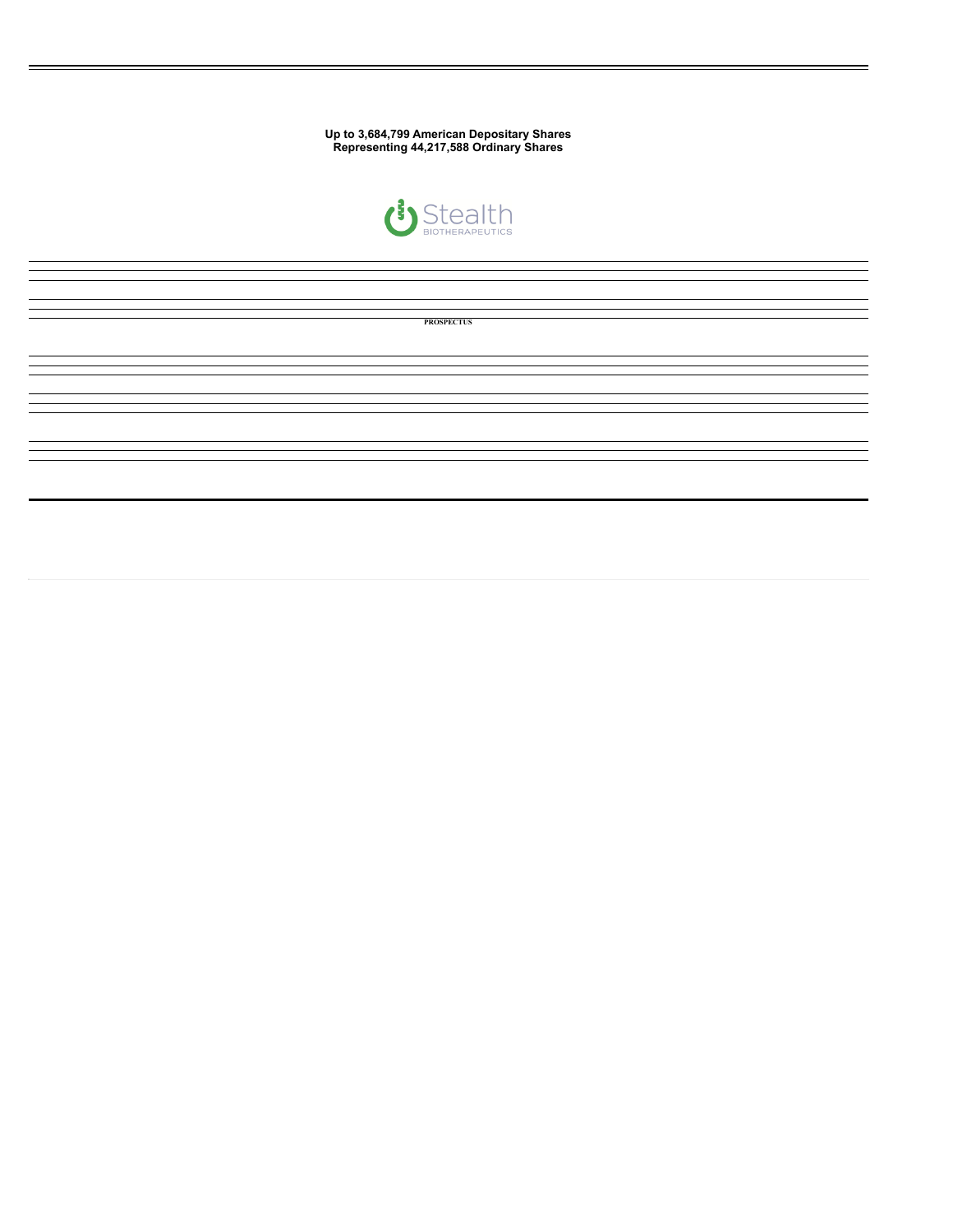# **INFORMATION NOT REQUIRED IN PROSPECTUS**

#### **Item 6. Indemnification of Directors and Officers.**

Every director and officer is indemnified and secured harmless out of the assets and funds of the Company against all actions, proceedings, costs, charges, expenses, losses, damages or liabilities incurred or sustained by

**Item 7. Recent Sales of Unregistered Securities.**<br>Set forth below is information regarding Ordinary Shares, preferred shares, share options, and warrants to purchase shares issued by us within the past three years that we

Except as otherwise indicated herein or as the context otherwise requires, references below to "Stealth," "the Company," "we," "us" and "our" refer to Stealth BioTherapeutics Corp and its consolidated subsidiaries, or any require.

Since June 3, 2019, we have issued the following unregistered securities:

(a) Warrant Issuances<br>In October 2020, in connection with our entry into a development funding agreement, we issued a warrant to purchase 46,153,846 Ordinary Shares to Morningside Venture (I) Investments Limited at an exer

In February 2021, we issued a warrant to Morningside Venture (I) Investments Limited, which is exercisable for 18,750,000 Ordinary Shares at an exercise price of \$0.16 per share. The warrant expires in February 2024.

In May 2021, we issued a warrant to Morningside Venture (I) Investments Limited, which is exercisable for 18,461,538 Ordinary Shares at an exercise price of \$0.13 per share. The warrant expires in May 2024.

In September 2021, we issued warrants to Morningside Venture (I) Investments Limited, which are exercisable for 10,714,286 Ordinary Shares and 12,857,143 Ordinary Shares at an exercise price of \$0.14 per share. The warrant

In September 2021, we issued warrants to Horizon Technology Finance Corporation and Powerscourt Investments XXV, LP, which are exercisable for 13,636,364 Ordinary Shares at an exercise price of \$0.11 per share. The warrant

In October 2021, we issued a warrant to Morningside Venture (I) Investments Limited, which is exercisable for 13,636,364 Ordinary Shares at an exercise price of \$0.11 per share. The warrant expires in October 2024.

In December 2021, we issued a warrant to Morningside Venture (I) Investments Limited, which is exercisable for 41,250,000 Ordinary Shares at an exercise price of \$0.08 per share. The warrant expires in December 2024.

in April 2022, we issued (i) a warrant to Morningside Venture (i) Investments Limited, which is exercisable for 63,169,980 Ordinary Shares at an exercise price of \$0.05224 per share and expires in October 2027 and (ii) a w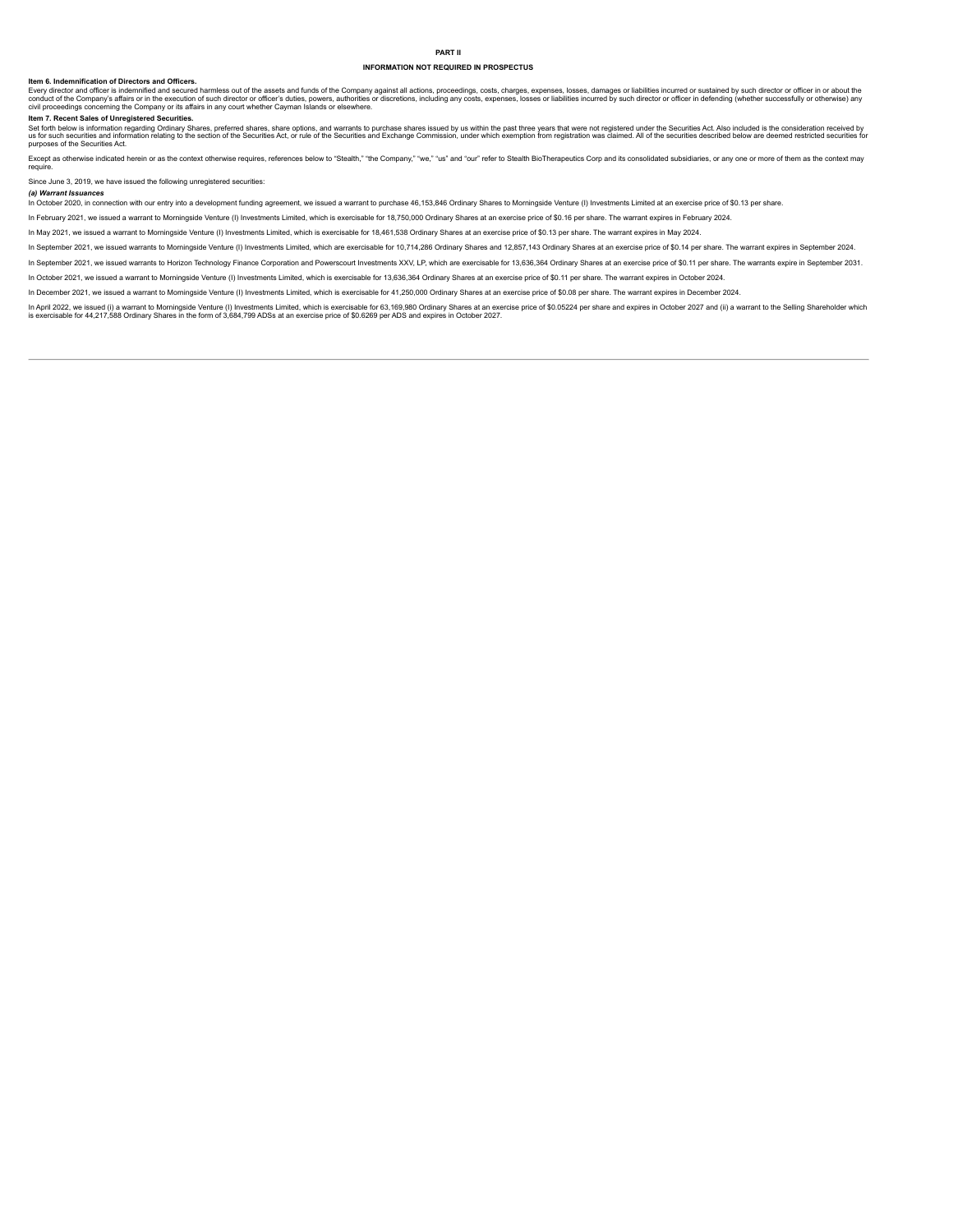No underwriters were involved in the issuance of these warrants. The issuance of the warrant described in this paragraph (b) of then 7 were issued in reliance upon the exempted that it was and promotomers of the security i

### *(b) Ordinary Share Issuance*

In October 2019, in connection with our entry into an option agreement, we issued 16,304,347 Ordinary Shares for an aggregate amount of \$15.0 million, pursuant to a Share Purchase Agreement.

In April 2020, we issued 152,858,460 Ordinary Shares to MVIL for an aggregate purchase price of \$20.0 million, pursuant to a share purchase agreement.

In June 2020, in connection with our entry into an equity agreement we issued a total of 2,203,912 shares to Lincoln Park Capital, LLC for no consideration. In July and August 2020, we issued a total of 41,094,552 Ordinary

In April 2022, we issued 95,712,096 Ordinary Shares to MVIL for an aggregate purchase price of \$5.0 million, pursuant to a share purchase agreement.

No underwriters were involved in the issuance of these Ordinary Shares. The issuance of the Ordinary Shares describes describe in the party and the investor in the require in the require in the require in the required in t

**Item 8. Exhibits and Financial Statement Schedules.**

#### *(a) Exhibits.*

The exhibits to the registration statement are listed in the Exhibit Index attached hereto and incorporated by reference herein.

*(b) Financial Statement Schedules.*<br>No financial statement schedules are provided because the information called for is not required or is shown either in the financial statements or notes.

**Item 9. Undertakings.** The undersigned registrant hereby undertakes:

(a) The undersigned registrant hereby undertakes:

(1)To file, during any period in which offers or sales are being made, a post-effective amendment to this registration statement:

(i)To include any prospectus required by Section 10(a)(3) of the Securities Act;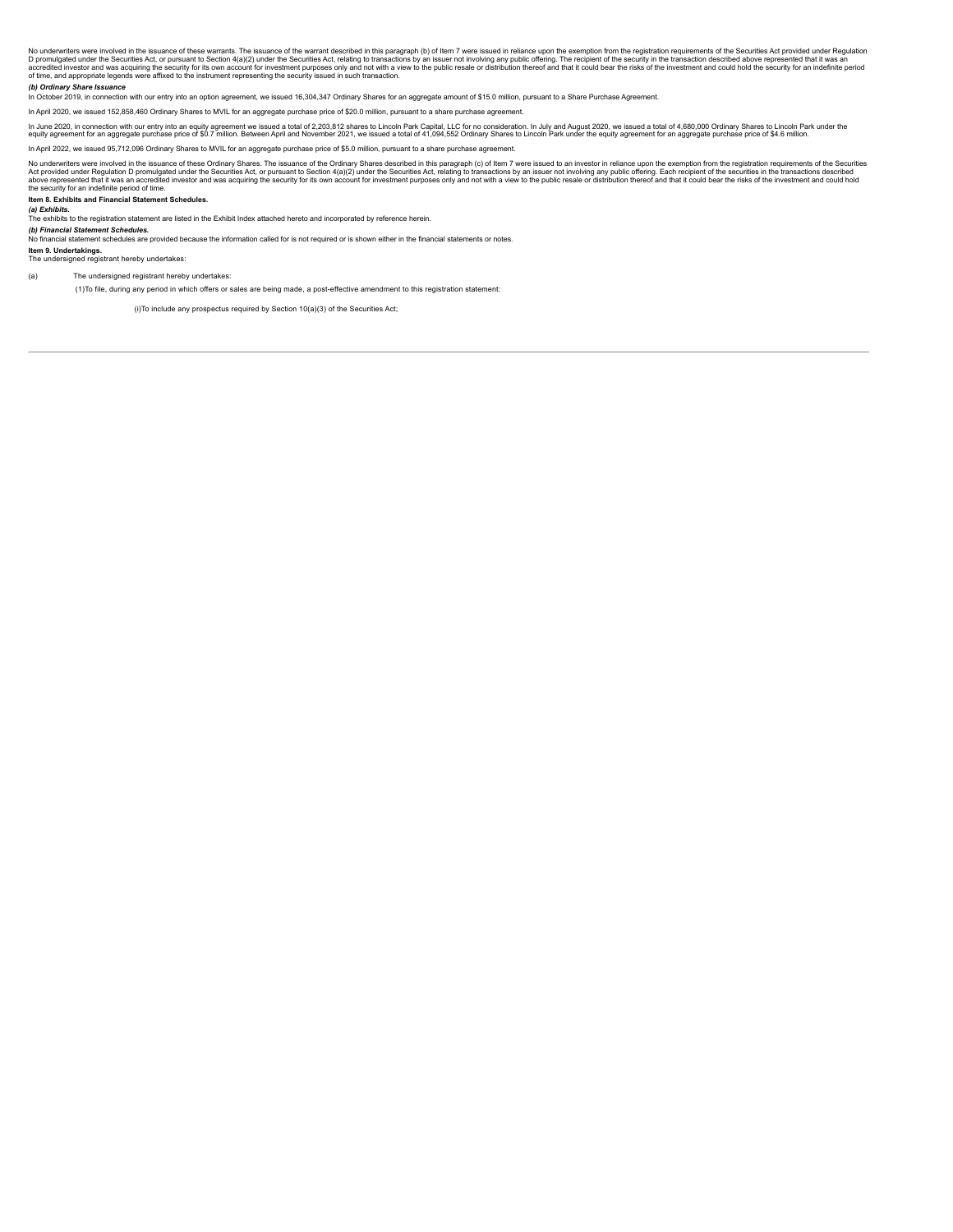(ii)To reflect in the prospectus any facts or events arising after the effective date of the registration statement (or the most recent post-effective amendment thereof) which, individually or in the aggregate, represent a

(iii)To include any material information with respect to the plan of distribution not previously disclosed in the registration statement or any material change to such information in the registration statement;

(2) That, for the purpose of determining any liability under the Securities Act, each such post-effective amendment shall be deemed to be a new registration statement relating to the securities offered therein, and the off securities at that time shall be deemed to be the initial bona fide offering thereof;

(3)To remove from registration by means of a post-effective amendment any of the securities being registered which remain unsold at the termination of the offering; and

(4)To file a post-effective amendment to the registration statement to include any financial statements required by Item 8.A of Form 20-F at the start of any delayed offering or throughout a continuous offering. Financial

(5)That, for the purpose of determining liability under the Securities Act to any purchaser:

- (i)Each prospectus filed by a registrant pursuant to Rule 424(b)(3) shall be deemed to be part of the registration statement as of the date the filed prospectus was deemed part of and included in the registration<br>statement
- (ii)Each prospectus required to be filed pursuant to Rule 424(b)(2), (b)(5) or (b)(7) as part of a registration statement in reliance on Rule 430B relating to an offering made pursuant to Rule 415(a)(1)(i), (vij) or (x) f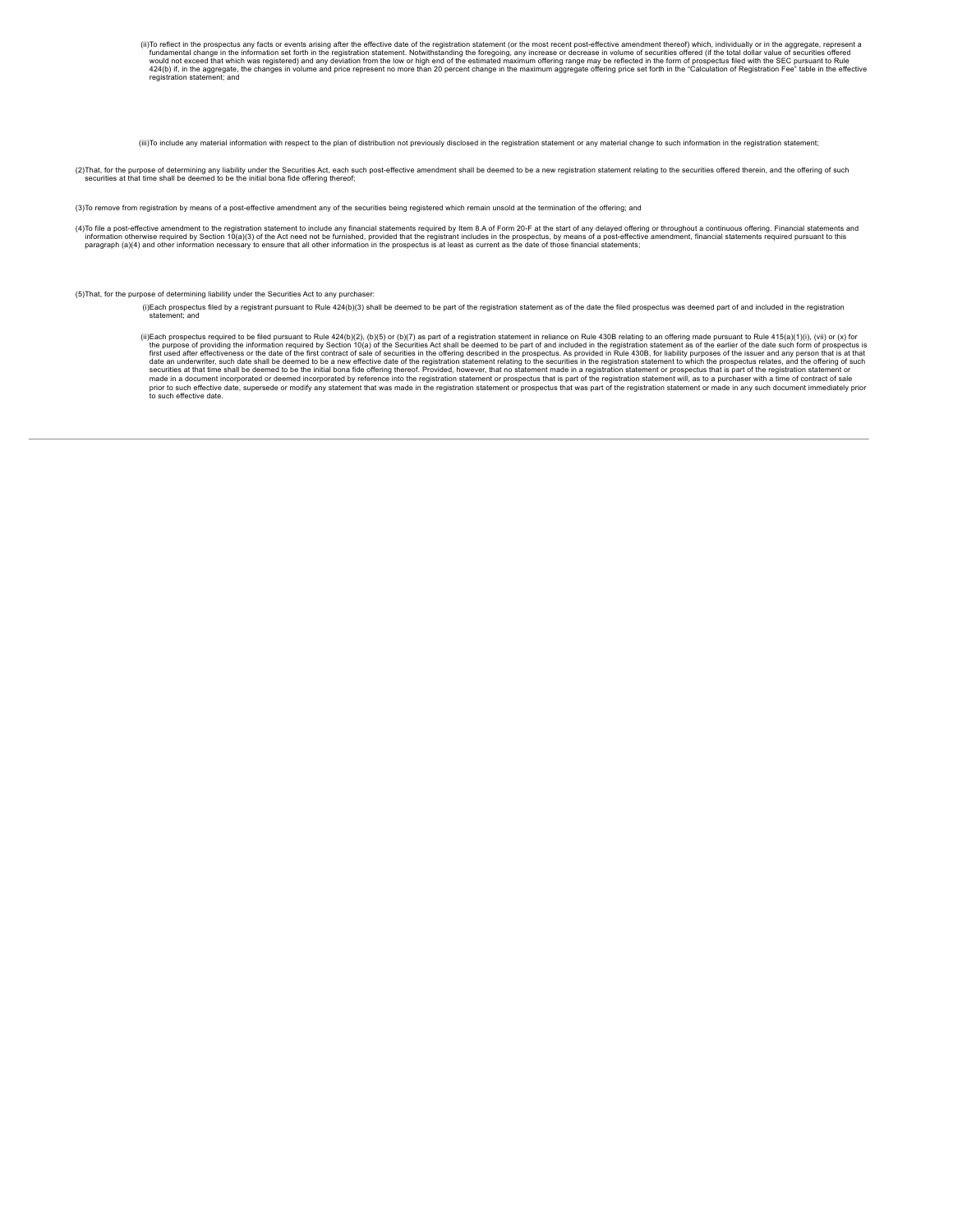(i)Any preliminary prospectus or prospectus of the undersigned registrant relating to the offering required to be filed pursuant to Rule 424;

(ii)Any free writing prospectus relating to the offering prepared by or on behalf of the undersigned registrant or used or referred to by the undersigned registrant;

(iii)The portion of any other free writing prospectus relating to the offering containing material information about the undersigned registrant or its securities provided by or on behalf of the undersigned registrant; and

(iv)Any other communication that is an offer in the offering made by the undersigned registrant to the purchaser.

- (b) The undersigned registrant hereby undertakes that:
	- (i)For purposes of determining any liability under the Securities Act, the information omitted from the form of prospectus filed as part of this registration statement as of the undersities and contained effective;<br>- prosp
	- and (ii)For the purpose of determining any liability under the Securities Act, each post-effective amendment that contains a form ofprospectus shall be deemed to be a new registration statement relating to the securities
- offered therein, and the offering of such securities at that there shall be deemed to be the initial bona fide offering thereof.<br>Insofar as indemnification for labilities arising under the Securities Act of 1933 may be per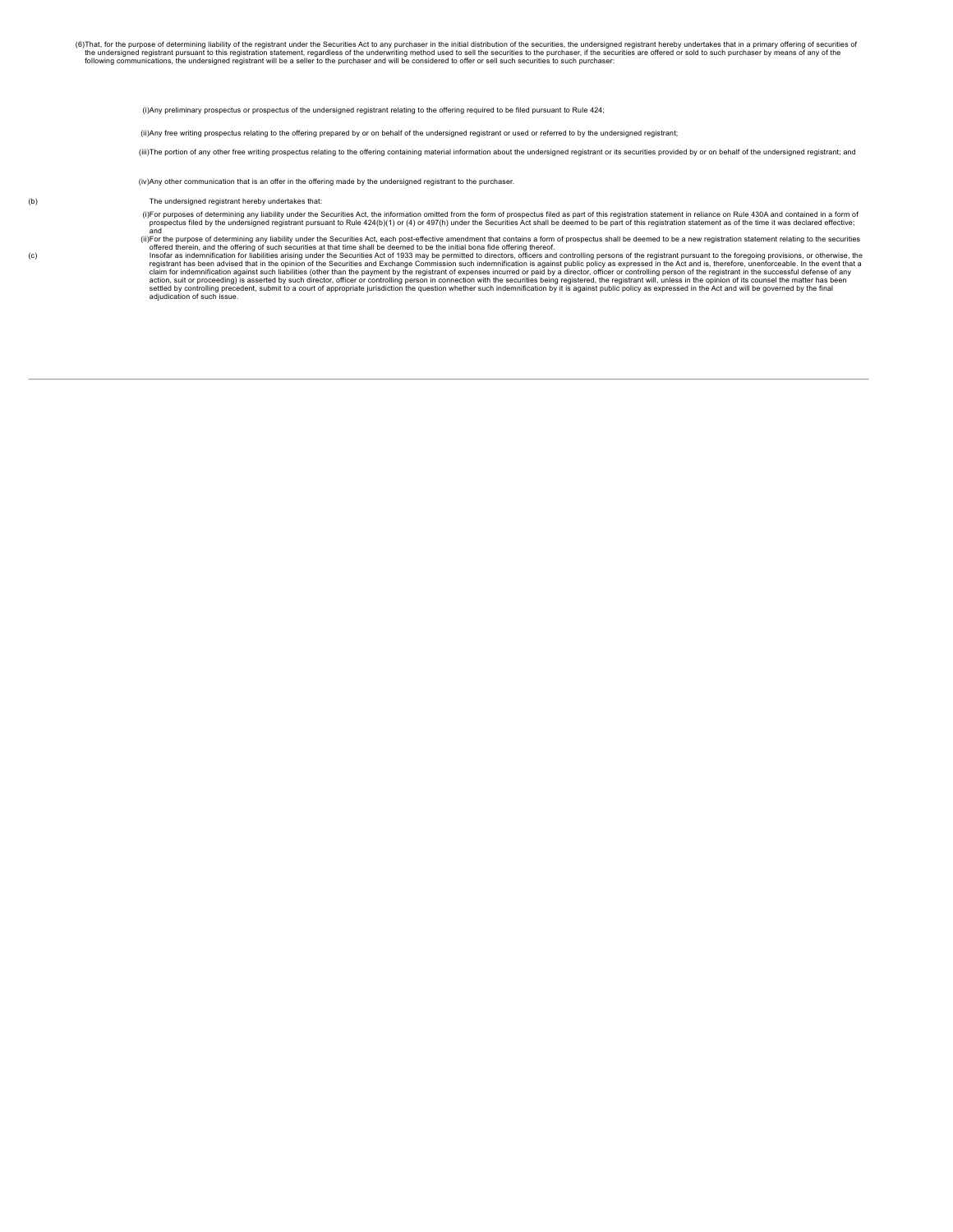# **EXHIBIT INDEX**

| <b>EXHIBIT</b><br><b>NUMBER</b> | <b>DESCRIPTION OF EXHIBIT</b>                                                                                                                                                                                                                                                                                                                                             |
|---------------------------------|---------------------------------------------------------------------------------------------------------------------------------------------------------------------------------------------------------------------------------------------------------------------------------------------------------------------------------------------------------------------------|
| 3.1                             | Amended and Restated Memorandum and Articles of Association of the Registrant (incorporated by reference to Exhibit 1.1 to our Annual Report on Form 20-F (File No. 001-38810), filed on April 1, 2020)                                                                                                                                                                   |
| 4.1                             | Deposit Agreement among Registrant, Citibank, N.A., as depositary, and all Owners and Holders of ADSs issued thereunder (incorporated by reference to Exhibit 99.3 of our Report on Form 6-K (File No. 001-38810), filed on Ma                                                                                                                                            |
| 4.2                             | Form of American Depositary Receipt (included in Exhibit 4.1)                                                                                                                                                                                                                                                                                                             |
| 4.3                             | Warrant Agreement, dated June 30, 2017, by and between the Company and Hercules Capital Inc., as amended and restated on June 7, 2018 (incorporated by reference to Exhibit 4.3 of our Registration Statement on Form F-1 (Fil<br>December 28, 2018)                                                                                                                      |
| 4.4                             | Ordinary Share Purchase Agreement dated as of October 10, 2019, by and between the Company and Alexion Pharmaceuticals, Inc. (incorporated by reference to Exhibit 99.2 of our Report on Form 6-K (File No. 001-38810), filed                                                                                                                                             |
| 4.5                             | Ordinary Share Purchase Warrant, dated October 30, 2020, between the Company and Morningside Venture (I) Investments Limited (filed as Exhibit 10.2 of our Report on Form 6-K (File No. 001-38810), filed November 4, 2020)                                                                                                                                               |
| 4.6                             | Form of Ordinary Share Purchase Warrant, dated April 13, 2021, between the Company and Morningside Venture (I) Investments Limited (filed as Exhibit 4.2 of our Report on Form 6-K (File No. 001-38810), filed April 11, 2022)                                                                                                                                            |
| 4.7                             | Form of Warrant for Ordinary Shares Represented by ADSs, dated April 13, 2021, between the Company and the purchaser (filed as Exhibit 4.2 of our Report on Form 6-K (File No. 001-38810), filed April 11, 2022                                                                                                                                                           |
| 5.1                             | <b>Opinion of Walkers</b>                                                                                                                                                                                                                                                                                                                                                 |
| 10.1                            | 2006 Share Incentive Plan, as amended (incorporated by reference to Exhibit 10.1 of our Registration Statement on Form F-1 (File No. 333-229097), filed on December 28, 2018)                                                                                                                                                                                             |
| 10.2                            | Form of Incentive Option Agreement under 2006 Share Incentive Plan, as amended (incorporated by reference to Exhibit 10.2 of our Registration Statement on Form F-1 (File No. 333-229097), filed on December 28, 2018)                                                                                                                                                    |
| 10.3                            | Form of Nonstatutory Option Agreement under 2006 Share Incentive Plan, as amended (incorporated by reference to Exhibit 10.3 of our Registration Statement on Form F-1 (File No. 333-229097), filed on December 28, 2018)                                                                                                                                                 |
| 10.4                            | 2019 Share Incentive Plan, as amended (incorporated by reference to Exhibit 4.5 to our Annual Report on Form 20-F (File No. 001-38810), filed on April 1, 2020)                                                                                                                                                                                                           |
| 10.5                            | Form of Share Option Agreement under 2019 Share Incentive Plan (incorporated by reference to Exhibit 10.5 to Amendment No. 1 to our Registration Statement on Form F-1 (File No. 333-229097), filed on January 30, 2019)                                                                                                                                                  |
| 10.6                            | Form of Restricted Share Agreement under 2019 Share Incentive Plan (incorporated by reference to Exhibit 10.6 to Amendment No. 1 to our Registration Statement on Form F-1 (File No. 333-229097), filed on January 30, 2019)                                                                                                                                              |
| 10.7                            | Form of Director and Officer Indemnification Agreement by and between the Registrant and each of its officers and directors (incorporated by reference to Exhibit 10.7 of our Registration Statement on Form F-1 (File No. 333<br>2018)                                                                                                                                   |
| 10.8+                           | Exclusive License Agreement, dated April 20, 2006, among the Company, Comell Research Foundation, Inc. and Institut de recherches cliniques de Montréal, as amended by First Amendment to Exclusive License Agreement dated Oc<br>(incorporated by reference to Exhibit 10.8 of our Registration Statement on Form F-1 (File No. 333-229097), filed on December 28, 2018) |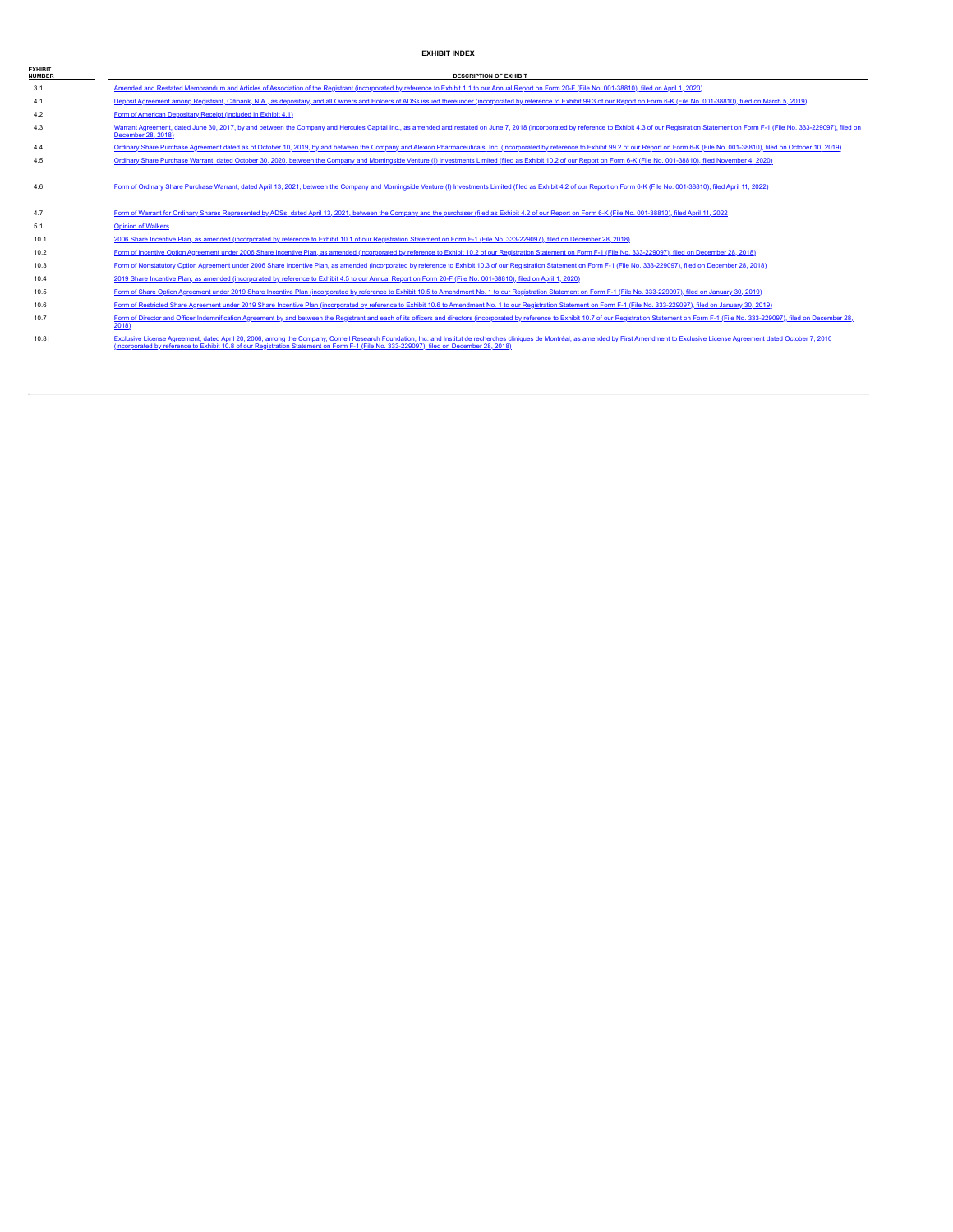| $10.9+$            | Exclusive License Agreement, dated November 22, 2010, between the Company and Cornell University<br>(incorporated by reference to Exhibit 10.9 of our Registration Statement on Form F-1 (File No. 333-229097), filed on December 28, 2018)                                                   |
|--------------------|-----------------------------------------------------------------------------------------------------------------------------------------------------------------------------------------------------------------------------------------------------------------------------------------------|
| 10.10+             | Exclusive License Agreement, dated November 3, 2011, by and between the Company and Cornell University (incorporated by reference to Exhibit 10.10 of our Registration Statement on Form F-1 (File No. 333-229097), filed on D                                                                |
| 10.11 <sup>†</sup> | Exclusive License Agreement, dated December 27, 2012, by and between the Company and Cornell University (incorporated by reference to Exhibit 10.11 of our Registration Statement on Form F-1 (File No. 333-229097), filed on                                                                 |
| 10.12+             | Exclusive License Agreement, dated August 12, 2013, by and between the Company and Cornell University (incorporated by reference to Exhibit 10.12 of our Registration Statement on Form F-1 (File No. 333-229097), filed on De                                                                |
| 10.13              | Loan and Security Agreement, dated June 30, 2017, by and between the Company and Hercules Capital Inc., as amended on March 12, 2018, July 26, 2018 and October 10, 2018 (incorporated by reference to Exhibit 10.15 of our Re<br>Form F-1 (File No. 333-229097), filed on December 28, 2018) |
| 10.14              | Fourth Amendment to Loan and Security Agreement dated as of March 29, 2019, by and between Hercules Capital Inc. and the Company (incorporated by reference to Exhibit 4.19 to our Annual Report on Form 20-F (File No. 001-38                                                                |
| 10.15              | Fifth Amendment to Loan and Security Agreement dated as of July 28, 2020, by and between Hercules Capital Inc. and the Company (incorporated by reference to Exhibit 10.1 to our Report on Form 6-K (File No. 001-38810), file                                                                |
| 10.16              | 2019). 2019 Employee Share Purchase Plan (incorporated by reference to Exhibit 10.16 to Amendment No. 1 to our Registration Statement on Form F-1 (File No. 333-229097), filed on January 30, 2019)                                                                                           |
| 10.17              | 2020 ADS Incentive Plan (incorporated by reference to Exhibit 4.20 to our Annual Report on Form 20-F (File No. 001-38810), filed on April 1, 2020)                                                                                                                                            |
| 10.18              | Form of Restricted ADS Unit Award Agreement under 2020 ADS Incentive Plan (incorporated by reference to Exhibit 4.21 to our Annual Report on Form 20-F (File No. 001-38810), filed on April 1, 2020)                                                                                          |
| 10.19              | Purchase Agreement, between the Company and Lincoln Park Capital Fund, LLC, dated June 2, 2020 (incorporated by reference to Exhibit 1.1 of our Report on Form 6-K (File No. 001-38810), filed June 3, 2020)                                                                                  |
| 10.20              | Registration Rights Agreement, dated June 2, 2020, by and between the Company and Lincoln Park Capital Fund, LLC (incorporated by reference to Exhibit 1.2 our Report on Form 6-K (File No. 001-38810), filed on June 6, 2020)                                                                |
| 10.21              | At the Market Offering Agreement, dated August 6, 2020, between the Company and H.C. Wainwright & Co., LLC (incorporated by reference to Exhibit 1.1 of our Report on Form 6-K (File No. 001-38810), filed August 7, 2020)                                                                    |
| 10.22              | Development Funding Agreement, dated October 30, 2020, between the Company and Morningside Venture (I) Investments Limited (incorporated by reference to Exhibit 10.1 of our Report on Form 6-K (File No. 001-38810), filed No                                                                |
| 10.23              | Sixth Amendment to Loan and Security Agreement dated as of April 29, 2021, by and between Hercules Capital Inc and the Company (incorporated by reference to Exhibit 10.1 of our Report on Form 6-K (File No. 001-38810), file                                                                |
| 10.24              | Amendment to Development Funding Agreement dated as of May 17, 2021, by and between the Company and Morningside Venture (I) Investments Limited (incorporated by reference to Exhibit 10.1 of our Report on Form 6-K (File No.<br>18, 2021)                                                   |
| 10.25              | Form of Warrant issued pursuant to Development Funding Agreement (incorporated by reference to Exhibit 10.1 of our Report on Form 6-K (File No. 001-38810), filed August 5, 2021)                                                                                                             |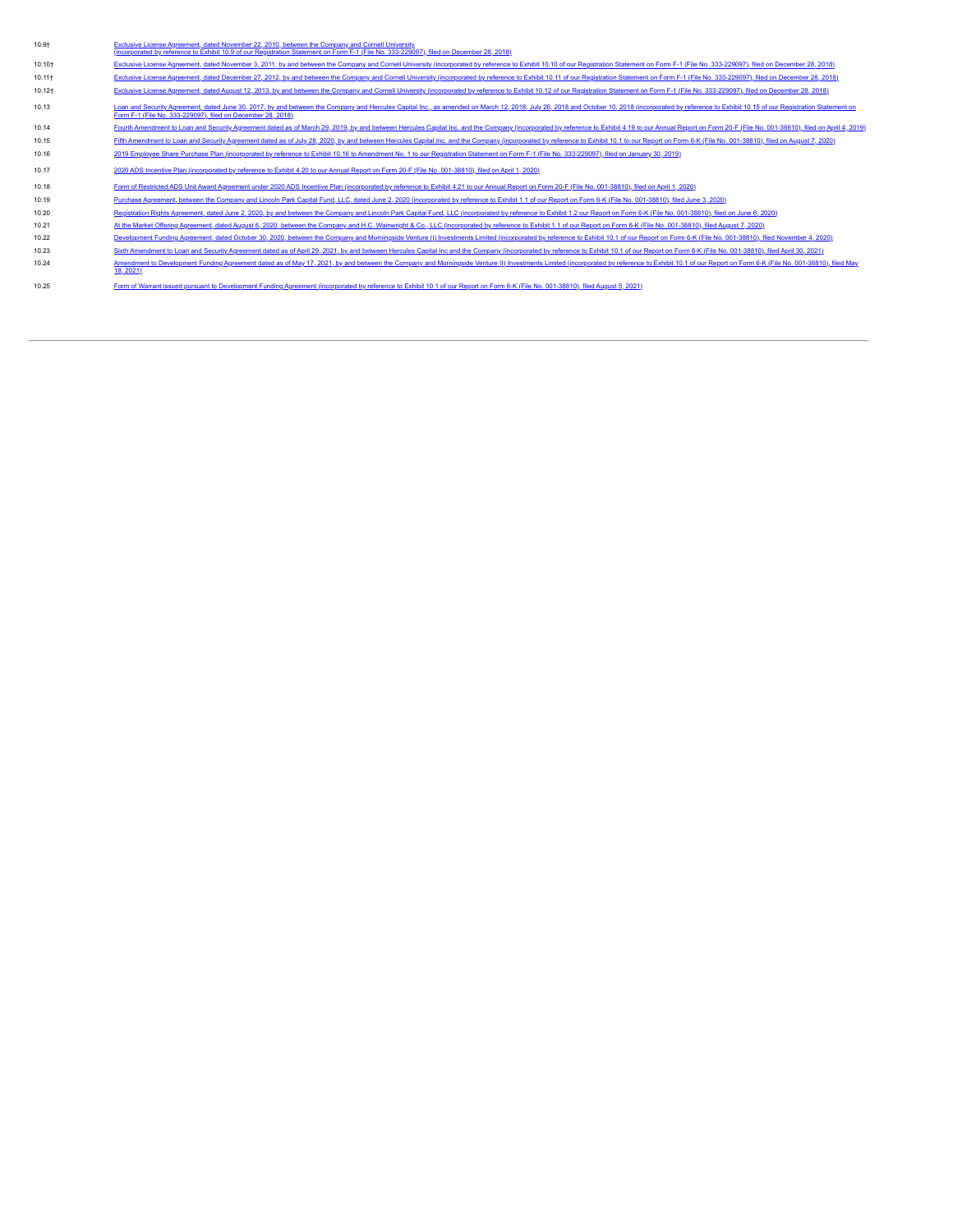| 10.26 | Venture Loan and Security Agreement, dated September 30, 2021 (incorporated by reference to Exhibit 10.1 of our Report on Form 6-K (File No. 001-38810), filed with the Securities and<br>Exchange Commission on October 4, 2021)                                |
|-------|------------------------------------------------------------------------------------------------------------------------------------------------------------------------------------------------------------------------------------------------------------------|
| 10.27 | Ordinary Share Purchase Warrant issued pursuant to Venture Loan and Security Agreement, dated September 30, 2021 (incorporated by reference to Exhibit 10.2 of our Report on Form 6-K (File No. 001-38810), filed with the Sec<br>Commission on October 4, 2021) |
| 10.28 | Ordinary Share Purchase Warrant issued pursuant to Venture Loan and Security Agreement, dated September 30, 2021 (incorporated by reference to Exhibit 10.3 of our Report on Form 6-K (File No. 001-38810), filed with the Sec<br>Commission on October 4, 2021) |
| 10.29 | Ordinary Share Purchase Warrant issued pursuant to Venture Loan and Security Agreement, dated September 30, 2021 (incorporated by reference to Exhibit 10.4 of our Report on Form 6-K (File No. 001-38810), filed with the Sec<br>Commission on October 4, 2021) |
| 10.30 | Ordinary Share Purchase Warrant issued pursuant to Venture Loan and Security Agreement, dated September 30, 2021 (incorporated by reference to Exhibit 10.5 of our Report on Form 6-K (File No. 001-38810), filed with the Sec<br>Commission on October 4, 2021) |
| 10.31 | Ordinary Share Purchase Warrant issued pursuant to Venture Loan and Security Agreement, dated September 30, 2021 (incorporated by reference to Exhibit 10.6 of our Report on Form 6-K (File No. 001-38810), filed with the Sec<br>Commission on October 4, 2021) |
| 10.32 | Securities Purchase Agreement, dated April 10, 2022, by and between the Company and the Purchaser Exhibit 10.1 of our Report on Form 6-K (File No. 001-38810), filed with the Securities and Exchange Commission on October 4,                                   |
| 21.1  | Subsidiaries of the Registrant (incorporated by reference to Exhibit 8.1 to our Annual Report on Form 20-F (File No. 001-38810), filed on April 7, 2022)                                                                                                         |
| 23.1  | Consent of Deloitte & Touche, LLP, independent registered public accounting firm                                                                                                                                                                                 |
| 23.2  | Consent of Walkers (included in Exhibit 5.1)                                                                                                                                                                                                                     |
| 24.1  | Power of Attorney (included on signature page)                                                                                                                                                                                                                   |

107 [Filing Fee Table](#page-70-0)

† Confidential treatment granted as to certain portions, which portions have been omitted and filed separately with the Securities and Exchange Commission.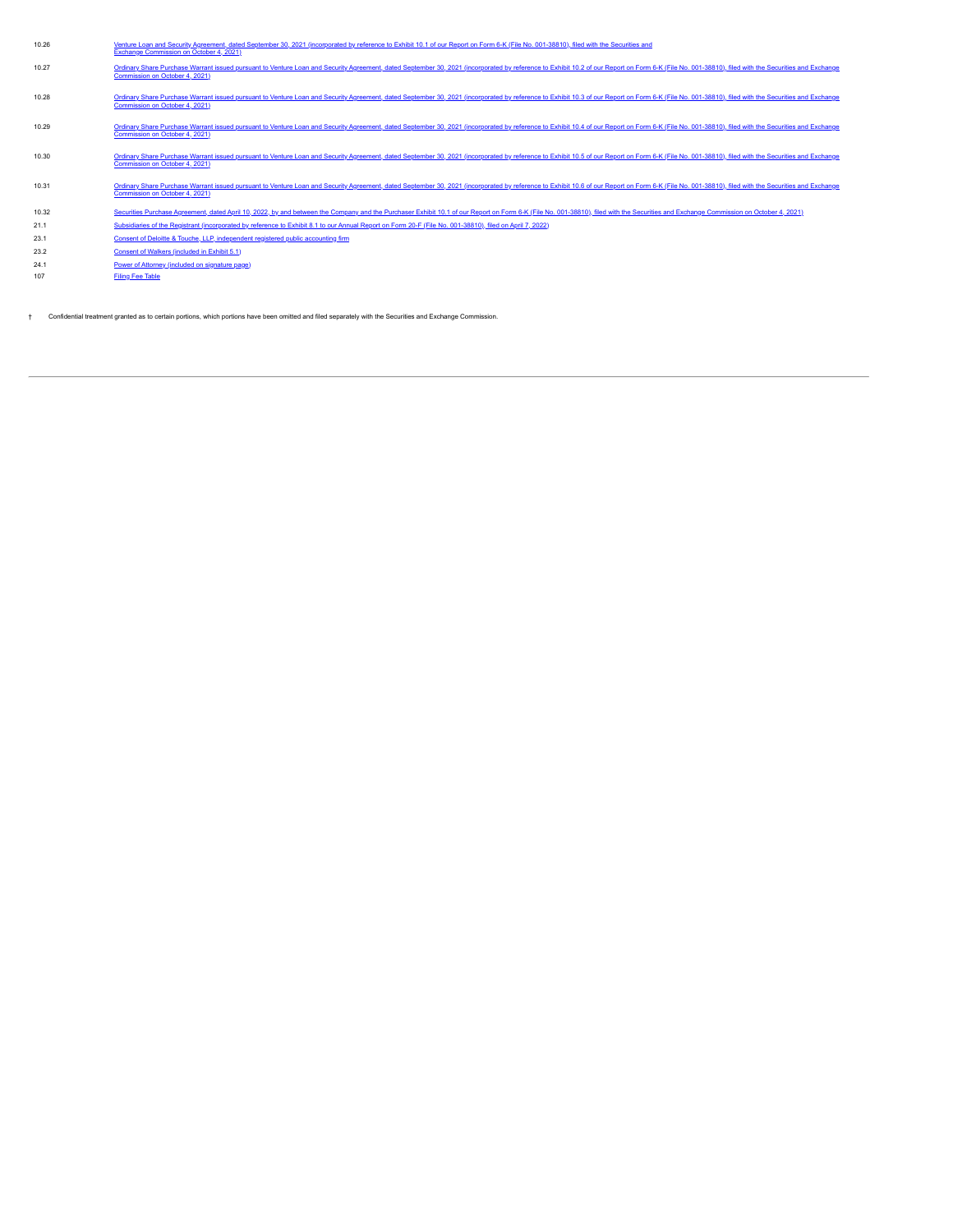### **SIGNATURES**

Pursuant to the requirements of the Securities Act of 1933, the registrant certifies that it masonable grounds to believe that it meets all of the requirements for filing on Form F-1 and has duly caused this Registration

### STEALTH BIOTHERAPEUTICS CORP

# By: */s/ Irene P. McCarthy* Irene P. McCarthy Chief Executive Officer

We, the undersigned officers and directors of Stealth BioTherapeutics Corp, hereby severally constitute and appoint lree P. McCarthy and Henry Hess, and each of them singly (with full power to each of them numerals) to def Pursuant to the requirements of the Securities Act of 1933, this Registration Statement has been signed by the following persons in the capacities and on the dates indicated.

| <b>SIGNATURE</b>         | TITLE                                                                                                                               | DATE         |
|--------------------------|-------------------------------------------------------------------------------------------------------------------------------------|--------------|
| /s/ Irene P. McCarthy    |                                                                                                                                     |              |
| Irene P. McCarthy        | Chief Executive Officer and Director (principal executive officer, principal financial officer and principal accounting<br>officer) | June 3, 2022 |
| /s/ Francis W. Chen      |                                                                                                                                     |              |
| Francis W. Chen, Ph.D.   | Director                                                                                                                            | June 3, 2022 |
| /s/ Gerald L. Chan       |                                                                                                                                     |              |
| Gerald L. Chan, Sc.D.    | Director                                                                                                                            | June 3, 2022 |
| /s/ Kevin F. McLaughlin  |                                                                                                                                     |              |
| Kevin F. McLaughlin      | Director                                                                                                                            | June 3, 2022 |
| /s/ Louis Lange          |                                                                                                                                     |              |
| Louis Lange, M.D., Ph.D. | Director                                                                                                                            | June 3, 2022 |
| /s/ Edward P. Owens      |                                                                                                                                     |              |
| Edward P. Owens          | Director                                                                                                                            | June 3, 2022 |
|                          |                                                                                                                                     |              |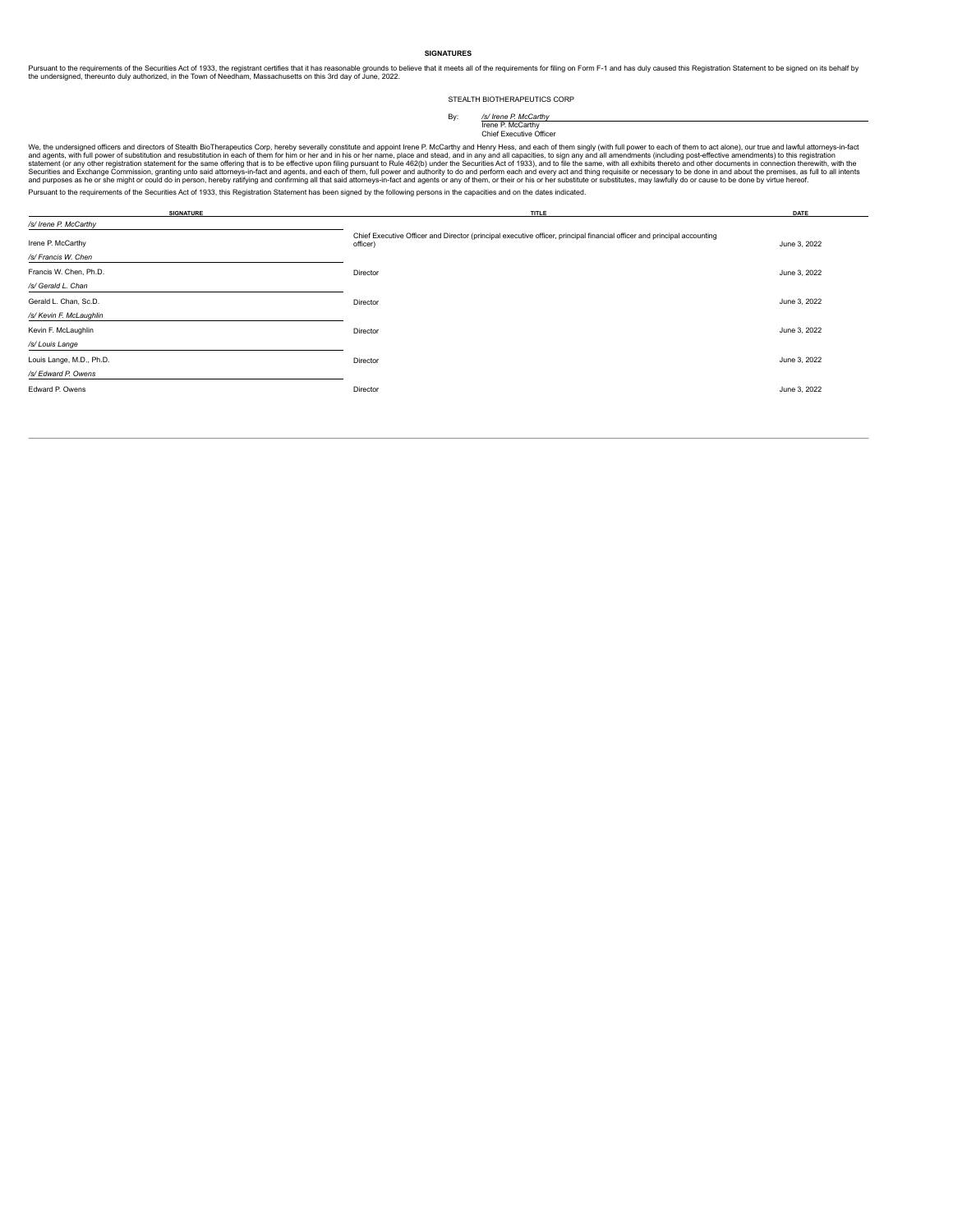*/s/ E ve Slate r*

Eve Slater, M.D. Director and the state of the state of the state of the state of the state of the state of the state of the state of the state of the state of the state of the state of the state of the state of the state

Stealth BioTherapeutics, Inc.<br>Authorized Representative in the United States

By: /s/ *In*<br>Name: Title: Chie y: /s/ *Irene P. McCarthy*<br>
lame: Irene P. McCarthy<br>
itle: Chief Executive Officer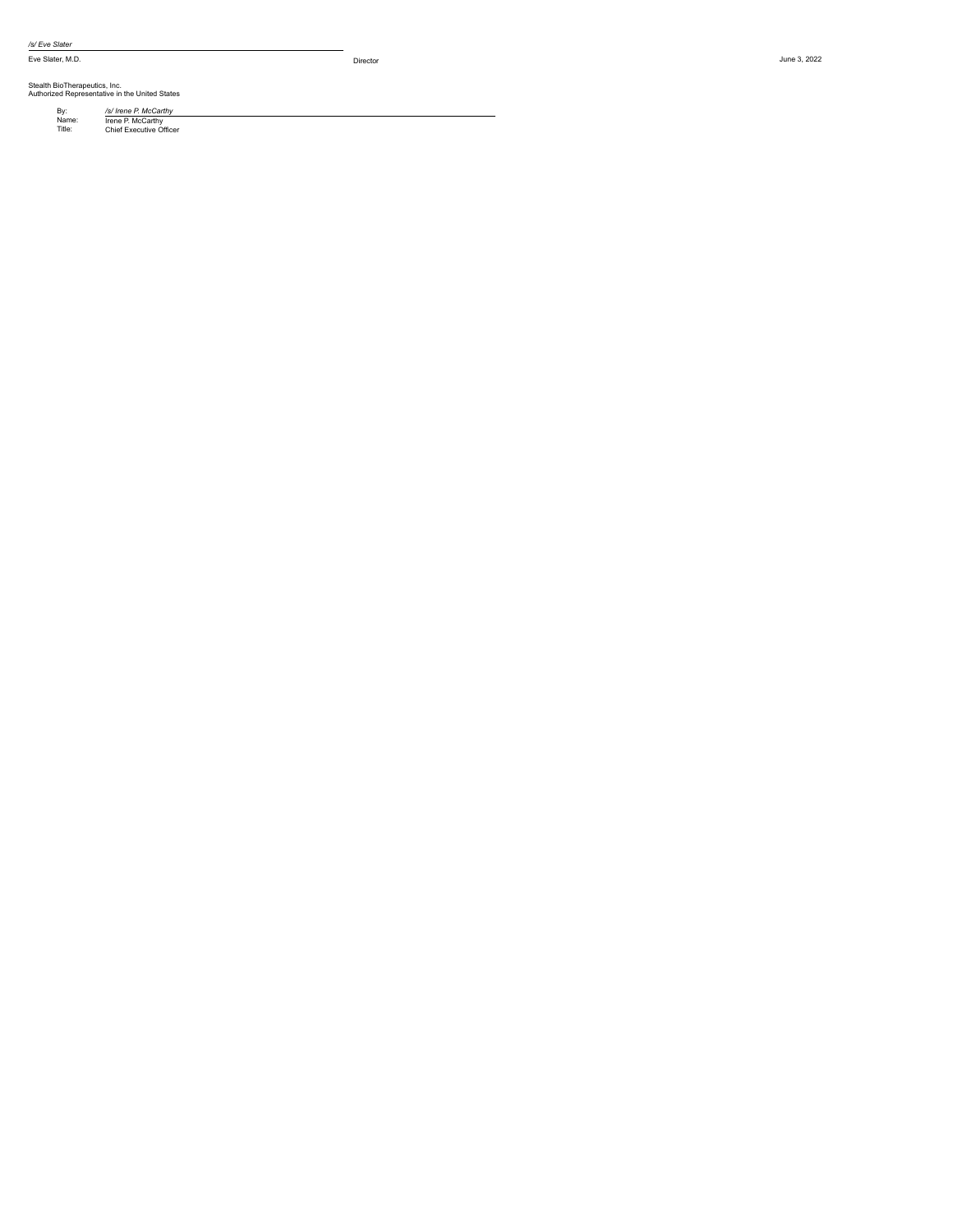<span id="page-65-0"></span>Stealth BioTherapeutics Corp<br>c/o Intertrust Corporate Services (Cayman) Limited, 190 Elgin Avenue,<br>Grand Cayman KY1-9005,<br>Cayman Islands

Dear Sirs

#### **STEALTH BIOTHERAPEUTICS CORP**

We have acted as Cayman Islands legal advisors to Stealth BioTherapeutics Corp (the "**Company**") in connection with the registration for resale, from time to time, of ordinary shares of the Company with a nominal or par va

We understand that the Form F-1 Registration Statement ("**Registration Statement**"), filed by the Company under the U.S. Securities Act of 1933, as amended, with the U.S. Securities and Exchange Commission on or about the

For the purposes of giving this opinion, we have examined and relied upon the originals or copies of the documents listed in Schedule 1.

We are Cayman Islands Attorneys at Law and express no opinion as to any laws other than the laws of the Cayman Islands in force and as interpreted at the date of this opinion.

Based upon the foregoing examinations and the assumptions and qualifications set out below and having regard to legal considerations which we consider relevant, and under the laws of the Cayman Islands, we give the followi

1. The Company is an exempted company duly incorporated with limited liability, validly existing under the laws of the Cayman Islands and in good standing with the Registrar of Companies in the Cayman Islands (the "Registr

The Resale Shares have been duly authorised for issue to the Selling Shareholder by all necessary corporate action of the Company in accordance with the terms and subject to the conditions of the Resolutions (as defined in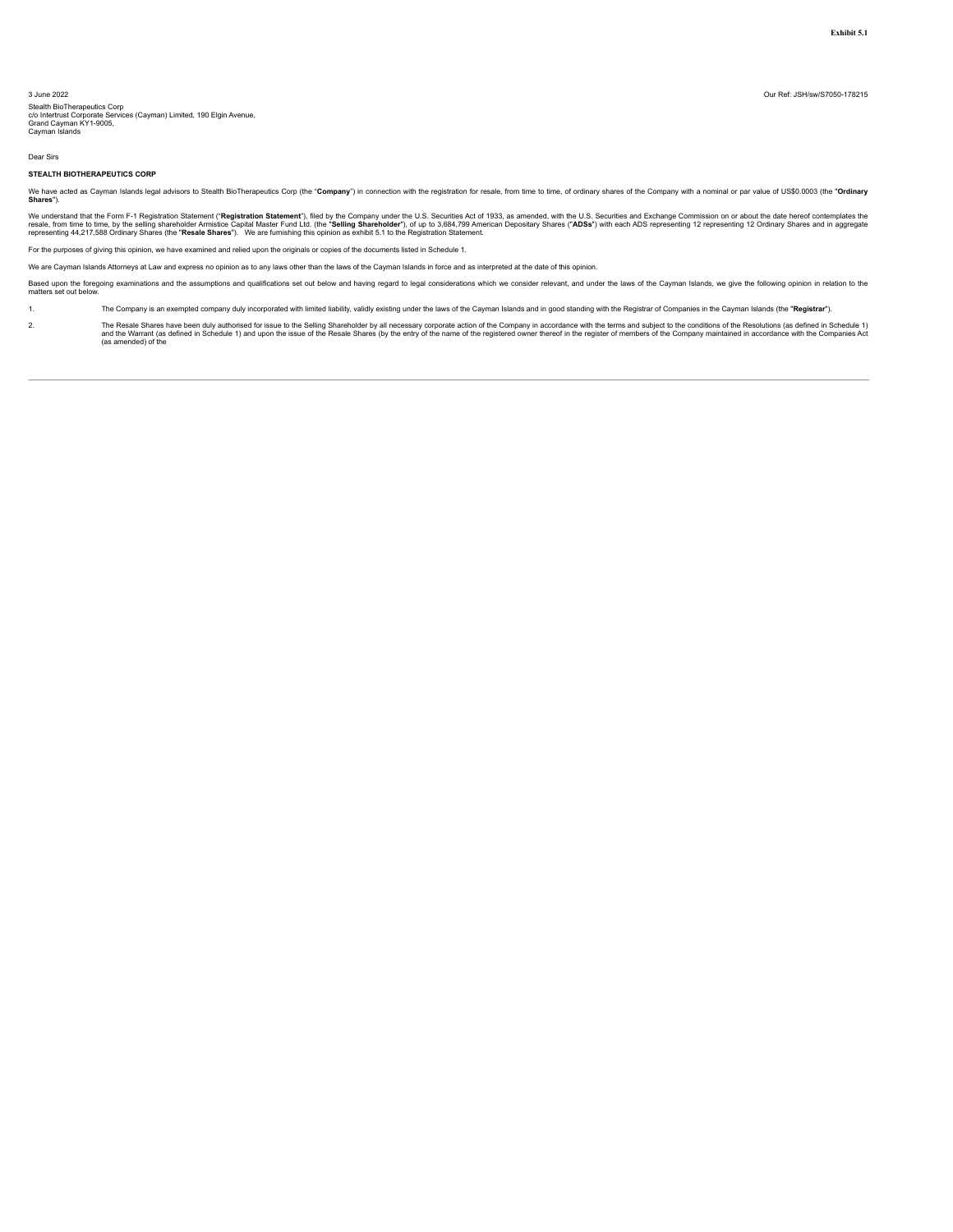Cayman Islands (the "Co**mpanies Act**") confirming that such Resale Shares have been issued credited as fully paid) in accordance with the Memorandum and Articles of Association (as defined in Schedule 1) and delivery and p

The foregoing opinion is given based on the following assumptions.

| The originals of all documents examined in connection with this opinion are authentic. The signatures, initials and seals on the Documents are genuine and are those of a person or persons given power to execute the Documen |
|--------------------------------------------------------------------------------------------------------------------------------------------------------------------------------------------------------------------------------|
| the Resolutions (as defined in Schedule 1). All documents purporting to be sealed have been so sealed. All copies are complete and conform to their originals. The Documents conform in every material respect to the latest d |
| same produced to us and, where provided in successive drafts, have been marked up to indicate all changes to such Documents.                                                                                                   |

2. We have relied upon the statements and representations of directors, officers and other representatives of the Company as to factual matters.

3. The Company will receive consideration in money or money's worth for each Ordinary Share offered by the Company when issued at the agreed issue price, such issue price in any event not being less than the stated par or

4. The Resolutions (defined in Schedule 1) are and shall remain in full force and effect and have not been and will not be rescinded or amended.

5. The Resale Shares are "Warrant Shares" as defined in the Committee Resolutions (as defined in Schedule 1).

- 6. As at the date of the issuance of the Resale Shares:
	- the Company will have sufficient authorised but unallotted and unissued share capital to effect the issue of such Resale Shares and the issuance of such Resale Shares will not exceed the authorised share capital of<br>the Com no corporate action, legal proceeding or other procedure or step has been taken by or against the Company in any jurisdiction in relation to the winding-up, dissolution, striking off, reorganisation, liquidation of the<br>Com
		- (c) the provisions of the Memorandum and Articles of Association relating to the issue of Resale Shares will not have been altered, amended or restated in a way that would or might affect this opinion; and
		- (d) the number of Resale Shares issued pursuant to the Warrant shall not exceed 9.99% ofthe Company's outstanding ordinary shares as of the Signing Date (as defined in the Warrant).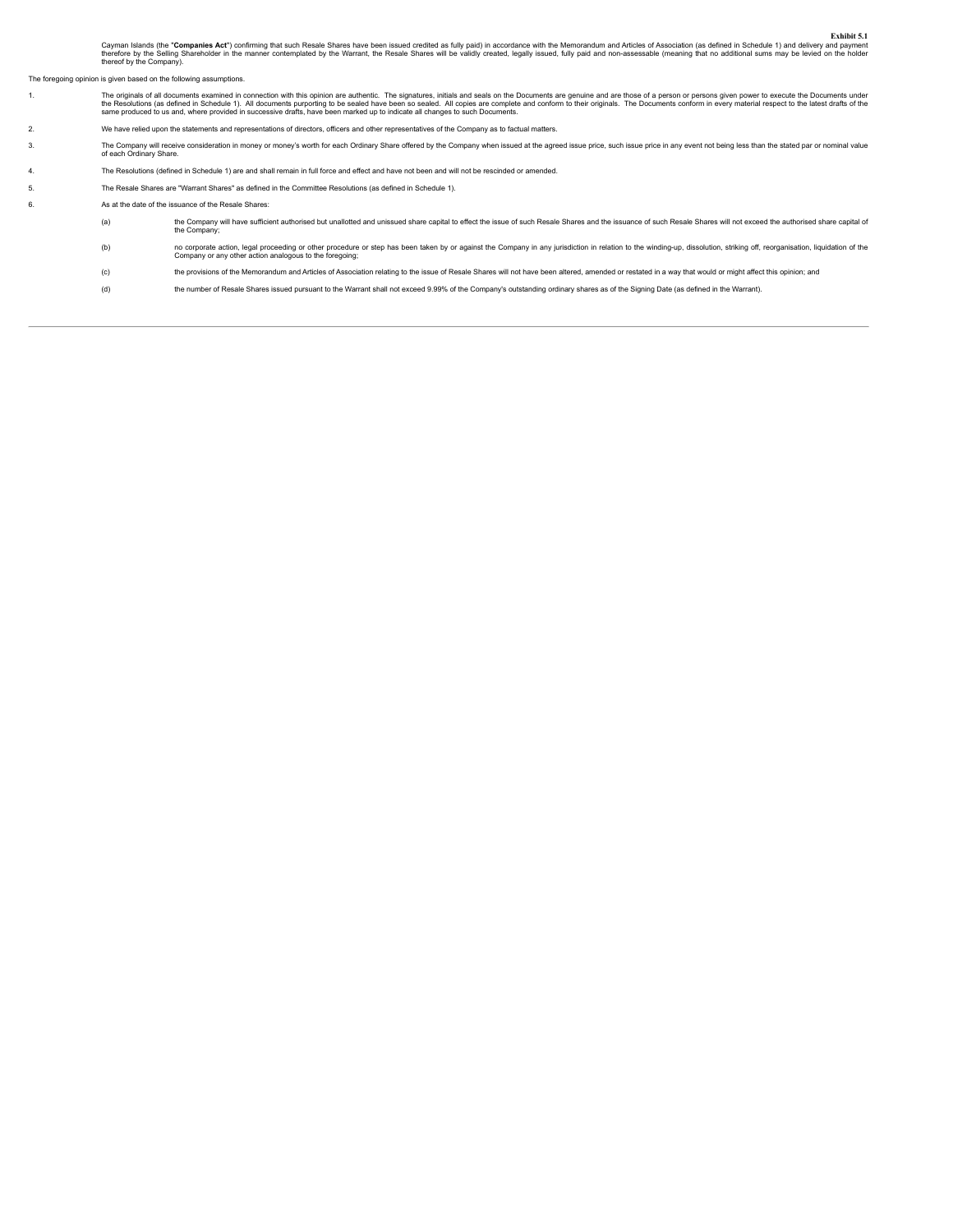Exhibit 5.1<br>The Registration Statement (or any warrant, underwriting agreement or other agreement contemplated therein) and the Warrant has been or will be duly authorised, executed and delivered by or on behalf of all rel

8. There are no agreements, documents or arrangements (including any warrant, purchase agreement, underwriting agreement or other agreement as contemplated by the Registration Statement) which would or might affect any of

9. There is nothing under any law (other than the laws of the Cayman Islands) which would or might affect any opinion given herein.

Our opinon as to good standing is based solely upon receipt of the Certificate of Good Standing issued by the Rompary sind be demed to be in good standing under section 200A of the Companies Act on the date of issue of the

This opinon is limited to the matters referred to herein and shall not be construed as extending to any other matter or document not referred to herein. This opinion is given soley for your leads only may be the securation

This opinion shall be construed in accordance with the laws of the Cayman Islands.

We hereby consent to the filing of this opinion as an exhibit to the Registration Statement. We also hereby consent to the reference to this firm in the prospectus contained in the Registration Statement.

Yours faithfully

/s/ Walkers (Cayman) LLP

**Walkers (Cayman) LLP**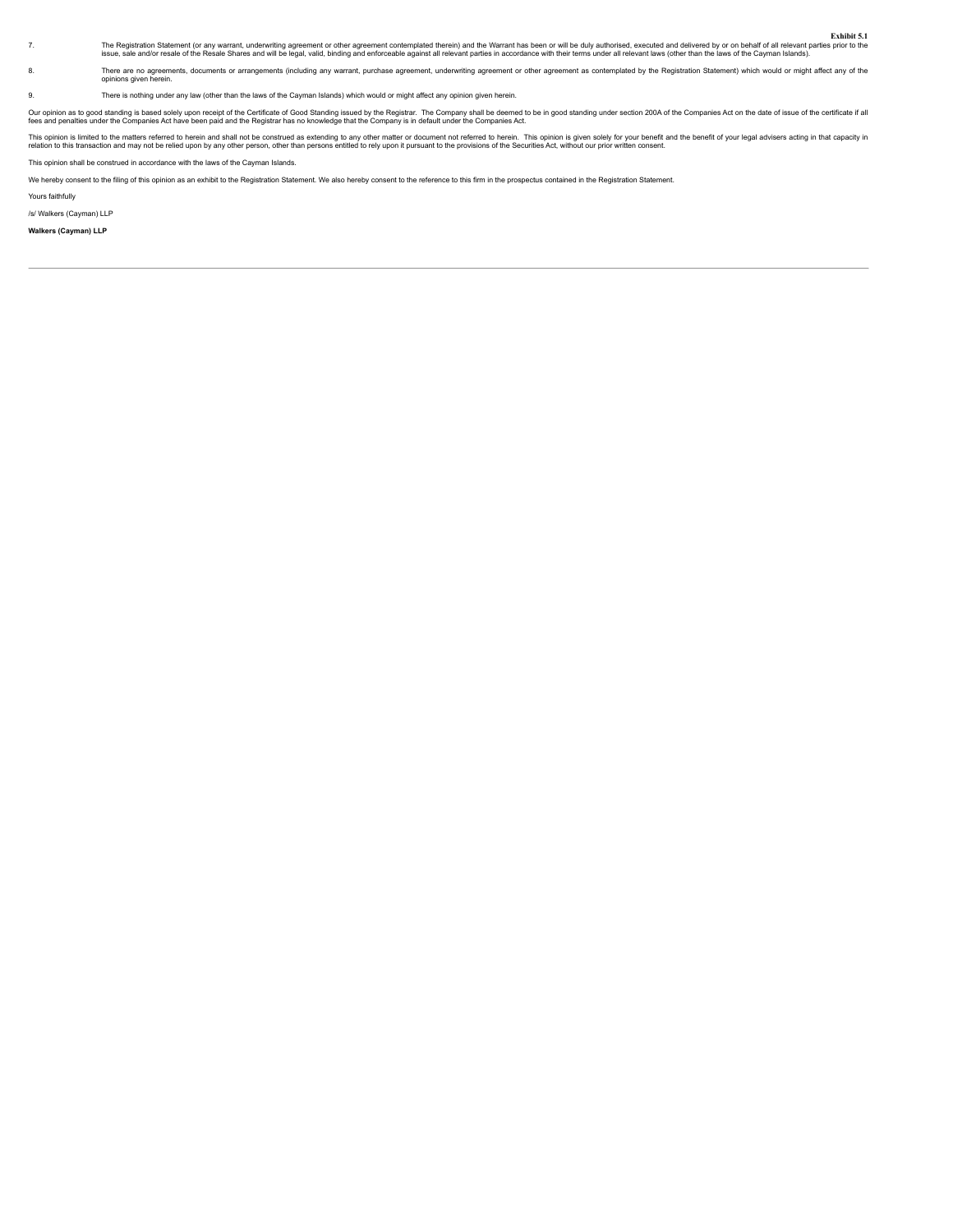# **SCHEDULE 1**

# **LIST OF DOCUMENTS EXAMINED**

1. The Certificate of Incorporation dated 3 April 2006 and the Fifth Amended and Restated Memorandum and Articles of Association adopted on 25 January 2019 and minutes of the annual general meeting of the members of the Co

2. A Certificate of Good Standing dated 26 May 2022 in respect of the Company issued by the Registrar (the "**Certificate of Good Standing**").

3. Copies of the executed minutes of meeting of the Board of Directors of the Company dated 6 April 2022 (the "Board Resolutions") and secuted minutes of the Price of the Board Resolutions, the "Resolutions", the "Resoluti

4. Copies of the following documents (the "**Documents**"):

- (a) the Registration Statement;
- (b) the Warrant dated 13 April 2022 issued by the Company to the Selling Shareholder (the "**Warrant**"); and
- (c) such other documents as we have deemed necessary to render the opinions set forth herein.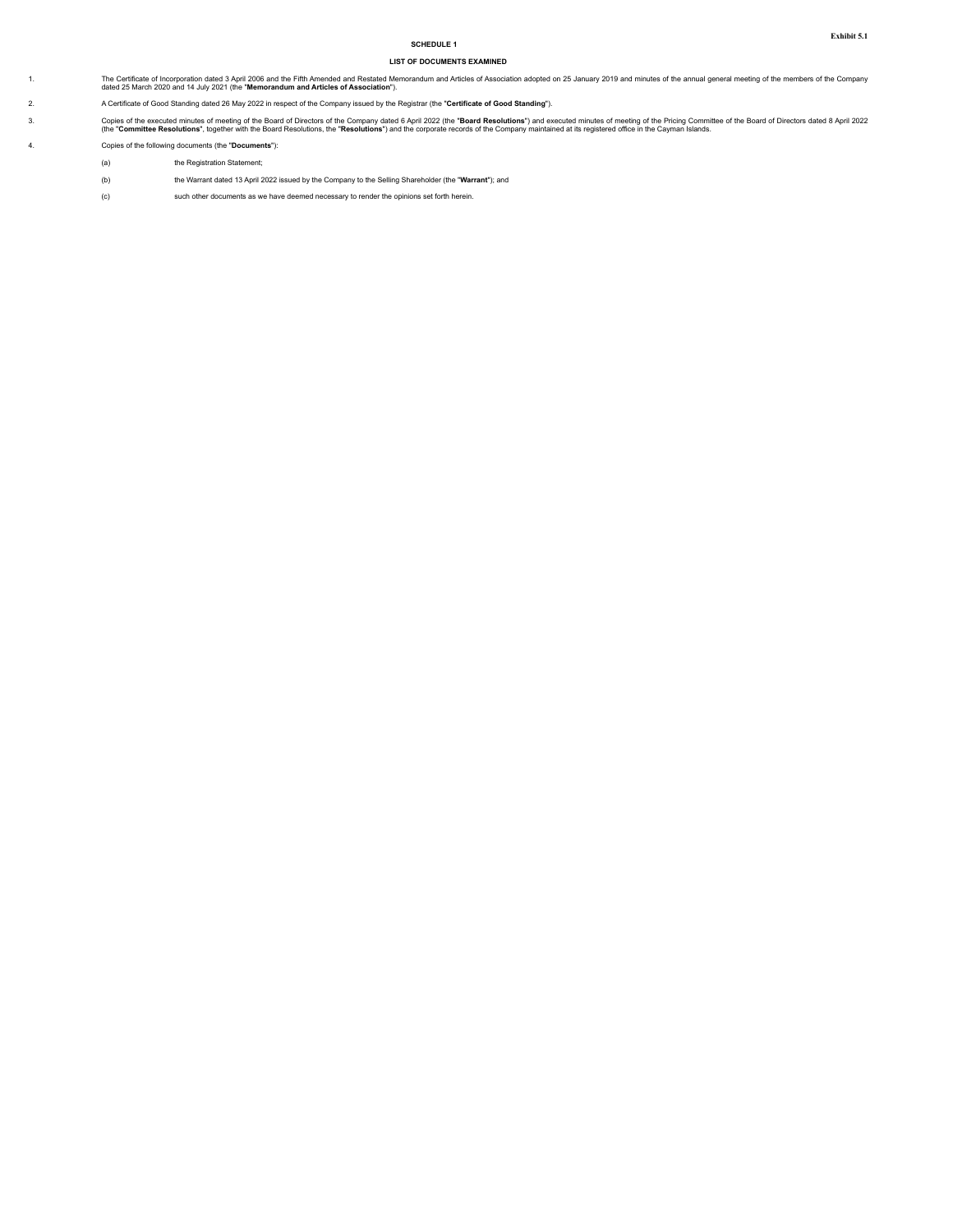# <span id="page-69-0"></span>**CONSENT OF INDEPENDENT REGISTERED PUBLIC ACCOUNTING FIRM**

We consent to the incorporation by reference in this Registration Statement on Form F-1 of our report dated April 7, 2022, relating to the financial statements of Stealth BioTherapeutics Corp, appearing in the Annual Repor

/s/ Deloitte & Touche LLP

Boston, Massachusetts June 3, 2022